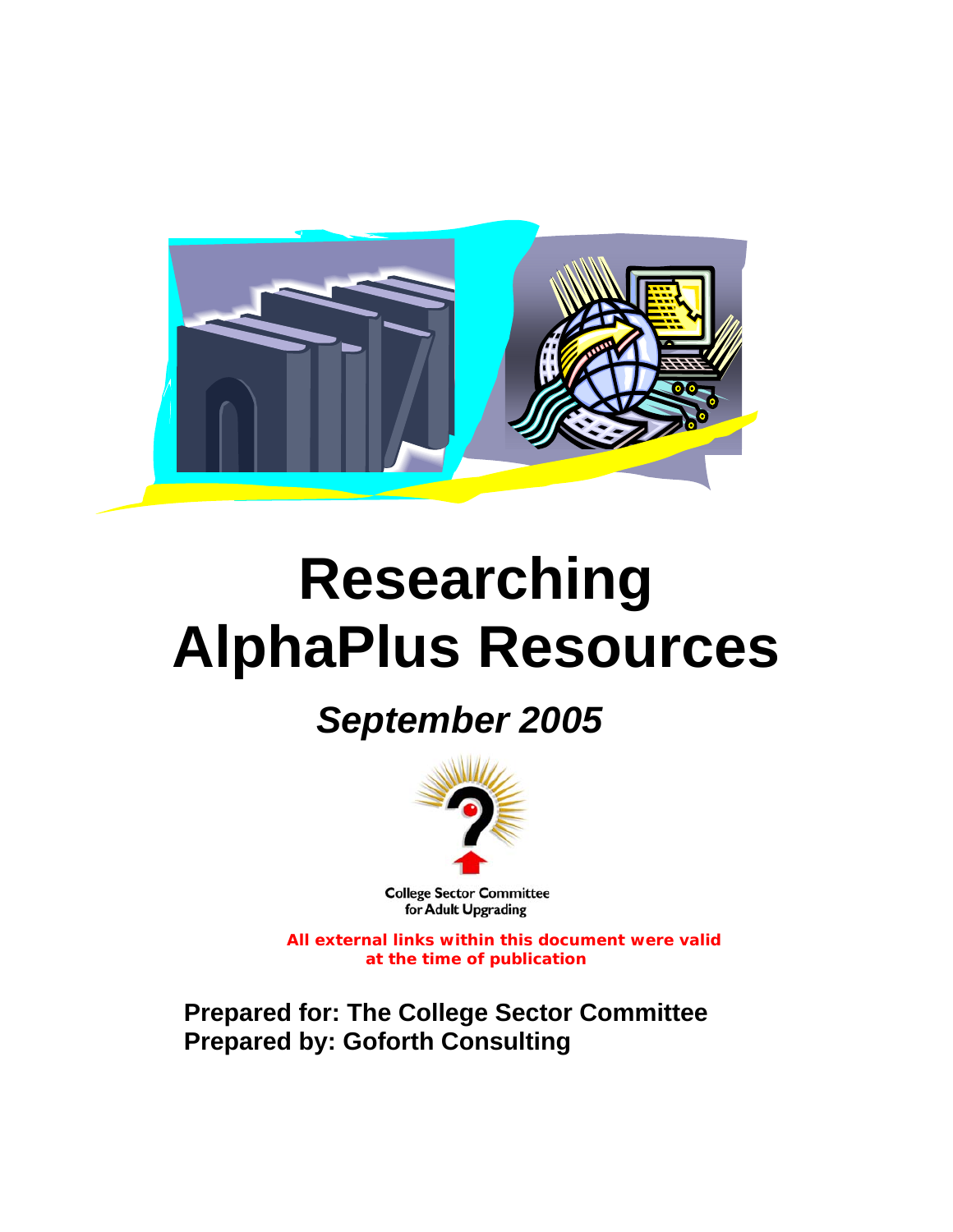## **ACKNOWLEDGEMENTS**

Many individuals contributed to the College Sector Committee (CSC) research initiative which sought to identify AlphaPlus resources and services appropriate to college academic upgrading programs. Of particular interest were resources (in both languages) at the higher academic levels. The initiative proved very successful due to the hard work and commitment of the research team, the support and dedication of the AlphaPlus staff, and the collaboration of both teams.

The CSC wishes to thank the following college upgrading staff who participated in this initiative as researchers. They volunteered many hours to the research phase within a very tight timeframe. They also presented their findings to the working groups at the CSC Conference in June.

The research team includes:

Ann Ashberry, Conestoga College Linda Bruni, Niagara College Barb Charbonneau, Northern College Barbara Glass, Canadore College Lorrie Irvine, Northern College Mark Irwin, Centennial College Linda McKay, Northern College Janet Nisbet, Durham College Fran Painter, Conestoga College Colleen Pickering, Fanshawe College Peter Rideout, Northern College

AlpahPlus was a full partner in this initiative. The AlphaPlus Centre administration and staff provided initial direction and a strong level of support throughout project – support that was very timely and helpful.

The AlphaPlus team includes:

Anne Parker, Executive Director Nancy Friday, AlphaRoute Coordinator Kerry Lyon, Team Manager (Field Consultation) Trudy Kennell, Curriculum Developer and Editor Mary Reynolds, Information Resources Officer Chantal Samuel, Team Manager (Information and Resources) Guylaine Vinet, Information Resources Officer

Finally, the CSC Executive Director, Lynne Wallace, and members of the CSC Executive are to be commended for initiating this worthwhile and highly collaborative project.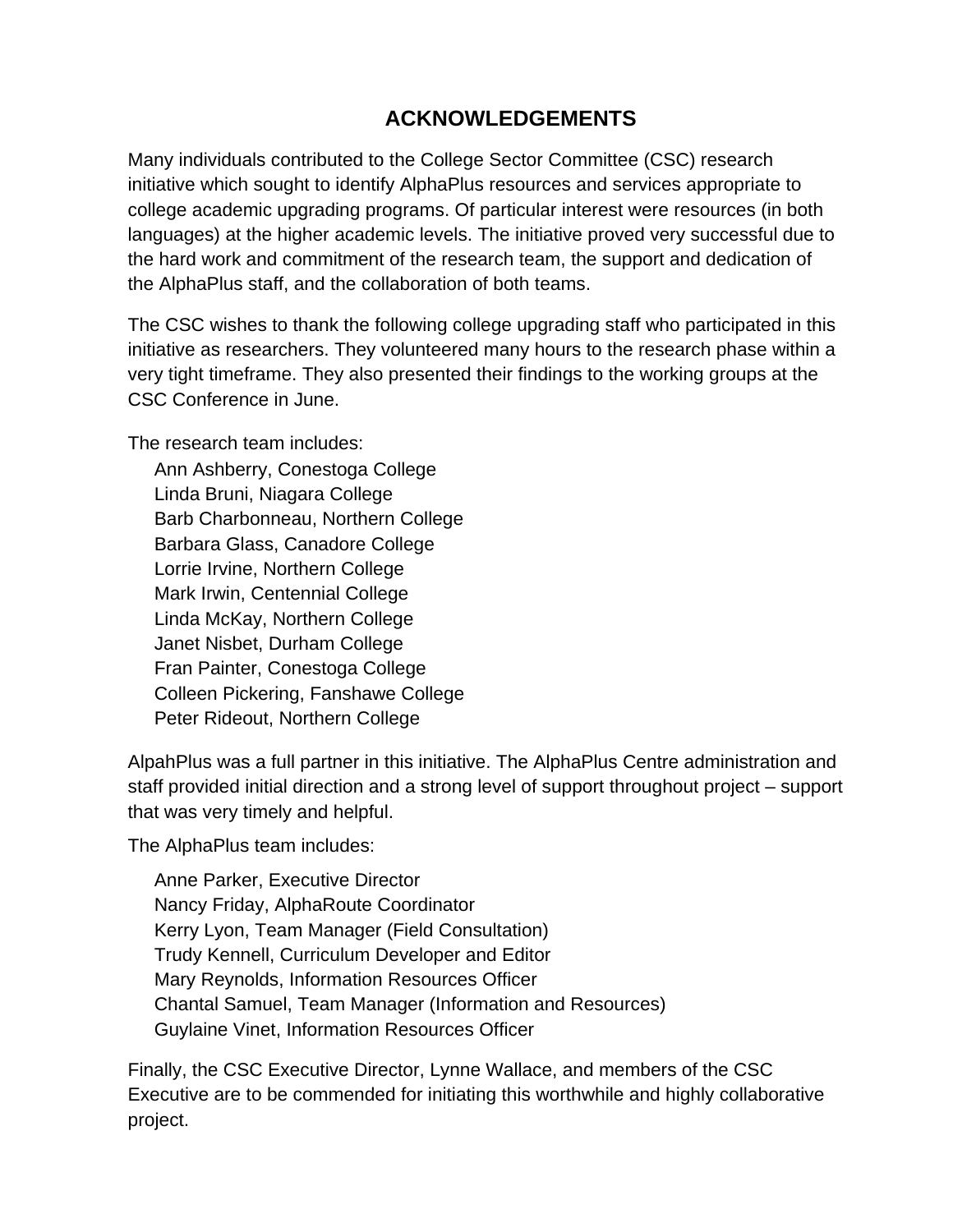# **TABLE OF CONTENTS**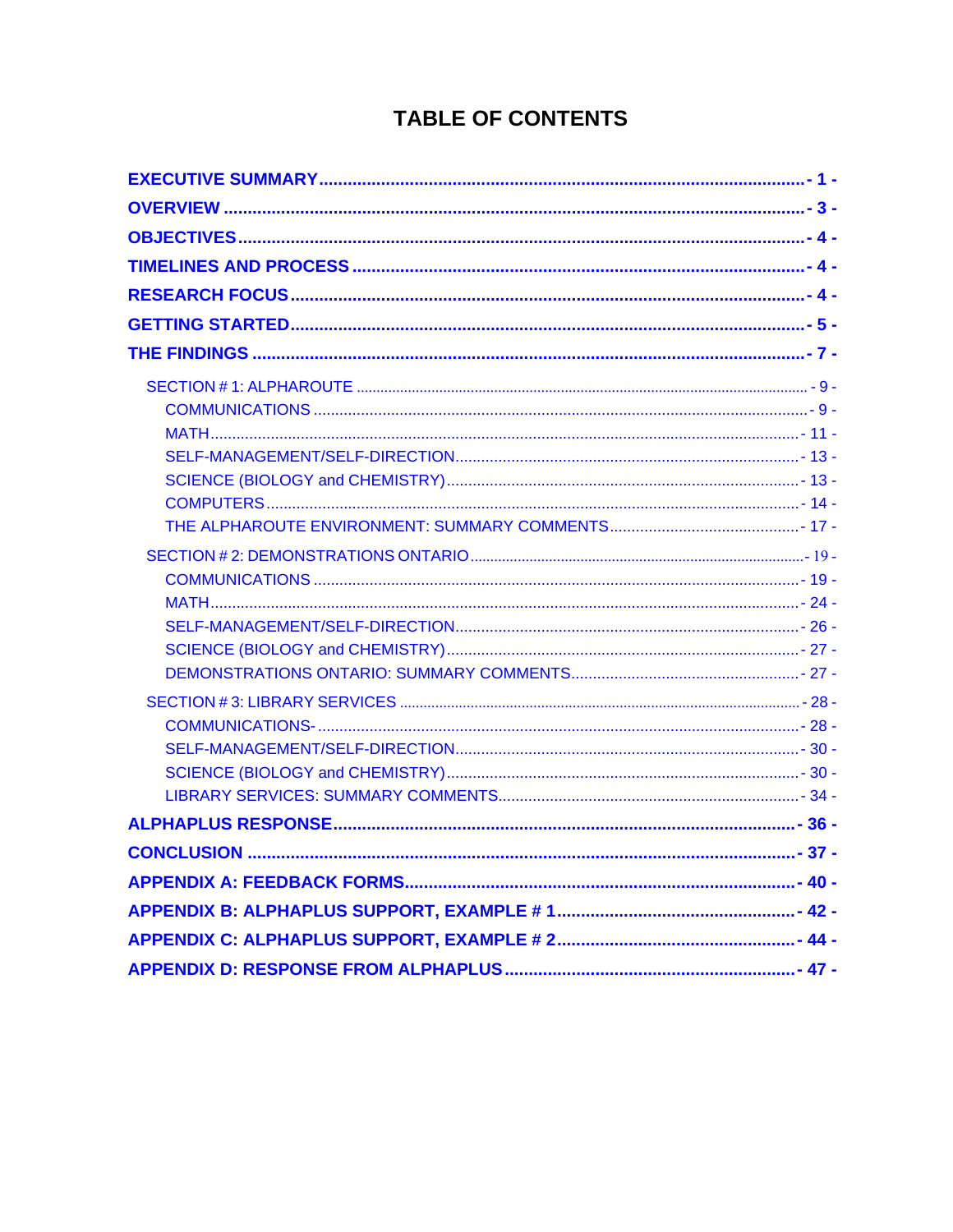#### **EXECUTIVE SUMMARY**

Traditionally, college academic upgrading programs have not been strong users of the AlphaPlus Centre services. In an effort to discover what AlphaPlus resources might be useful to college programs, especially at the more advanced levels, the College Sector Committee (CSC) recruited faculty from colleges across the province to research the suitability of resources available through AlphaPlus. Objectives of the project included helping colleges become aware of AlphaPlus services and resources, identifying gaps or barriers to their use, and increasing the Centre's awareness of the College Sector's resource needs and delivery environment.

The CSC research initiative was successful in meeting its objectives, particularly in increasing colleges' awareness of the kinds of resources and supports AlphaPlus provides. Eleven volunteers from seven colleges conducted an extensive search of three AlphaPlus services:

- AlphaRoute
- Demonstrations Ontario, and
- Library Services

The researchers discovered many creative, engaging, level-appropriate resources and detailed how these resources could be used in programming. They provided useful suggestions for improving resources. They also identified many gaps in resources, mostly in AlphaRoute and mainly in the area of Science.

The researchers examined the services more broadly to identify issues related to accessibility, navigability, potential for use with college upgrading students, and support for teachers. While they were generally pleased with the accessibility and navigability features of Demonstrations Ontario and Library Services, they found these features in AlphaRoute wanting. They provided excellent suggestions for improving accessibility and navigability in all three services. The researchers saw value in these services for their students and felt that college educators would be inclined to use them, if the concerns they identified were addressed.

The assistance provided by AlphaPlus staff was instrumental to the success of this initiative. They provided clear direction up front and strong support throughout. AlphaPlus is recognized for its "culture of support," and this support was evident in responses from researchers.

AlphaPlus had an opportunity to respond to the preliminary research report. It welcomed the report and agreed that the exercise was beneficial to Centre staff,

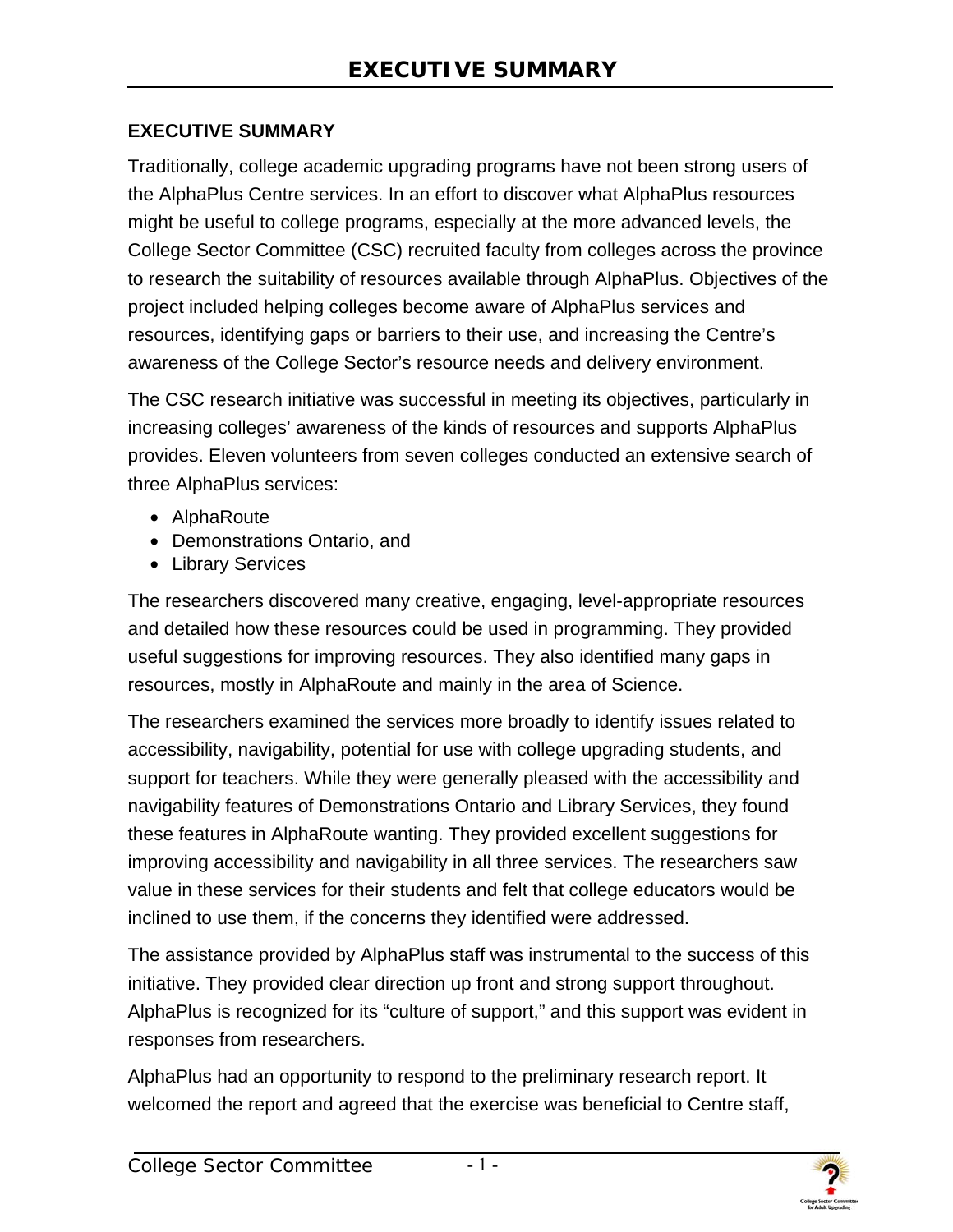particularly in increasing their awareness of colleges' resource needs. AlphaPlus acknowledged there were gaps in services, but also pointed out that traditionally colleges have not sought support from AlphaPlus. It further pointed out that more recent AlphaPlus activities, such as the Skills at Work series, had not been examined by the researchers. Overall, though, the findings of the researchers were found to be positive, and AlphaPlus identified areas where they could implement researchers' recommendations for expanding or improving resources and services. AlphaPlus called on colleges to work together to avoid replicating resources already available in college libraries.

The CSC is in full agreement with this response and strongly recommends that the CSC and AlphaPlus continue to work together in a spirit of collaboration to ensure that AlphaPlus has the information it requires to address the resource needs of colleges, especially at the higher level.

Much of the value of the CSC research initiative lies in the rich, detailed commentary provided by the researchers. The summaries provided at the end of each section do not do justice to their experiences, insights, and numerous recommendations; the scope of the initiative is far too broad for that. The CSC therefore encourages all college educators and AlphaPlus staff to read the whole report, or at least the parts that are pertinent.

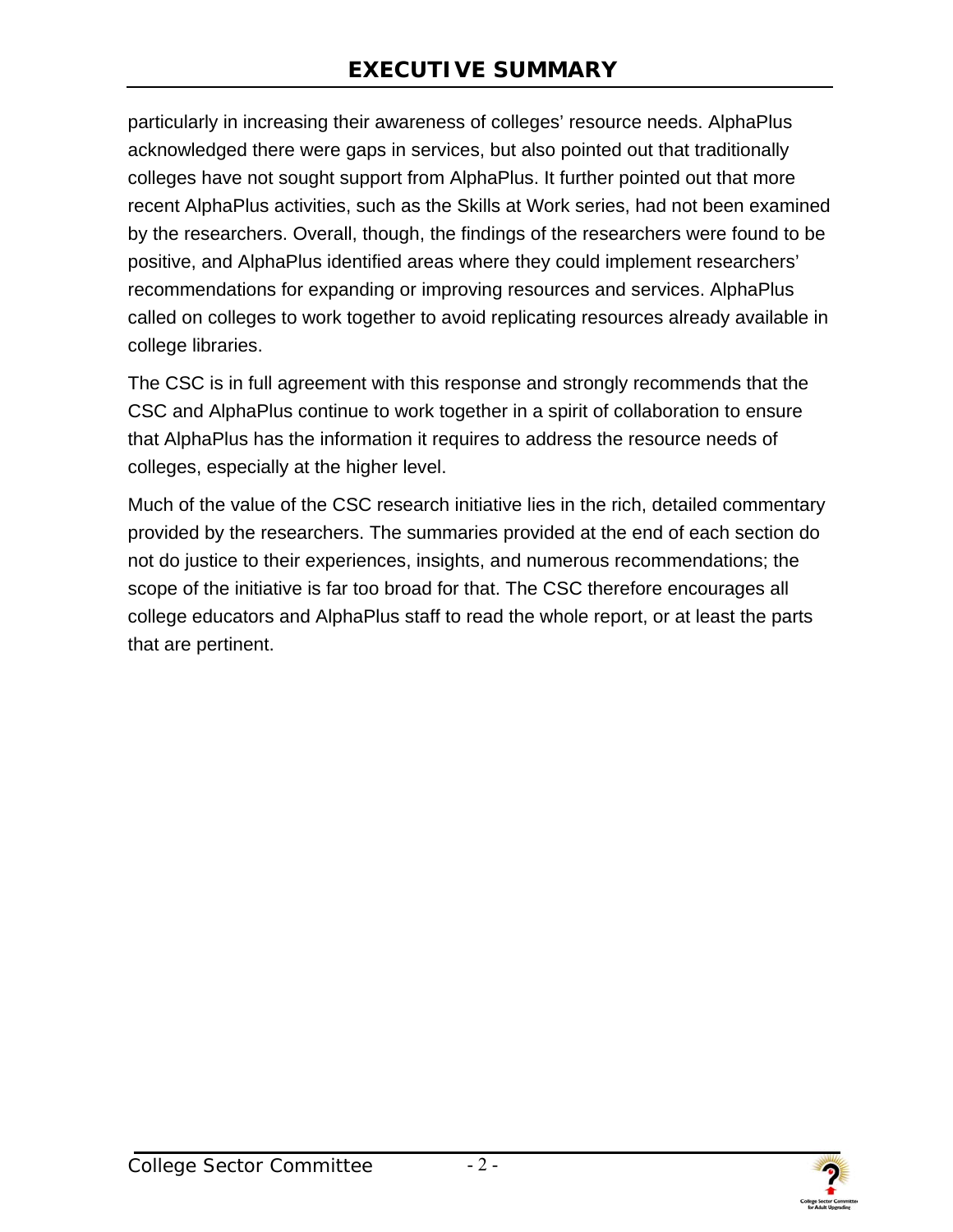#### <span id="page-5-0"></span>**OVERVIEW**

Interest by all educational organizations in developing the potential for on-line delivery of programming has been growing as continuing advancements in edelivery technologies are made. There has been significant movement from traditional classroom instruction to "blended learning" and total on-line delivery. Blended learning blends print with e-based resources in an effort to find the best ways to provide educators with easy access to useful resources. For LBS/OBS funded programs in Ontario, AlphaPlus is currently the primary provider of on-line delivery, resources, and support. It is worth noting that the official provider of distance learning for colleges is Ontario Learn.

Historically, colleges have not been strong users of AlphaPlus services. In an effort to discover what AlphaPlus resources might be useful to college academic upgrading programs, faculty from colleges across the province were recruited to research and report on the suitability of resources available through AlphaPlus. The following subject areas were explored:

- Communications
- Mathematics
- Self-Management/Self-Direction
- Science
- Computers

The research focused on the following AlphaPlus services:

- AlphaRoute
- Demonstrations Ontario
- Library Services

AlphaRoute is an on-line learning environment for adults who want to improve their Reading, Writing, Math and Computers skills to achieve their goals. Demonstrations Ontario is designed to assist LBS Program delivery agencies in Ontario develop and apply learning outcomes Demonstrations. Demonstrations measure the ability of adults to successfully integrate and apply various elements of their literacy learning to everyday life. The Library Services offer resources for borrowing or purchasing. Among other things, it features an index to web resources and an on-line catalogue.

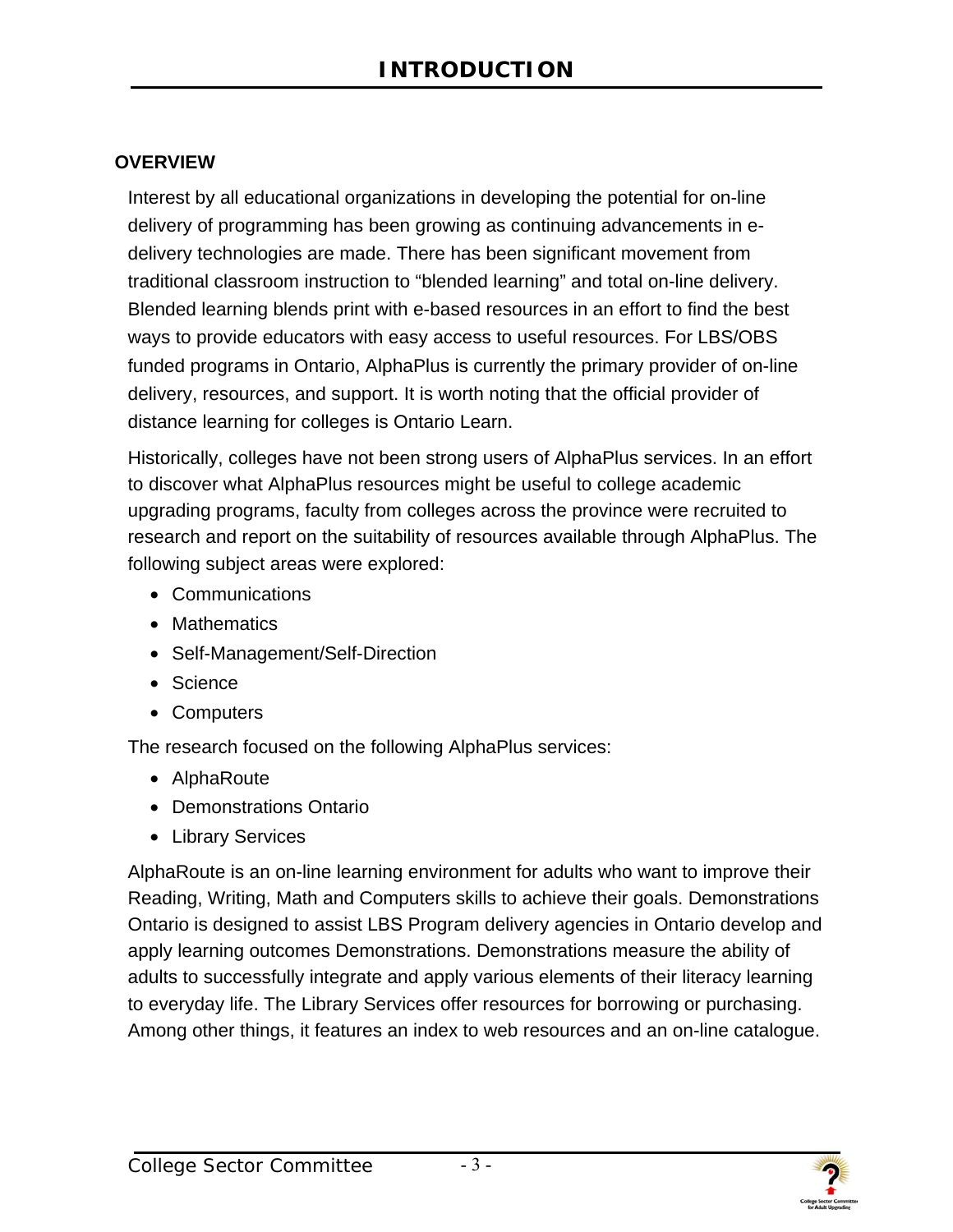<span id="page-6-0"></span>The CSC acknowledges that there are many other relevant Alpha services which may be of interest to colleges such as Adult Literacy Research in Ontario. In order to keep the scope of this initiative manageable, however, the activities were limited to these three.

#### **OBJECTIVES**

- 1. To help colleges become aware of suitable AlphaPlus resources and to provide some guidance on which ones are most useful in college programming
- 2. To identify, for the CSC and AlphaPlus, gaps in resource availability
- 3. To help colleges become more aware of AlphaPlus services
- 4. To identify how these services and resources might be used
- 5. To identify, for colleges and AlphaPlus, barriers to their use
- 6. To increase AlphaPlus' awareness of College Sector needs and delivery environments

#### **TIMELINES and PROCESS**

The research began in April with the goal of having the preliminary results available for the June 2 and 3 CSC Conference.

Volunteers were identified, and working groups, established. AlphaPlus was informed of the initiative and a key contact person at AlphaPlus for each of the three services was identified.

The CSC facilitated a start-up conference call for each working group to secure suggestions and answer questions. Working groups decided how they wanted to proceed, especially with the division of work and timelines. Researchers were provided with a copy of the LBS learning outcomes and the ACE curriculum for the conference call.

#### **RESEARCH FOCUS**

For each of the Demonstrations Ontario, AlphaRoute and AlphaPlus materials collection, the research would try to identify:

- 1. What materials were available
- 2. What LBS/ACE level they were suitable for
- 3. How well they addressed college student goals, especially further training and employment

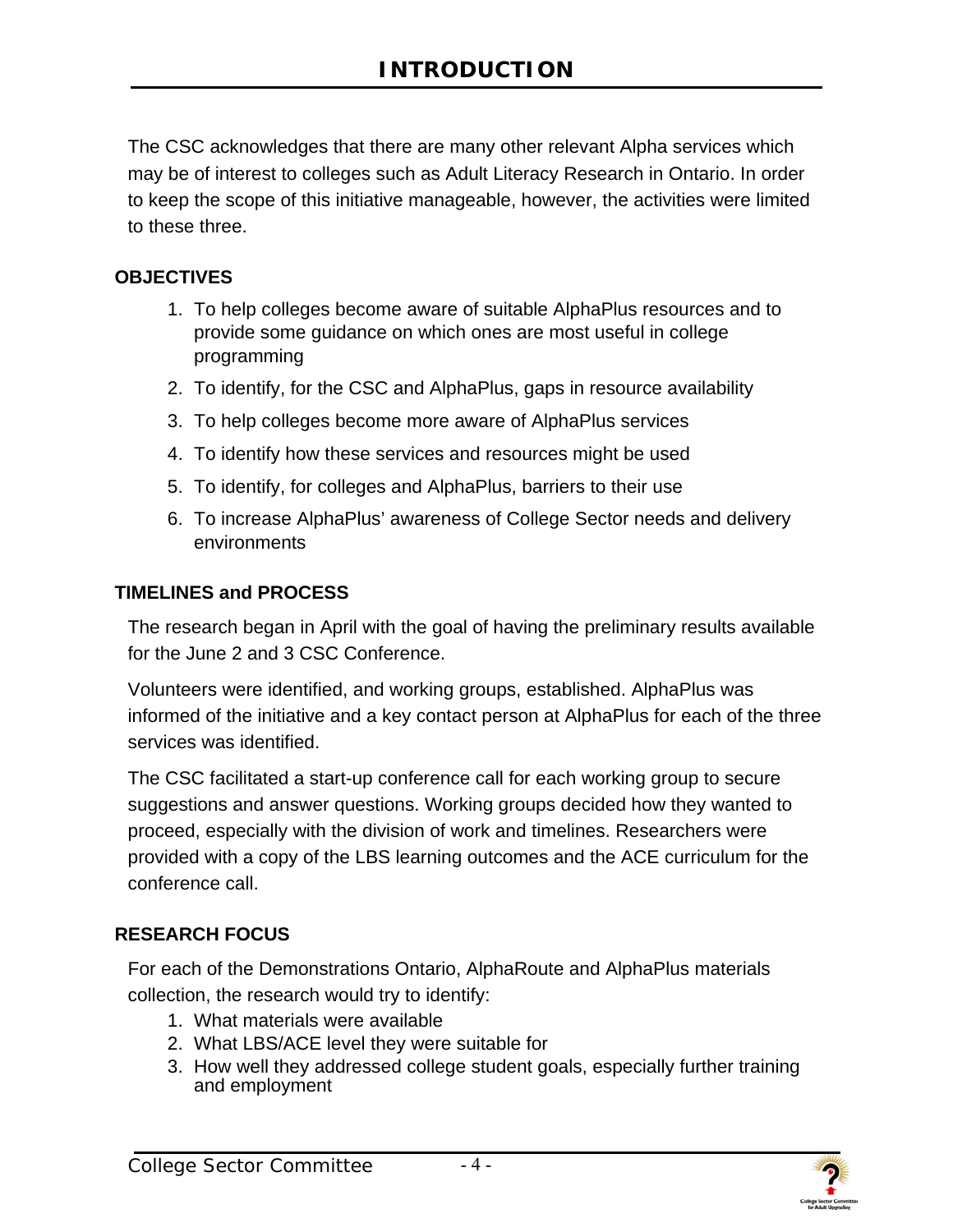- <span id="page-7-0"></span>4. Ease of access
- 5. How much time and additional support for students they required
- 6. Usability/suitability in the college delivery environment
- 7. Gaps and recommendations for materials development and use
- 8. Recommendations for further research on AlphaPlus services

The CSC provided a guide indicating what information was required and two short, user-friendly forms were developed for reporting results. The forms were similar, but one was designed for documenting successful searches, while the other, for documenting unsuccessful searches. See **Appendix A** for the forms used to report research results.

#### **GETTING STARTED**

A conference call was held in April. Nine members of the AlphaPlus research teams were able to take part in the conference calls. For many, it was their first time participating in such an activity and all were pleased with its effectiveness. The objectives of the research were reviewed, stressing the aim to keep the research as simple as possible. The intent was for the volunteers to carry out the research, do the analysis, and share the results among all colleges.

AlphaPlus demonstrated its support for and interest in this initiative in several ways. Two contact persons were provided, by service area, to assist research team members. Information and materials were given to team members to facilitate their research. It should be noted that this same level of support was provided for the duration of the project.

Most of the conference centred on how to divide the tasks. For all the subject research teams except Science, it was decided to assign team members to research specific AlphaPlus Services. For Science, it was decided to take each of the three subject areas and research all the AlphaPlus Services for that subject. The following charts identify the areas that volunteers have researched to date.

| <b>COMMUNICATIONS TEAM</b>                   |          |                               |  |
|----------------------------------------------|----------|-------------------------------|--|
| <b>NAME</b><br><b>COLLEGE</b><br><b>TASK</b> |          |                               |  |
| <b>Colleen Pickering</b>                     | Fanshawe | Alpha Route                   |  |
| <b>Janet Nisbet</b>                          | Durham   | <b>Library Services</b>       |  |
| <b>Peter Rideout</b>                         | Northern | <b>Demonstrations Ontario</b> |  |
| Linda McKay                                  | Northern | <b>Demonstrations Ontario</b> |  |
| Lorrie Irvine                                | Northern | Alpha Route                   |  |

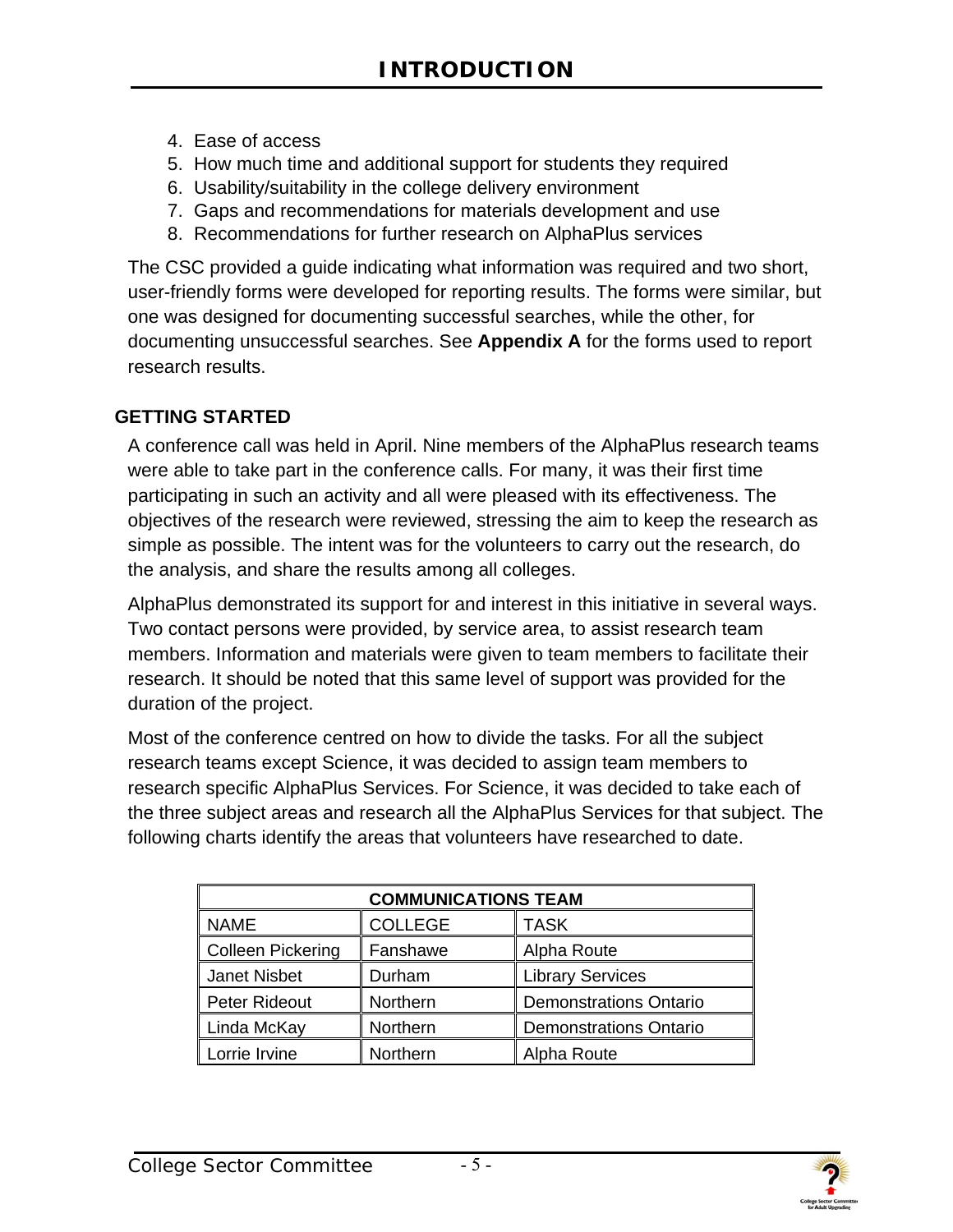| <b>SELF-MANAGEMENT/SELF- DIRECTION TEAM</b> |                               |                                |  |
|---------------------------------------------|-------------------------------|--------------------------------|--|
| <b>NAME</b>                                 | <b>COLLEGE</b><br><b>TASK</b> |                                |  |
| <b>Fran Painter</b>                         | ∥ Conestoga                   | Alpha, Demonstrations, Library |  |
| Ann Ashberry                                | Conestoga                     | Alpha, Demonstrations, Library |  |

| <b>COMPUTER SKILLS TEAM</b>                  |          |             |  |  |
|----------------------------------------------|----------|-------------|--|--|
| <b>NAME</b><br><b>TASK</b><br><b>COLLEGE</b> |          |             |  |  |
| Colleen Pickering                            | Fanshawe | Alpha Route |  |  |
| Lorrie Irvine<br>Northern<br>Alpha Route     |          |             |  |  |
| Linda Bruni                                  | Niagara  | Alpha Route |  |  |

| <b>MATHEMATICS TEAM</b> |                |                                          |  |
|-------------------------|----------------|------------------------------------------|--|
| <b>NAME</b>             | <b>COLLEGE</b> | <b>TASK</b>                              |  |
| Lynne Hickey            | Northern       | Demonstrations Ontario - Core<br>Math    |  |
| Mark Irwin              | Centennial     | Demonstrations Ontario and<br>AlphaRoute |  |
| Linda Bruni             | Niagara        | AlphaRoute                               |  |

| <b>SCIENCE TEAM</b>                   |           |                |  |  |
|---------------------------------------|-----------|----------------|--|--|
| <b>COLLEGE</b><br><b>NAME</b><br>TASK |           |                |  |  |
| <b>Barbara Glass</b>                  | Canadore  | <b>Physics</b> |  |  |
| <b>Barb Charbonneau</b>               | Northern  | <b>Biology</b> |  |  |
| Fran Painter                          | Conestoga | Chemistry      |  |  |

The Science Team indicated that they were especially interested in finding virtual lab materials available though AlphaPlus or ones that AlphaPlus might be aware of.

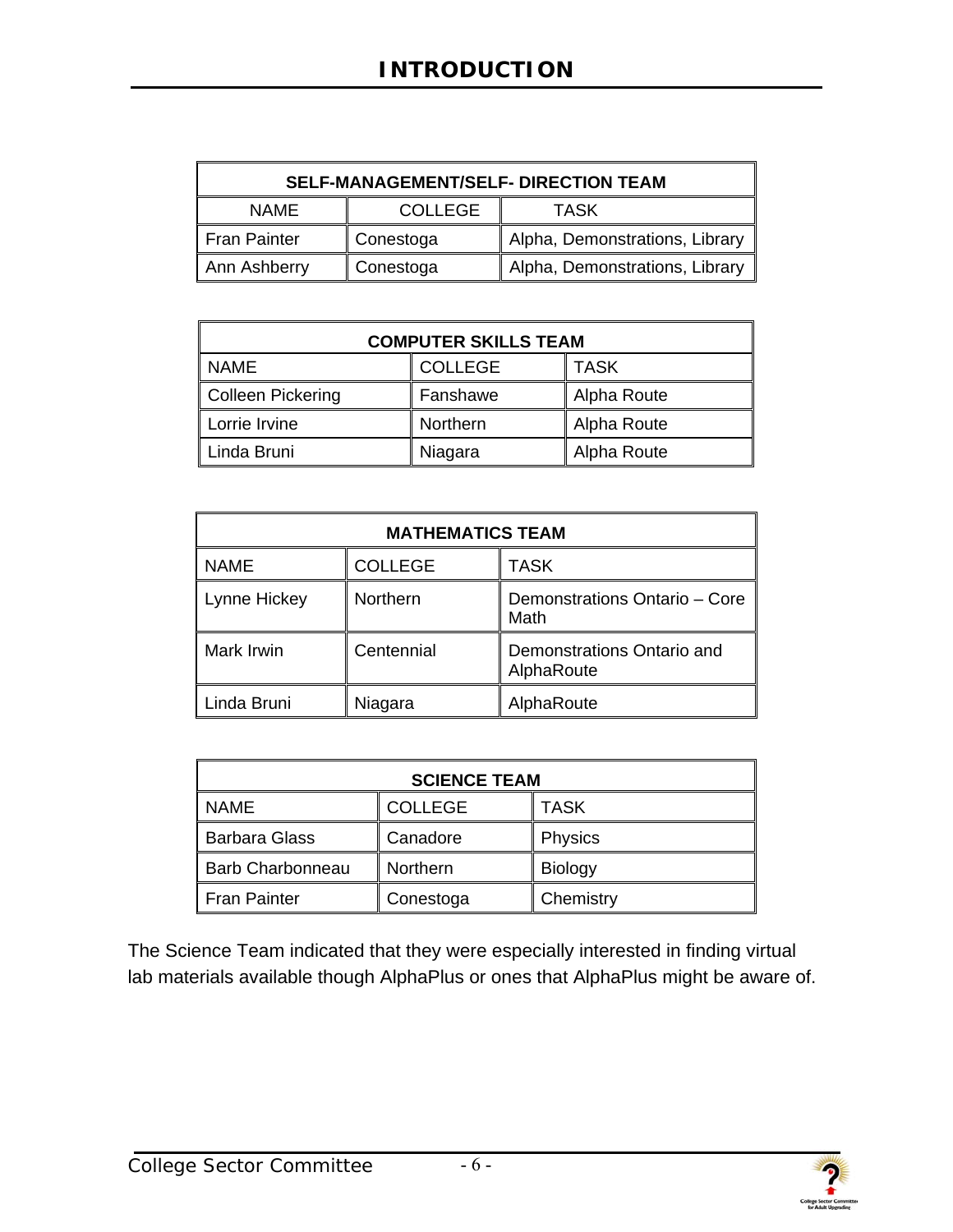<span id="page-9-0"></span>As mentioned, the AlphaPlus Staff provided the research teams with information, handouts and advice to make their research tasks easier. See **Appendix B** for an example of a handout forwarded to the team. Suggestions for the team included:

- find 1300 on-line resources in AlphaPlus' *Index to Web Resources*
- have a look at the *Library Catalogue*
- get lists of subject terms that match the categories the team wants to review
- use a section called Purchase that presents a choice of excellent resources and a short description for each of them
- use a set of mapped AlphaRoute activities
- use the *Eight Easy Steps* to register a learner in AlphaRoute
- try *AlphaRoute on Your Own College Edition*
- follow instructions to use the on-line catalogue to search the terms on the Canadian Literacy Thesaurus Subject Browse
- use the assessment resources newsletter which gives an overview of the revised Demonstrations Ontario website
- review information on accessing print, electronic, and software resources

The ACE curriculum documents were also forwarded to AlphaPlus and used by staff to find matches with the resource collection. The staff noted that the AlphaPlus resource collections were quite strong in areas such as Math, Self-Management/Self-Direction, and Communications, but that a great deal of work still needed to be done in the area of Science.

#### **THE FINDINGS**

Eleven team members completed forty-four searches. This does not mean forty-four resources were researched. In one case, one researcher alone reviewed nearly two hundred resources. Most researchers worked independently, but in two instances, members paired up to conduct their search.

Total number of searches by AlphaPlus Service:

- AlphaRoute: 13
- Demonstrations Ontario: 22
- Library Services: 9



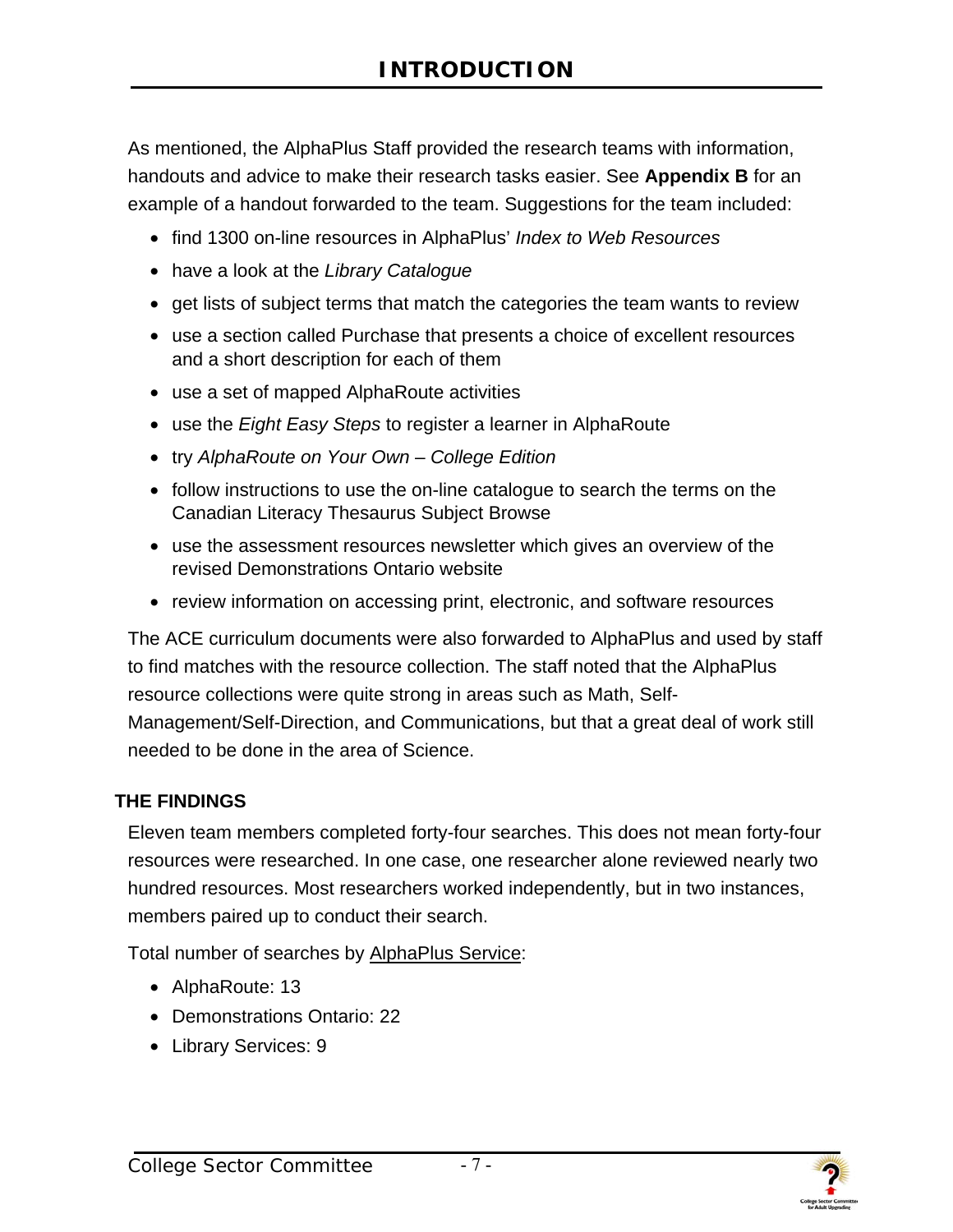Total number of searches by Subject Area:

- Communications: 14
- Numeracy: 8
- Self-Management/Self-Direction: 7
- Science: 9
- Computer: 6

Of the 44 searches, 35 were considered successful and nine, unsuccessful. See the table below to see the how the numbers of successful and unsuccessful searches compare by service.

|                                      | <b>AlphaRoute</b> | <b>Demonstrations</b><br>Ontario | Library<br><b>Services</b> |
|--------------------------------------|-------------------|----------------------------------|----------------------------|
| <b>Successful</b><br><b>Search</b>   |                   | 20                               |                            |
| <b>Unsuccessful</b><br><b>Search</b> | n                 |                                  |                            |

This next table below shows where the research gaps are:

|                                  | Comm. | <b>Math</b> | SM/SD | <b>Science</b> | Computer |
|----------------------------------|-------|-------------|-------|----------------|----------|
| <b>AlphaRoute</b>                | ◠     | 3           |       |                |          |
| <b>Demonstrations</b><br>Ontario | 11    | 5           | 5     |                |          |
| <b>Library Services</b>          |       |             |       |                |          |

Overall, the research teams provided very insightful feedback about the three AlphaPlus services, as well as detailed information about the usefulness of particular resources. They also made a number of recommendations.

The resources are presented in the three sections that follow using the structure of the chart above. AlphaRoute Communications resources, for example, will be discussed first. Because of the amount of detail provided, point form will be used as appropriate. Where detailed comments are considered critical for understanding navigational and other procedural issues, they have been included. An overall summary of each AlphaPlus service is provided at the end of each section to highlight strengths and weaknesses of the service, identify concerns, and make key recommendations.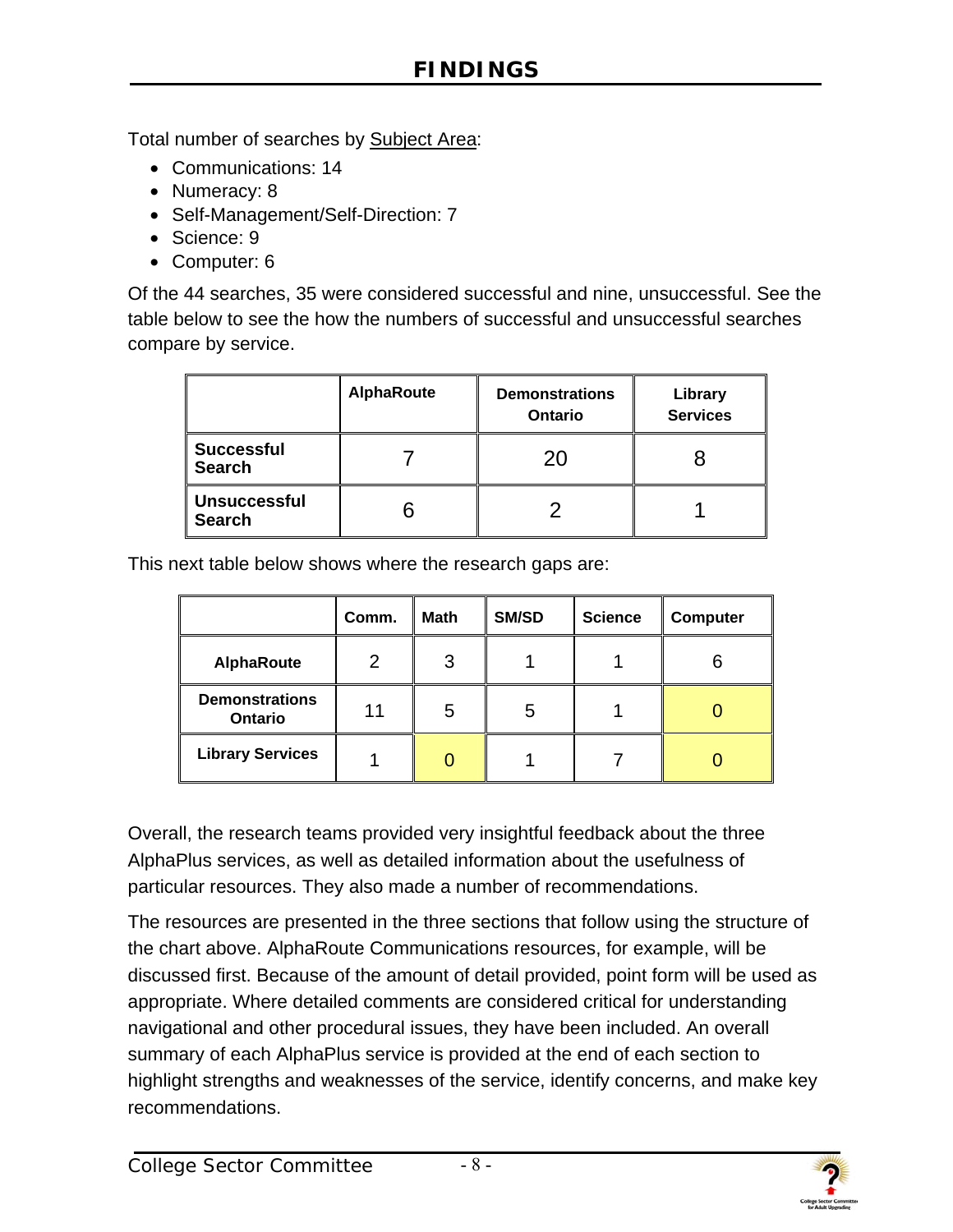## *SECTION # 1: ALPHAROUTE*

#### **COMMUNICATIONS**

<span id="page-11-0"></span>Two feedback forms were returned by the same researcher. One search was considered successful; the other, unsuccessful.

**Level(s)**: LBS Levels 3, 4 and 5 focusing on grammar, reading, speaking, vocabulary, and writing. In total, 199 Communications activities were reviewed.

#### **What worked:**

- Several activities seem appropriate for individuals in Level 3.
- Researcher is impressed with the writing activities most could be used for Levels 3 to 5 with some adaptation. There is a lot of marking for instructors, but many of the assignments are detailed and may be a good supplement for current writing activities. In some cases the order of the activities is erroneous, e.g., "Types of Paragraphs," "Two Paragraph Composition," and "The Summary" should come before "The Five-Paragraph Essay."
- In general, the instructions for each activity were fairly good and were available in spoken and written English.
- The researcher definitely plans to assign some of these activities to my students.

#### **What was missing, didn't work or could work better:**

- Not many activities were available for Level 4 and 5 students.
- The number of activities in the grammar section is limited. The activities in level one are too remedial. They provide limited practice. As a result, the activities may be used for review, but they could rarely be used to deliver a concept. As well, students would often have to wait for feedback.
- Some of these activities relate to grammar and should be moved to that section, e.g., "Recognizing Subjects" and "Recognizing Verbs" would be more appropriate in the grammar section.
- The speaking activities are minimal.
- The vocabulary activities could be expanded the word list activities need work.
- Students may not respond well to activities that ask them to use their "Word List." These activities may also be difficult to mark.



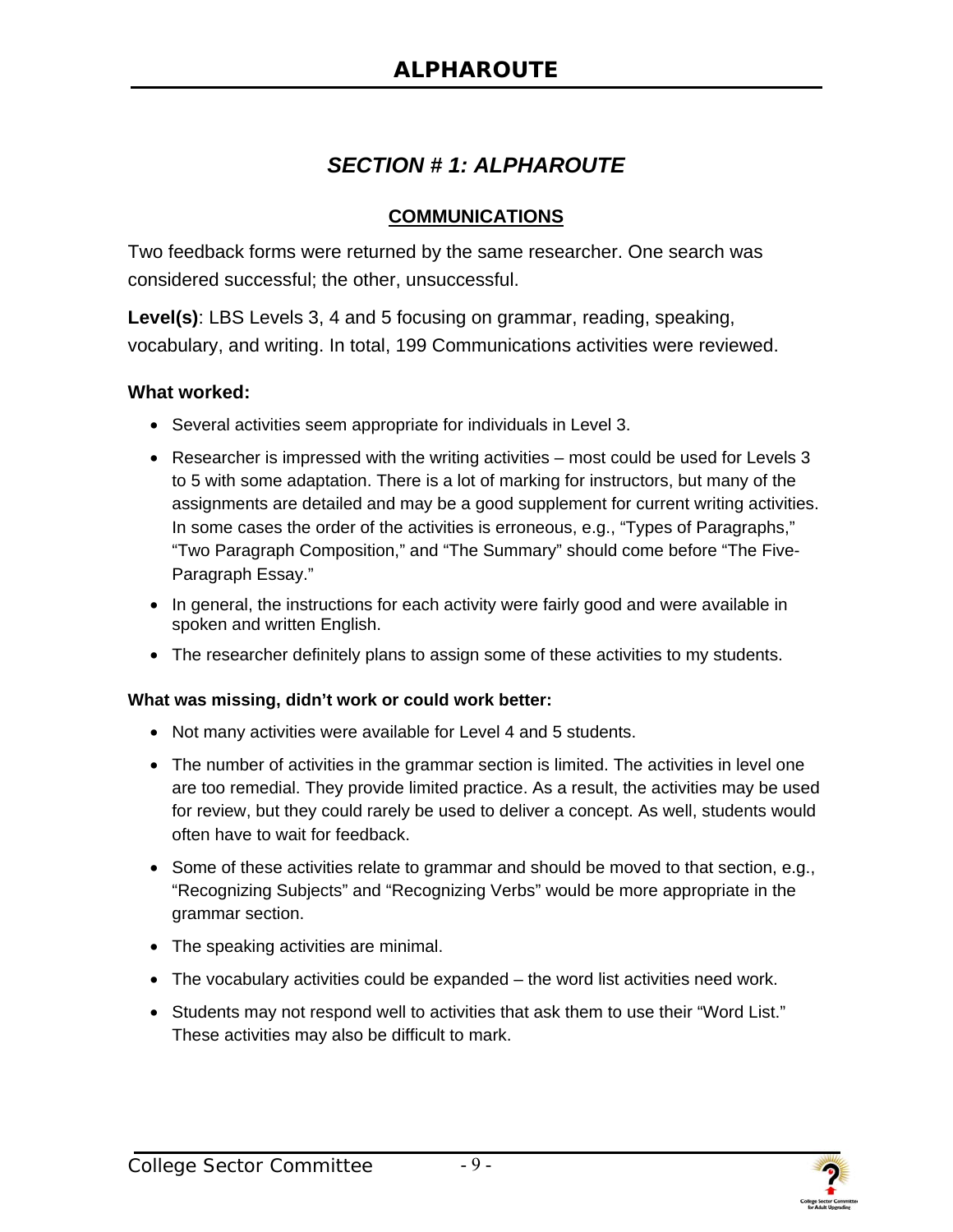- The Communication activities in AlphaRoute are highly dependant on mentors many students would need assistance to navigate the site and the activities. Students with a limited knowledge of computers and a fairly low literacy level would need significant assistance.
- Most activities ask students to save their work in their "Portfolio" so that a mentor can assess their work. As a result, the mentor (instructor) would require access to a computer and go into each person's profile in order to mark assignments. Next, the mentor would have to print each assignment in order to give appropriate feedback to the students or type up countless responses for students.
- Another option could be that the students print their assignments and hand them in to an instructor. Perhaps instructions that ask a student to print and submit their assignments to the instructor or save their assignments in their portfolio would be helpful. Overall, given the number of activities that an instructor may already have to mark, extra activities via AlphaRoute would add significantly to marking time/commitments.
- The overall design of the homepage for the AlphaRoute environment appears unsophisticated. At first glance, the students often comment that the site looks like it is for children. As a result some students don't take the AlphaRoute activities seriously. A more professional looking, user-friendly home page would contribute to better feedback from students and staff.
- The resource could be used in a college setting as long as students have access to and assistance in a computer lab.

#### **Recommendations:**

- 1. Add more activities to each section (grammar, reading, speaking, vocabulary and writing) of the Communications domain.
- 2. Provide more practice in each activity, especially for activities related to grammar and punctuation.
- 3. Provide more activities that can be self-assessed (by the learner).
- 4. Make sure that activities are presented in chronological order with respect to level of difficulty or concepts that build upon each other.
- 5. Provide better ways to assign activities to students and track activities completed by students.
- 6. Add instructions that give the option of handing assignments in to instructors.
- 7. Ensure user-friendly navigation for students.
- 8. Continue to ask educators for feedback.

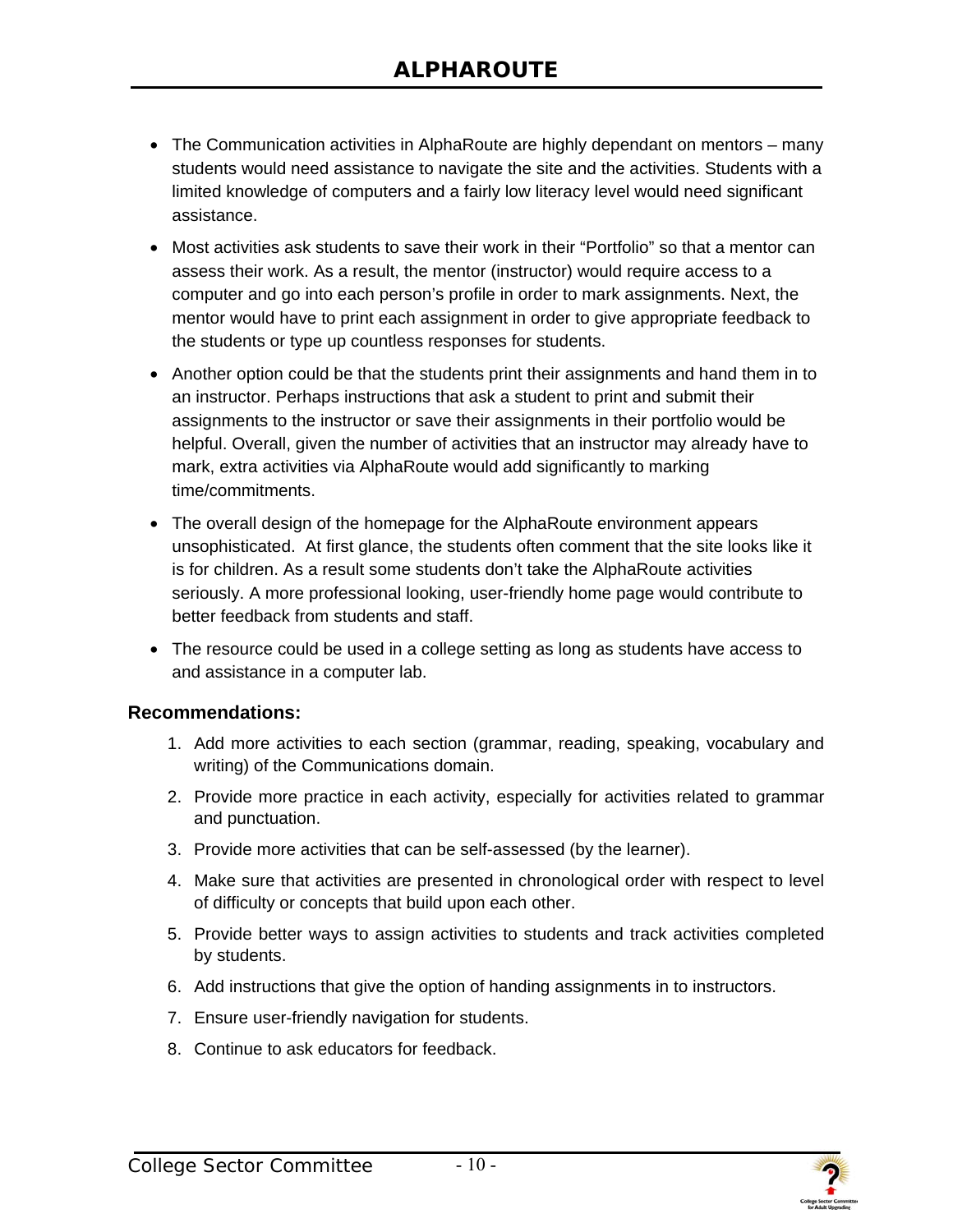#### <span id="page-13-0"></span>**Comments on AlphaRoute:**

Overall, there is a lot of potential for AlphaRoute. In the Communications section, I found several activities that could be used or adapted for use in college LBS programming. My main concern relates to the setup and assignment of activities for students. I tried several ways to assign activities. I discovered that if I wanted to assign all of the communication activities to a student, I had to complete an unreasonable number of steps for each student.

First, I had to go in to register the student, which wasn't too difficult. However, next I had to check off "Goal Requirements and Skill Gaps" (Learning Outcomes). From there, I had to check off "Skill Sets." Then I had to check off "Success Markers." I could not indicate whole levels or sections. In the end, I believe that I had to check off approximately 450 boxes in order to generate a personal list of activities, including the 199 activities that were available for a student in the Communications section of the site. I can't imagine how time consuming this would be to complete for our 65 students. It would actually be easier and more reasonable to have all of the actual activities listed and available to be checked off by level. This way, an instructor could pick and choose appropriate activities for their students.

It would also be nice if activities could be assigned by group, so that an instructor could establish a group profile and assign that profile to groups of students, for example, certain activities could be assigned to level three students. It would also be nice if these profiles could be amended at the individual student level as well. In addition, I was disappointed that when I clicked on the numbers on the AlphaRoute home page (Resource Centre) in order to complete activities by level, I just kept getting sent back to the first activity in each level. Consequently, these level indicators are ineffective.

I can see great value for educators and students with regard to the AlphaRoute resource if the setup, navigation and quantity of activities are improved. Our students have had some exposure to AlphaRoute, and I plan to utilize this resource more in the future. Hopefully, some of the challenges will be addressed in the near future so that college educators will be more inclined to use this resource.

#### **MATH**

Three feedback forms were returned by two researchers working separately; only one was considered successful.

**Level(s) researched** LBS Levels 1 to 5. One researcher found some good resources in Levels 1 to 3 in Newspapers (e.g., The Learning Edge), the Resources Centre, and The Learning Connection.

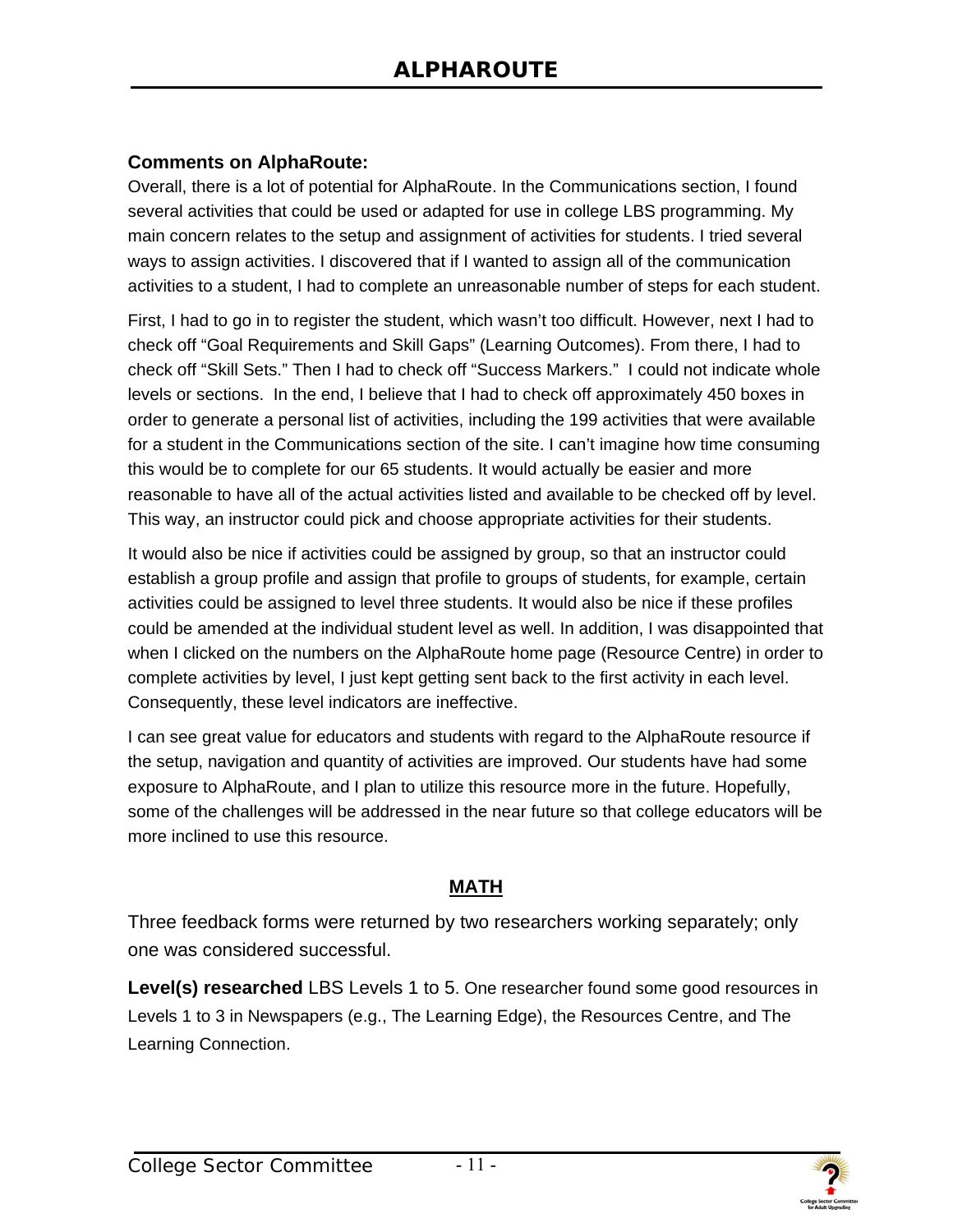#### **What worked:**

- Resource Centre The limited Math activities are well-organized; AlphaRoute describes the activities' learning outcomes, skills sets, and success markers in the "Activity Identification Builder."
- The Learning Connection Most of the worksheets contain answer keys, so the learner can get immediate feedback on progress
- As it currently stands, the AlphaRoute Math activities can be used as a remedial resource or as a supplemental learning activity.
- Numeracy materials (Levels 1 and 2) would work for those learners who have a high level of English, but low Math.

#### **What was missing, didn't work or could work better:**

- There were no Level 4 or 5 Math Activities
- AlphaRoute's Resource Centre contains mostly Level 1 Math Activities and a limited number of Level 2 and 3 Activities
- Map activity, "A Map of Northwestern Ontario: Determine the Co-ordinates," asks the learner to determine the co-ordinates of different places on a supplied Northwestern Ontario map. Some of the city names are difficult to locate on the small map. A larger map is supplied, but the cities lying on the "border" may have different co-ordinates than in the smaller map. Therefore, the answers of these cities will be marked incorrect if a learner records the co-ordinates using the larger map.
- Resource Centre: The learners need to consistently check their AlphaRoute portfolios to ensure that their completed activities are marked and saved appropriately (there is no message to inform the learners that their answers are placed into their portfolios when they click either the "check answers" or the "save to portfolio" button).

#### **Recommendations:**

- LBS Level 4 and 5 Math activities are needed. Also needed are Level 3 Data & Probability and Measurement Math Activities as well as additional Geometry and Basic Operations activities.
- Currently AlphaRoute is focusing its activities on lower LBS levels (with the exception of Communications – this domain contains many higher level activities). Development of higher level Math activities is needed as many college upgrading students are pursuing further education and training.
- LBS Level 4 and 5 Math Activities are needed in Resource Centre. Level 3 Data & Probability and Measurement Math Activities are also needed as well as additional Geometry and Basic Operations Activities.
- More resources are needed to make AlphaRoute more user-friendly.

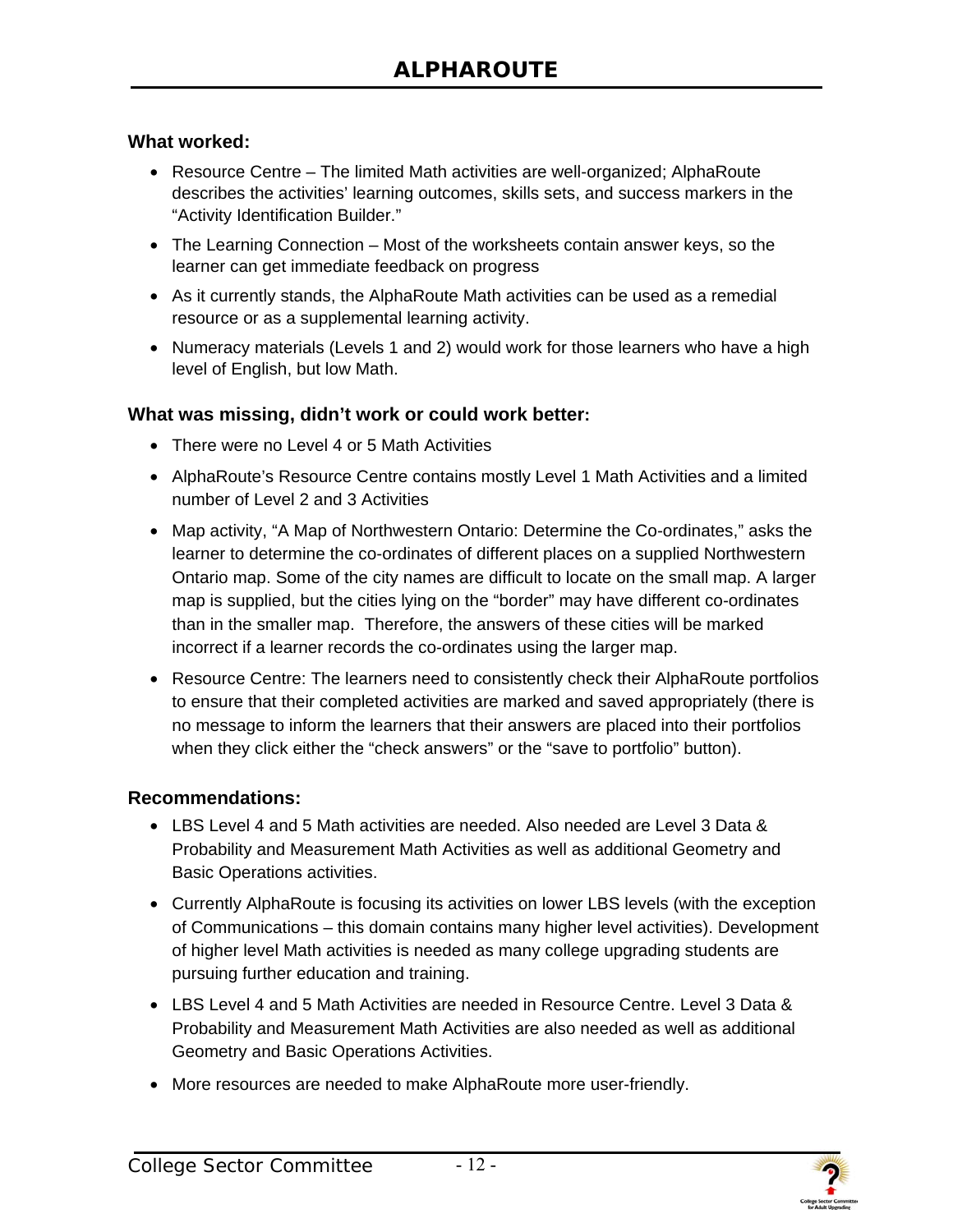#### <span id="page-15-0"></span>**Comments on AlphaRoute:**

Accessibility and navigability are two real issues for us. I feel that if we find it difficult to move around it and access it – then I think learners are going to be in worse shape. This has been my experience to date.

#### **SELF-MANAGEMENT/SELF-DIRECTION**

One unsuccessful feedback form was returned.

#### **Level(s) researched**: LBS Levels ACE

No resources were reported at this level.

#### **What was missing, didn't work or could work better:**

- The resources were of superficial depth
- AlphaRoute does not add significantly to materials already available

#### **Recommendations:**

I can see more value in the students being directed to one website – with questions/answers/discussion to assist the student to learn everything they can from the site. Once they are comfortable/knowledgeable navigating the career website, they will be able to transfer these skills to gather information from other sources.

#### **Comments on AlphaRoute:**

Adults I work with are results oriented. They use the computer for one specific task at a time, such as searching www.jobbank.ca**.**

#### **SCIENCE (BIOLOGY and CHEMISTRY)**

Two unsuccessful feedback forms were returned.

#### **Level(s) researched**: LBS Levels ACE

#### **Recommendations:**

There are some excellent Science (Biology) websites in the Library Services Section. Some of these websites have interactive activities and quizzes that could be incorporated into Demonstrations Ontario.

For Chemistry, the researcher felt that there might be some value in developing stand alone topics to assist the student with learning difficult topics, for example, chemical calculations. If there were a resource for "Chemistry in the Environment," this might make textbook selection easier.

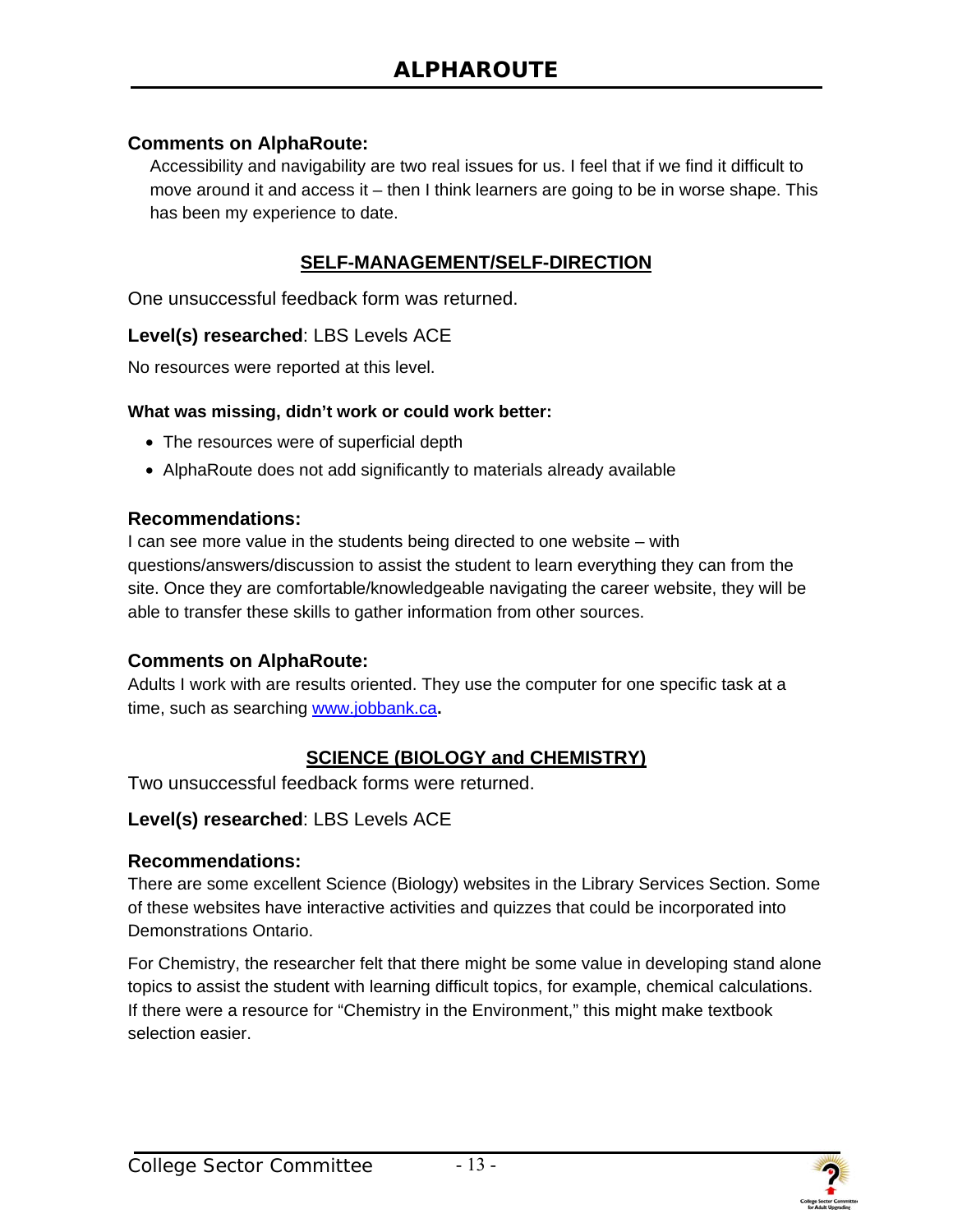#### <span id="page-16-0"></span>**Comments on AlphaRoute:**

AlphaRoute is easily accessible for learners and teachers. Once a password has been established, learners can access useful Reading, Writing and Numeracy materials, especially at the lower LBS levels. (Biology)

Students do not have the patience or time to work through an "all in one site" type of program. Adults like to have the resource more focused directly to the topic they're interested in. (Chemistry)

#### **COMPUTERS**

Six feedback forms were returned by three researchers working separately; five were considered successful. It should be noted that one of the "successful" searches was at LBS Level 2. Others may not consider this a successful search.

**Level(s) researched**: LBS Levels 2 to 5.

#### **Useful Resources (with suggestions for improvement):**

*1. Café – Cyber Search***:** Consists of a description about the internet; demonstrates how to use a search engine to locate information; contains two Treasure Hunt activities for the enhancement of learners' internet searching skills. It can be used to introduce internet searching.

#### *2. Newspapers* **(***The Learning Edge – Issues 3 & 5, The Northern Edge – Issue 3***):**

These newspaper issues contain some basic computer exercises/quizzes (e.g., "Learn to Use a Search Engine" and "Treasure Hunt." Both of these exercises are also located in the Café building in the Cyber Search section, "Computer Quiz. It is more like a questionnaire about the learner's ability to apply basic word-processing skills, "Using the Internet to Find Work" and "Learning about Chat Rooms" – this exercise informs and quizzes learners about chat etiquette. By our college policy, students are not allowed to use "Chat-Lines.")

*3. Employment Building***:** Demonstrates different technological tools available in the workforce (includes "E-learning By Computer").

*4. Mailbox***:** Learners have their own AlphaRoute e-mail account. This is strictly limited to sending messages to other learners registered in AlphaRoute (i.e., cannot e-mail anyone who does not have an AlphaRoute e-mail account; also cannot send any attachments with the e-mail).

*5. Mouse Games*: This section has many games to enhance learners' mouse skills (i.e. clicking, double-clicking, dragging, etc.). "Mouse Games" can be used to improve mouse handling (i.e. co-ordination) in a fun way

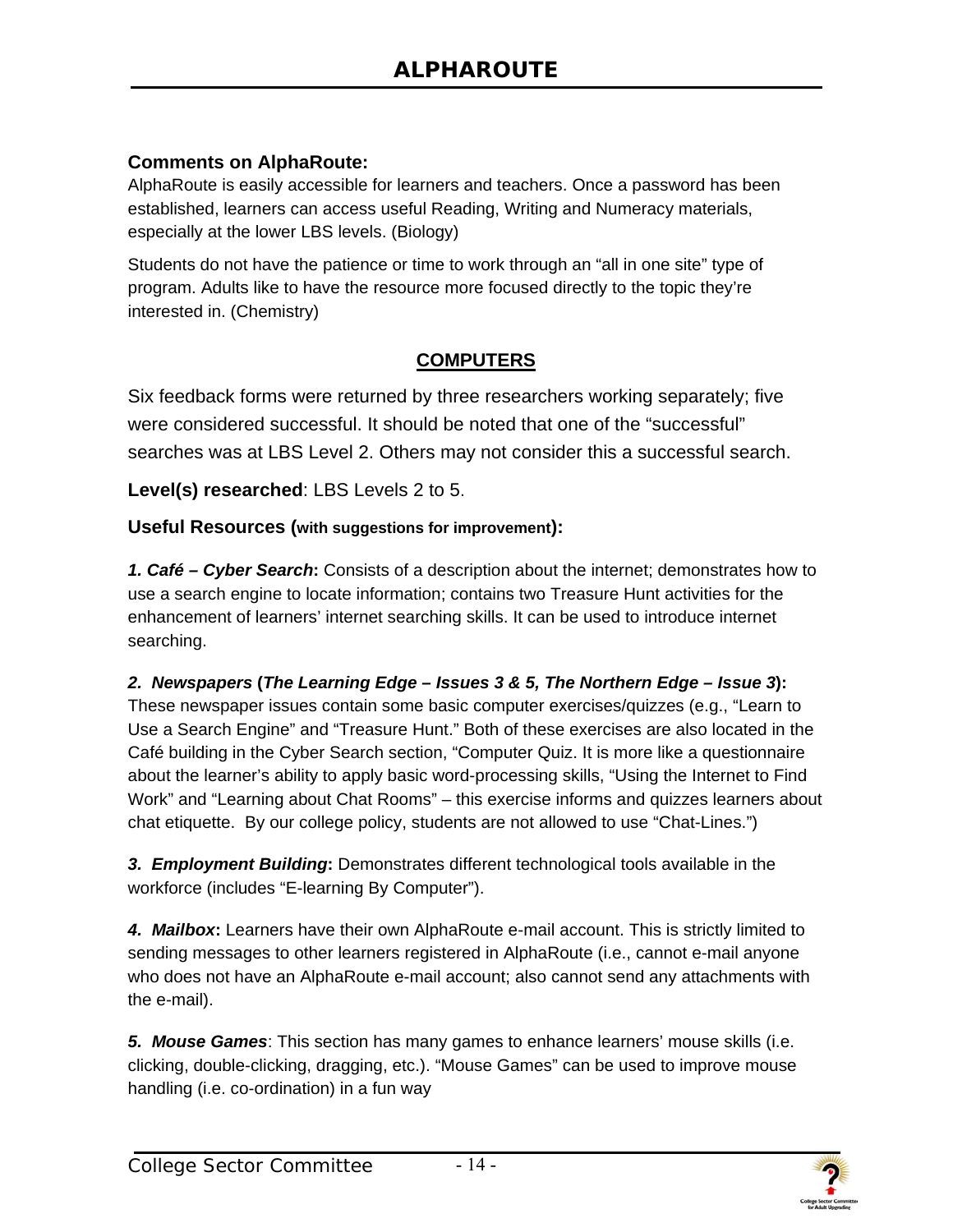*6. Resource Centre***:** Many higher level Communications activities involve the search of information on the Internet to complete the specified tasks. The higher level Communications activities (Levels 4 and 5) currently use a basic word processor with no formatting features (i.e., no bold, tabs, text alignment, etc.); therefore, the development of advanced word-processing skills is limited. There are some Communications activities that have minor "glitches" (the print button doesn't work with some exercises or the check answers button fails to display the answers).

*7. Research***:** *the Internet***:** This is a good Level 5 resource for most new students and provides the kind of information any computer user might benefit from. It's a lengthy intro to searching for information on the Internet, starting with a brief explanation of the web, complete with three hotlinks: shopping, libraries and newspapers. It explains browsers and URLs, and gives a pretty thorough set of learning activities about keywords and search engines. The resource gives enough background without being technical. It is very practical – a student would immediately be able to put the skills to work. The hotlinks connect students to excellent information resources directly. The learning activities are relevant and clearly laid out.

*8. Research***:** *Evaluating Information on the Internet***:** This activity asks students to identify and compare the sources and purposes of information provided on several sites. It also provides information about "clues" in URLs and asks students to consider the accuracy and quality of the information on a site. It is *a*n excellent approach to evaluation of information, alerting students to differences in caliber of info. I predict that students will enjoy the exercises and use the information. All students would benefit from this activity. I could see it as a standard part of the orientation process in my program. I don't like the portfolio, I would like to see references to it removed, but maybe others really like this. Perhaps more exercises of this type. A series of scavenger hunts would be good.

**9. A few activities** (no titles provided) in the activity section with regard to computers with opportunities for students to be exposed to computer related activities in various subject areas. There are also opportunities for students to learn how to navigate the site through the Information Desk, which is very informative. Also, students are exposed to chat rooms, discussion rooms, e-mail, games and other activities that require the acquisition of computer related skills.

#### **Recommendations on AlphaRoute:**

- 1. Currently AlphaRoute is focusing their activities on lower LBS levels and internet searching activities. Development of other data-processing software exercises is needed as many college upgrading students are pursuing further education/training.
- 2. Computer activities to introduce/enhance other data-processing skills (e.g., spreadsheet, database management, presentation software) are needed. Currently

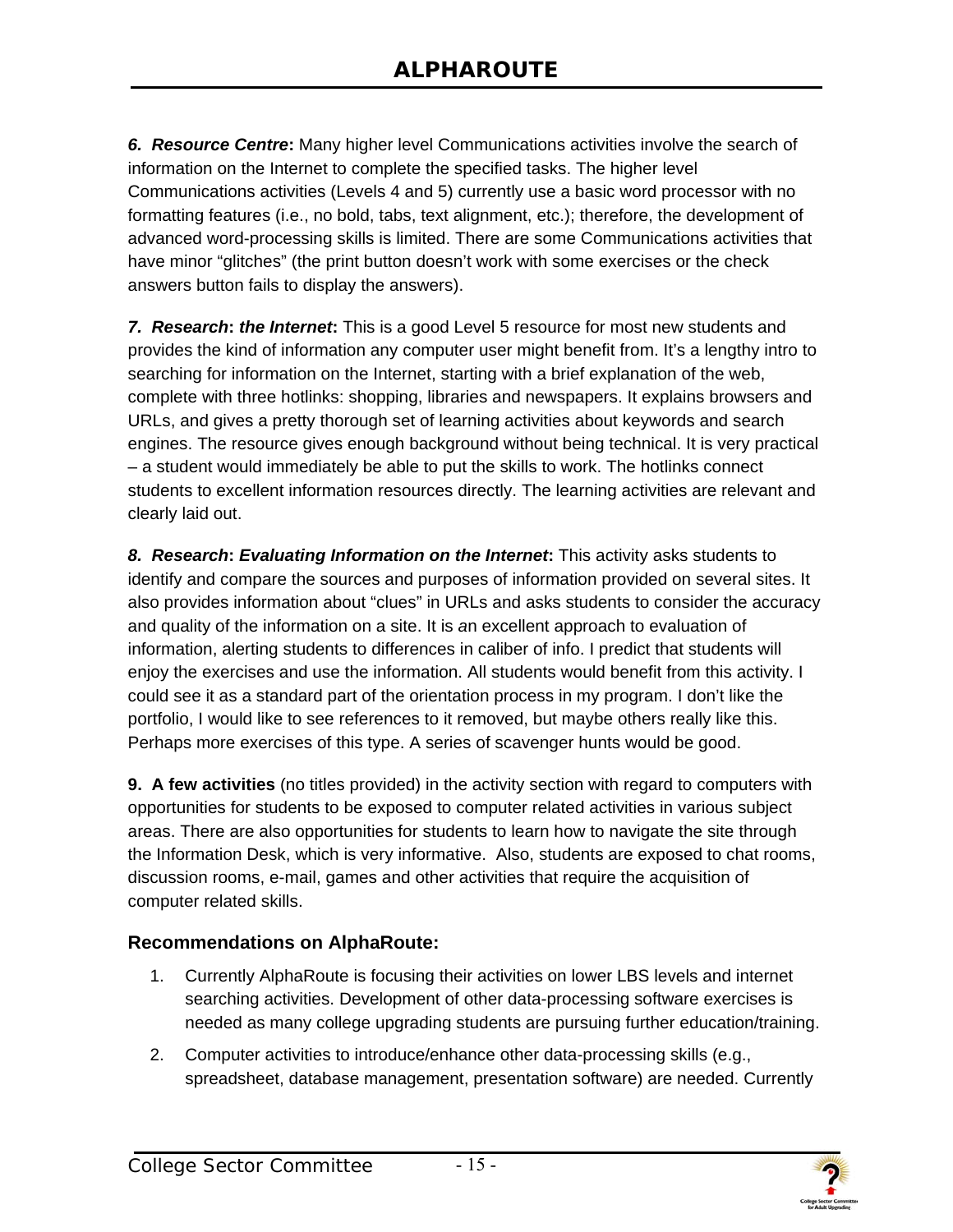AlphaRoute activities focus mostly on internet searching, basic e-mailing, and basic word-processing.

- 3. IMHO, the curriculum area most lacking in resources for computer learners is activities on file management: naming conventions, storage strategies, directory structures, file extensions, and "drive differentiators."
- 4. Incorporate a specific section for computer related skills. In this section include basic instructions for the following: clicking, dragging, cutting, pasting, typing in answer boxes, saving, printing, MS Word, MS Excel, Internet research, chat rooms, discussion rooms, research tools, etc. An advanced section could also be developed.
- 5. Include more instruction with regard to computer skills on AlphaRoute. The overall environment for AlphaRoute is simplistic and unprofessional. With the resources available on the internet today, there could be an updated, more user-friendly, professional presentation of materials.
- 6. Use a professional looking, user-friendly home page that would contribute to better feedback from students and staff. Perhaps the cartoon like characters and links could be changed to photos.

#### **Comments on AlphaRoute:**

**Comment # 1 on successful search:** I like the AlphaRoute facility, mostly because my students like the opportunity to work in this medium. I need to work more with all of its elements to know how far I can depend on it for planning, tracking progress, etc., but I like the idea of many of the activities. The trouble is, the pool of available curriculum needs to be a lot bigger.

The List of Activities does not readily turn up computer-based activities. Under "Theme", it shows two "Computers-general" activities, and does not include this one.

It's ironic that a computer-based medium provides so little in basic computer supports, e.g., mouse exercises, keyboarding, etc. This seems to me to be the area AlphaRoute could develop, even if it is simply a group of hotlinks to other sites where these activities are available.

To me, the portfolio feature creates problems because it holds students up until I can find a moment to sign in, go to the site, find their work, go through it, and feed back to them. I find this does not work well in my classroom. I just tell them to print it and hand it in instead, and to keep on going unless they have a question or concern.

*Comment # 2 on successful search*: There are a lot of good aspects to the AlphaRoute site, and I was able to find college appropriate materials within this resource. In fact, I have

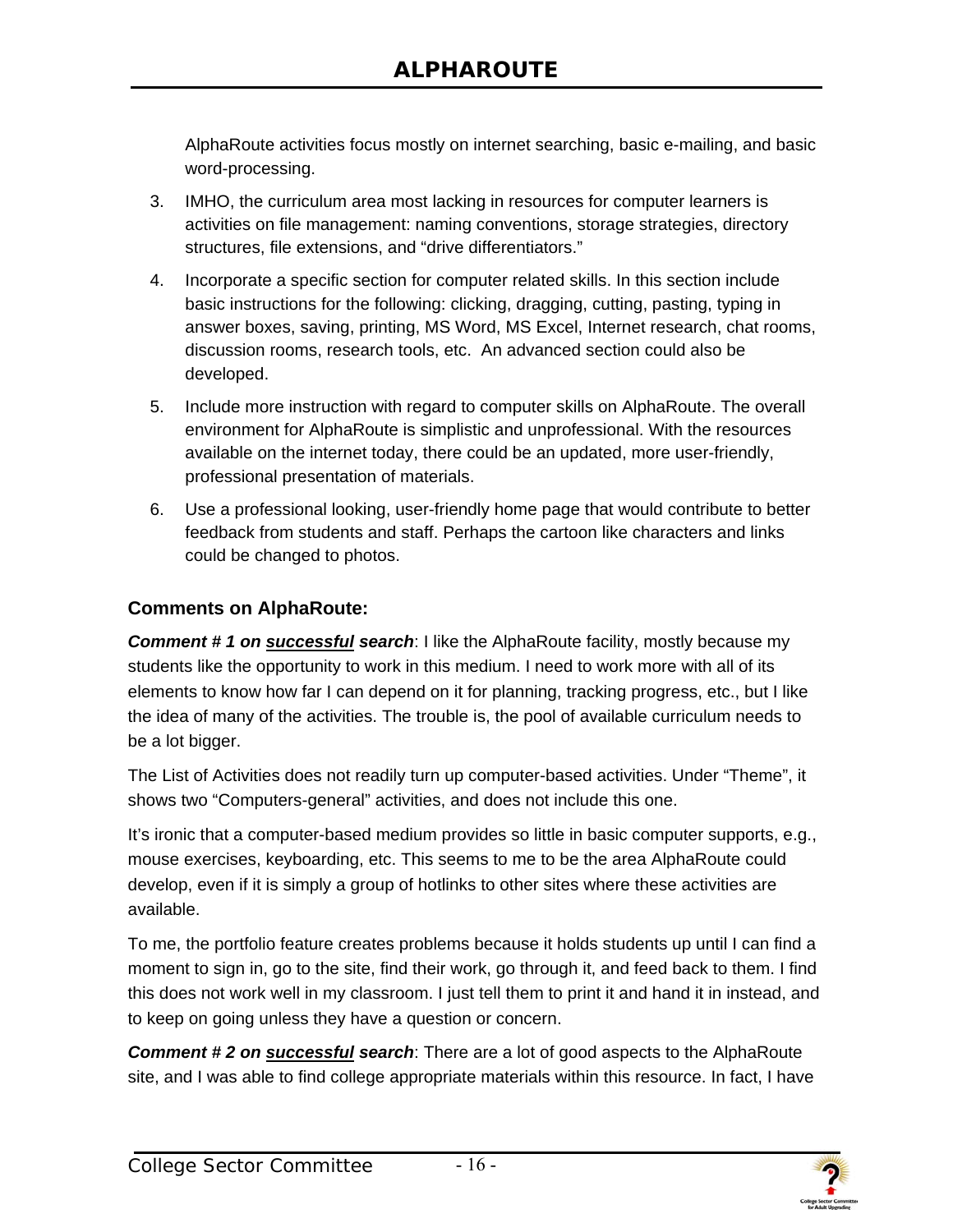<span id="page-19-0"></span>begun to promote several of the AlphaRoute activities to my students and have received positive and negative feedback from students and staff. I believe I can successfully use AlphaRoute as a supplemental resource for some activities for my students. Nevertheless, the problems and impracticality of the AlphaRoute have lead to reluctance by students and staff to utilize and benefit from this service. Hopefully, these challenges can be resolved so that more people can take advantage of the positive aspects of this resource.

*Comment on unsuccessful search*: Overall, there are a lot of computer-related activities in AlphaRoute, but the presentation of these resources is not organized or practical. When students log in to the Alpha Route site they see many pictures. They don't know where to start or how to progress from one activity to another. As a result, an instructor or facilitator is constantly needed to inform and assess student activity. In order to use the resources efficiently and effectively, instructors would have to spend a lot of time sifting through the activities to find appropriate activities, and then they would have to come up with some type of outline to help students to navigate through the various areas that are available. This would take considerable time on the part of the instructor. After that, students would have to be closely monitored to make sure that they understood and completed various activities. This would be an ongoing process. On the other hand, these types of features could be incorporated into the program, making it more useful and practical for instructors and students.

#### **THE ALPHAROUTE ENVIRONMENT: SUMMARY COMMENTS**

Overall, few AlphaRoute resources were found at the higher levels (LBS 4, 5 and ACE) in the area of Communications, Math, Self-Management and Science. Computers fared somewhat better. Several useful resources were found, although AlphaRoute was found lacking in areas like data processing, spreadsheets, database management, and presentation software. It should also be pointed out that some appropriate writing activities were found in Communications and Math that could be adapted as remedial and supplemental materials.

Researchers made three key recommendations to improve the AlphaRoute environment. The first was to increase the "pool of curriculum" by developing/adding in-depth, level appropriate activities for academic upgrading students. The potential for use is there, but not the critical mass of materials and activities to attract and sustain faculty and student interest.

The second recommendation was to make AlphaRoute more user-friendly and navigable. The researchers, themselves, had difficulty moving around in the

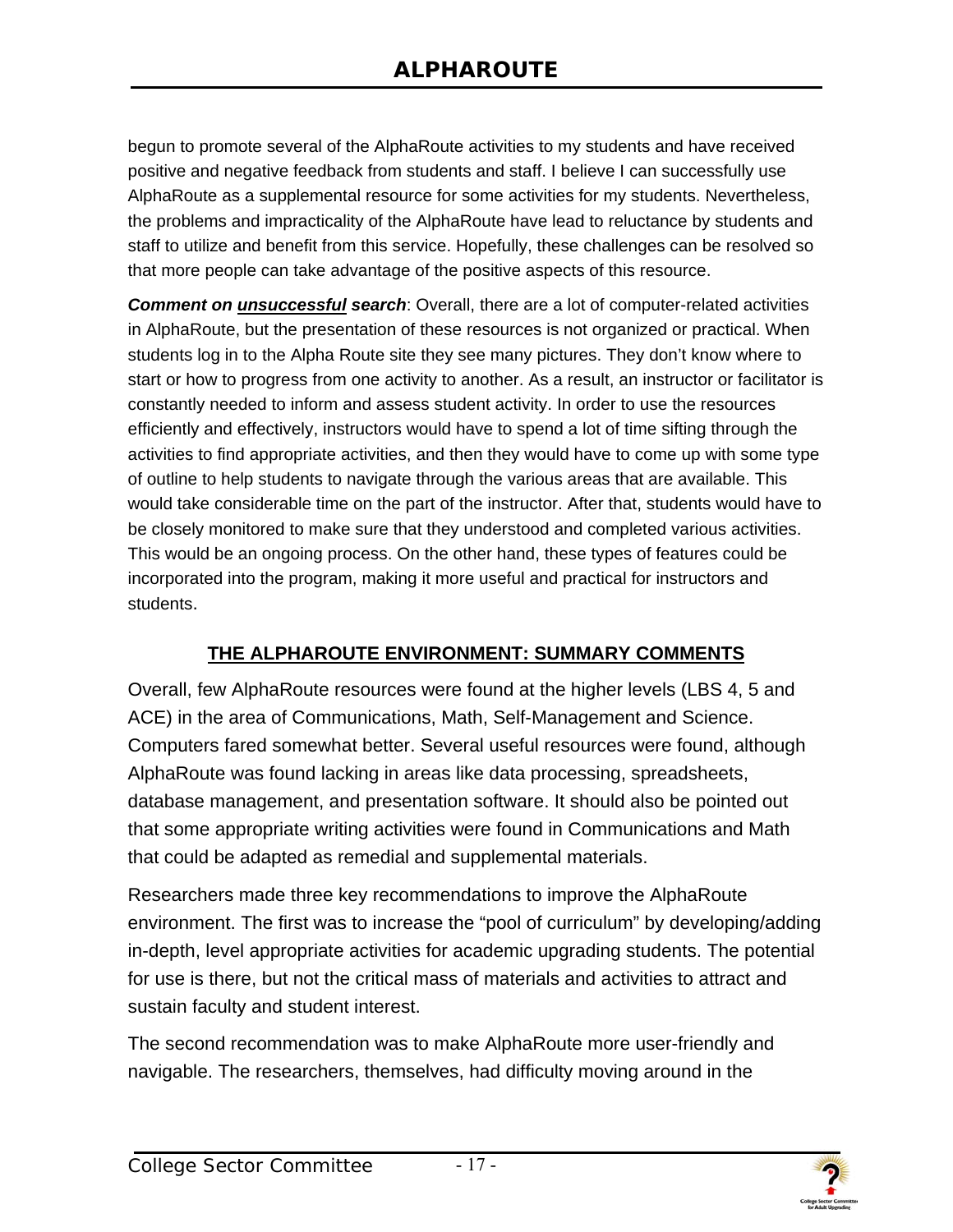environment. Several problems with portfolios were cited as were problems with assigning and tracking student activities. One goal would be to reduce student dependency on mentors.

The third key recommendation was to give AlphaRoute a more professional, sophisticated look. This is especially true of the home page which features cartoonlike graphics. Some of the upgrading students thought the site was geared to children. As a result, the teacher thought the students might not take the activities seriously.

Despite of the lack of level-appropriate resources, researchers saw value in AlphaRoute for their students and felt that college educators would be inclined to use it if concerns, like those discussed above, were satisfactorily addressed.

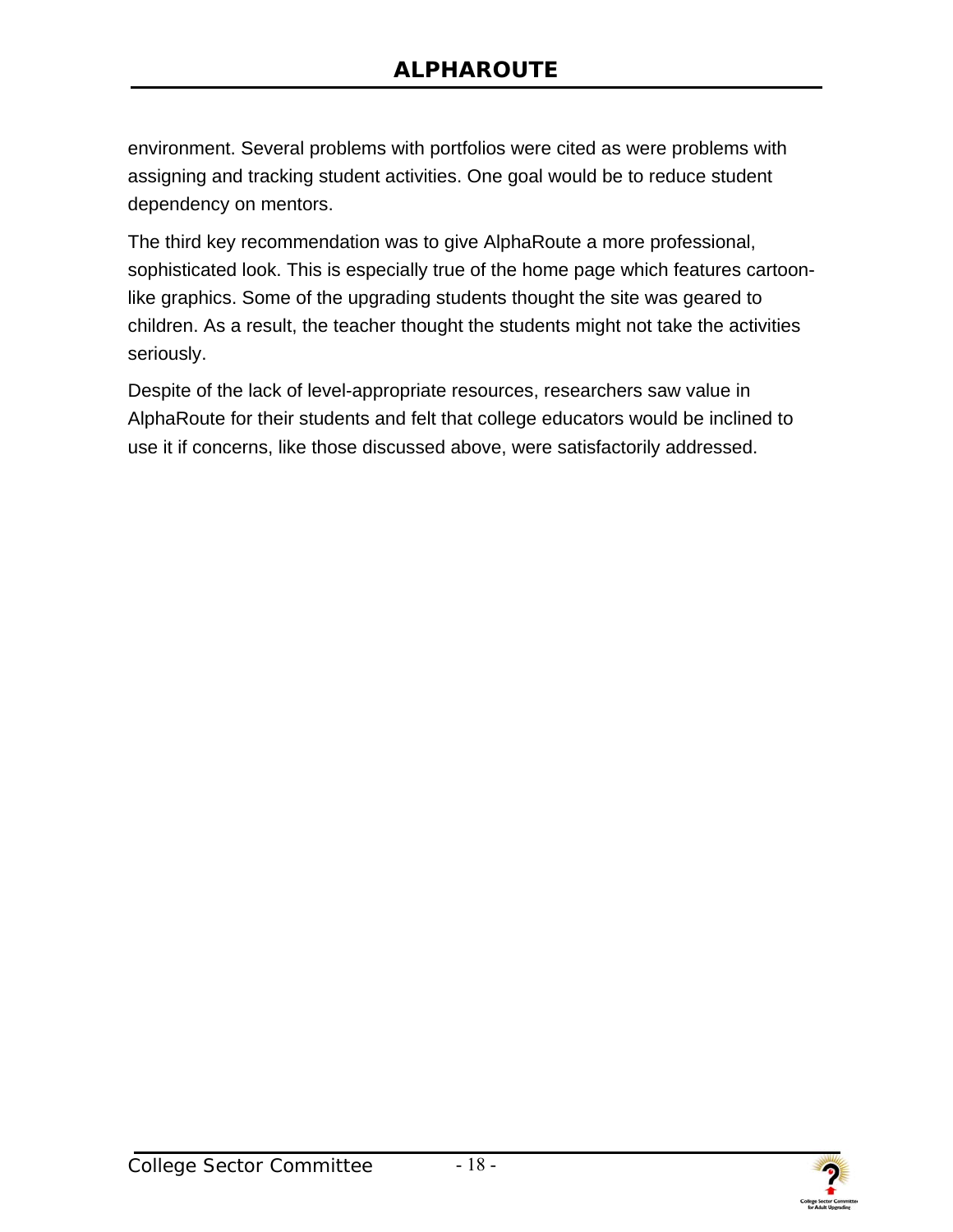## *SECTION # 2: DEMONSTRATIONS ONTARIO*

#### **COMMUNICATIONS**

<span id="page-21-0"></span>Eleven feedback forms were returned by two research team members working together. All searches were considered successful. Each is described in detail on the following page.

#### **Overview for Demonstrations Ontario – Level 5 Writing Skills:**

Demonstrations Ontario Level 5 Writing Skills includes 11 Demonstrations. The researchers liked Demonstrations Ontario because it was easy to use.

The Demonstrations could be assigned in Level 5 and ACE and serve as ongoing or exit learning activities in both levels.

#### **General Suggestions for Improving the Demonstrations:**

The teacher support for each demonstration must be enhanced. The teacher files to be downloaded for each activity were very repetitive to the demonstration activity and in many cases not much more helpful. The website would be much improved if students received detailed information to complete each task. In every case, a sample of the final product would be very helpful for the student to use as a model. Students learn from example and if each demonstration provided concrete illustrations, this would vastly improve and clarify the tasks to be completed.

As with most of these resources, the more generic, and less single-text specific that can be made, the better to facilitate their timely use by many LBS programs. When a specific text is indicated, but no useful detail given as to the content of that text, the value of the demonstration is lost; in fact, such a "demonstration" would amount to little more than an idea which would then have to be developed by an instructor who works in a program that likely uses different texts from the one(s) specified for use in the demonstration.

The more information provided, (for instance, generic instructions, copies of relevant text sections, or recommended alternate textual resources, etc.) the easier it will be to use the demonstration.

Another gap which should be addressed is the need for teacher support for marking scheme purposes. A final evaluation rubric for each demonstration would be

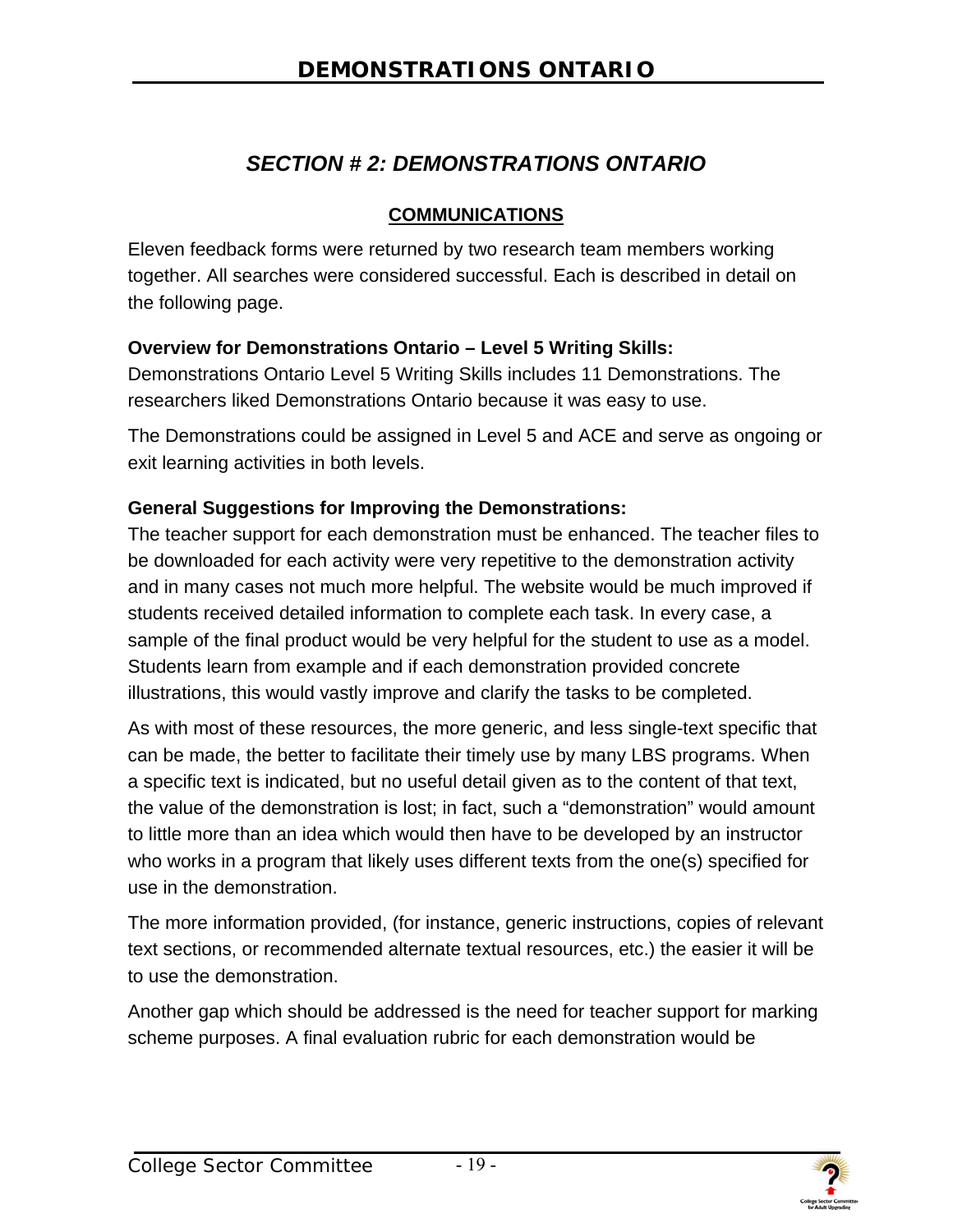valuable. This rubric should be shown on a separate page that could be photocopied.

Time should be taken to more carefully proofread the content of each demonstration for spelling, grammar, and punctuation. Activities contained duplication of text and errors in subject-verb agreement, pronoun agreement, and apostrophe use.

#### **Recommendations:**

Specific texts were often suggested (Foundations Communications 3, Guidelines for Report Writers) but the sources were not properly documented to allow for these books to be purchased as a resource. Could College Sector Committee and AlphaPlus supply each college with copies of the relevant sources?

#### **Comments on Demonstrations Ontario:**

Demonstrations Ontario is user-friendly and easy to navigate. The website has great potential for use with LBS students. Our research encompassed Level 5 Writing Skills only, but a quick look at Level 4 Writing Skills indicates many more useful Demonstrations would be readily available; however, the teacher support for each level must be improved.

#### **Communications Demonstrations**

*1. Bed and Breakfast – design a brochure***:** This resource should appeal to more creative students and to those with internet experience. We believe that this activity would be better suited to the ACE learner, perhaps as an exit demonstration.

This is a high-level demonstration that requires success in writing a five-paragraph essay as a prerequisite to its completion. As such, this demonstration would be better suited to the ACE student as essay writing is one of the final, most important components that are taught before college entry. (If a student has mastered essay writing, he or she is ready to tackle college-level writing tasks.)

There is duplication of text in the description of the demonstration – this must be eliminated. There are minor typos/spelling errors that also must be corrected. A required resource (Foundations Communications 3, Unit 4) is not currently available at Northern College, but the task which using that resource entails (a five-paragraph essay) could be easily assigned/taught without that specific resource, or with other texts. We suggest making the specified resource a "recommended" resource and /or naming other compatible resources/approaches. Actual bed and breakfast brochures would also serve as good resources for examples of the brochure to be produced.

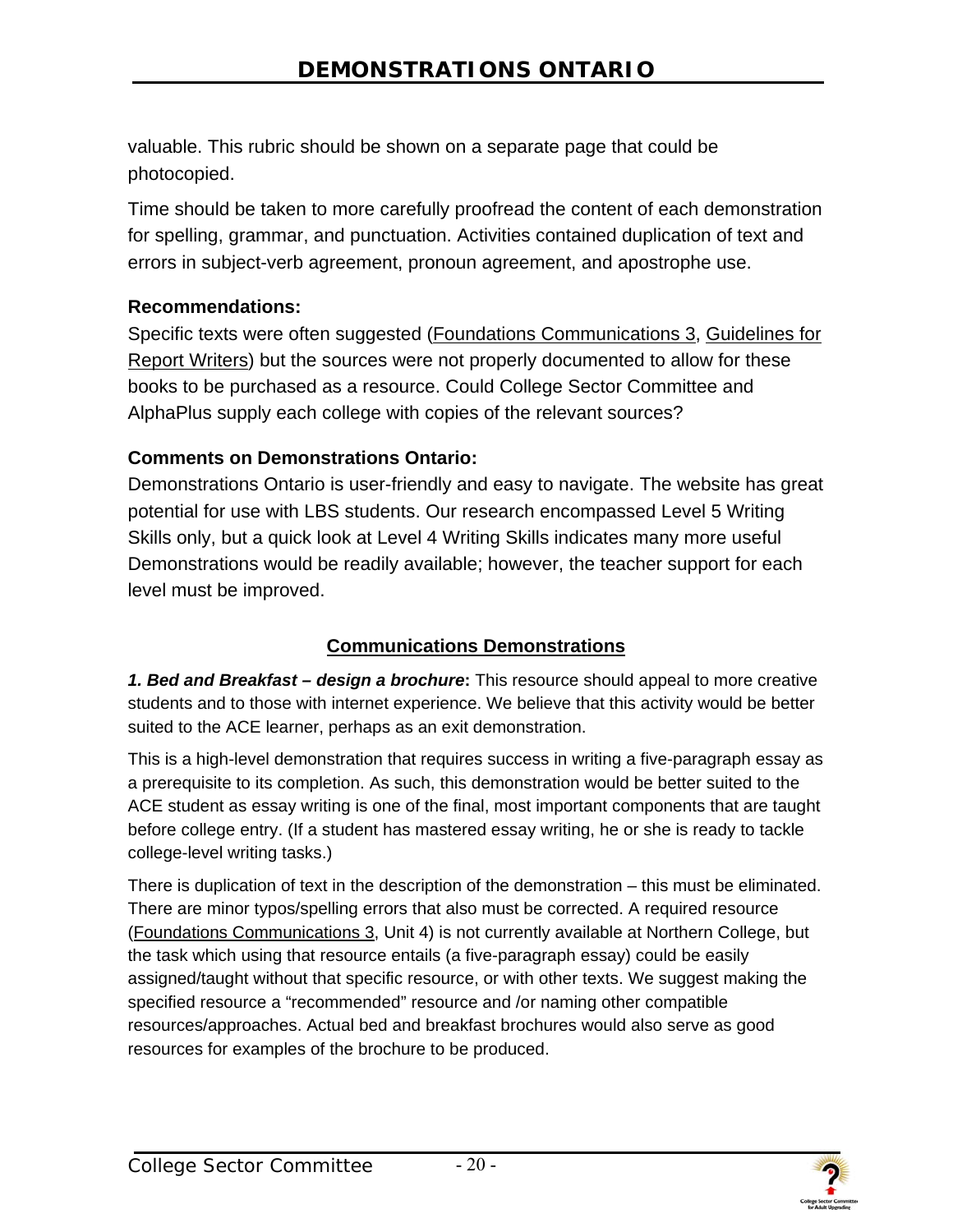**2.** *Research on internet, writes report about resorts***:** Student researches and compares three resorts according to facilities, price, and size. Student prepares a paragraph recommending the most appealing resort.

This demonstration requires the student to use the Internet and to support a final recommendation. This should appeal to creative students and those with internet experience. This activity would be useful as an ongoing demonstration for Level 5. The task requires the student to research and organize information and then present the findings in paragraph form.

This demonstration refers to Foundations Communications 3, Unit 4 for summarizing and writing paragraphs. A review of these concepts would be helpful for the student. Another resource (Green Skills Practice Book) is referred to but not available at Northern College. Basic guidelines should be designed for this material. We suggest making the specified resource a "recommended" resource, and/or naming other compatible resources/approaches.

The description contains errors in apostrophes, subject verb agreement, and pronoun agreement. These errors should be corrected. An evaluation form would be helpful with this resource.

*3. Research work field, do research paper***:** Student is required to research and report on non-traditional jobs available to women in the field of trades, Science and technology, or the computer industry, and employment trends along gender lines in these fields.

This could easily be used at an ACE level. This would best be assigned to the female learner who is pursuing employment or education in a non-traditional (for example, maledominated) field.

The instructions are quite vague as to what the student is to actually produce, as well as regarding the scope of that work. This should be clarified. Is the student to examine the history of employment opportunities for women in this field, the present reality, or the future prospects for females in the field, or even all three? How long a paper? What form of presentation?

The text resources specified may not be in general circulation.

*4. Research, prepare manual for hotel cleaners***:** The student researches the cleaning of hotel rooms via the internet, and then prepares a room-cleaning "manual" for the cleaning staff at an imaginary hotel. This resource is well-organized and clear in its directions/expectations. The specified resource (a website) is easily accessible at any college. This is a particularly appropriate resource for "workforce-oriented" students, and a good reading and writing task in general. Assuming the specified website is easy to use, and presents the required information in a clear manner, this resource is basically fine as is.

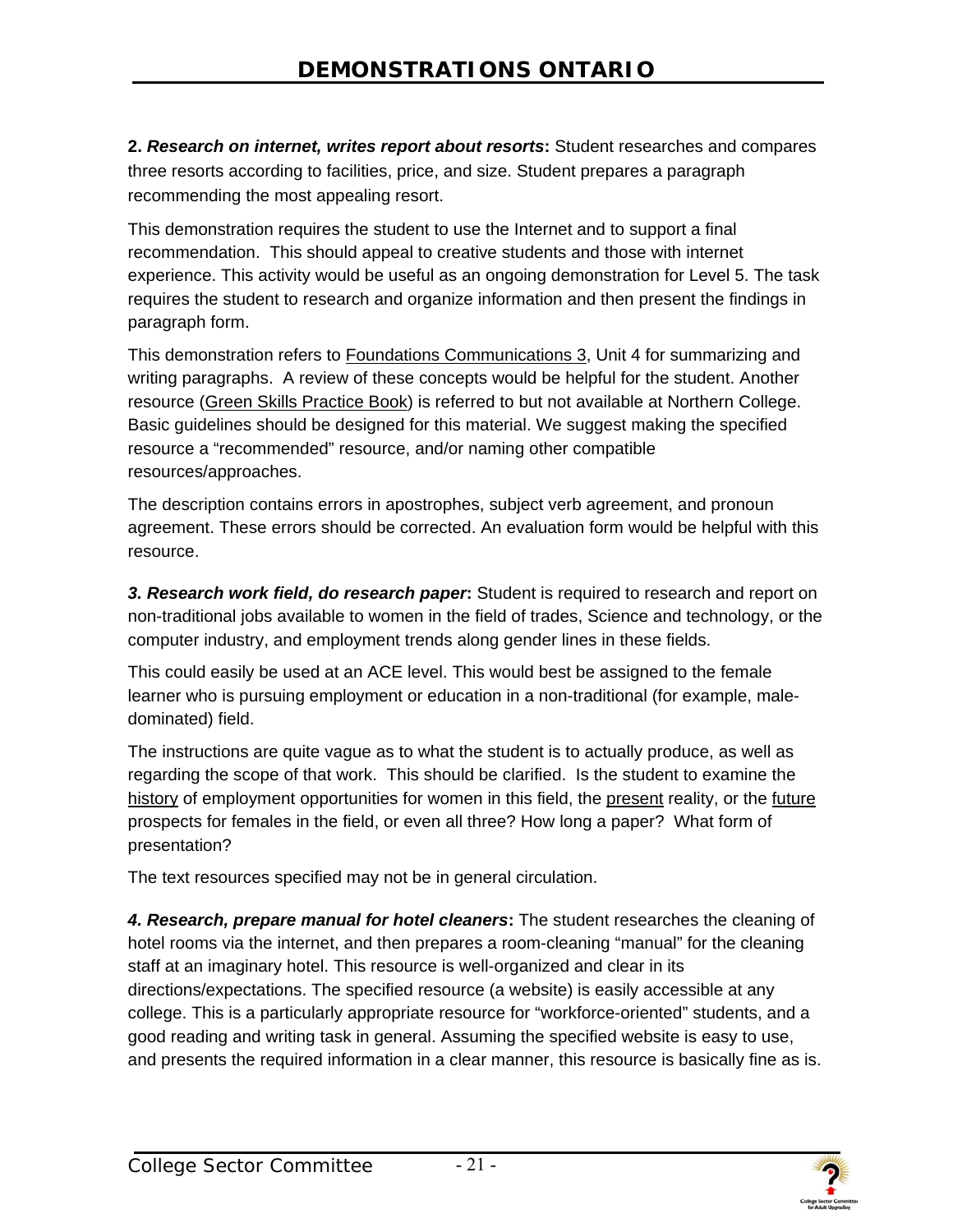An expectation as to the required length of the finished manual  $(2 - 3$  pages?) would be helpful, otherwise. The individual instructor can specify this, after looking at the volume of pertinent material presented on the indicated website. Perhaps a generic rubric for the evaluation of writing tasks could be developed.

*5 Student creates 3 newspaper ads, writes to customer***:** The student takes on the role of a copywriter in a newspaper advertising department. The student uses information provided by the instructor (who takes on the role of a potential advertiser), and produces three newspaper ads and a "proposal" (letter) for the customer. The student then informs him/her as to the three potential ads.

This is a good resource, but two of the three resources needed (Guidelines for Report Writers, Foundations Communications 3) are not supplied.

Student must be a competent computer user of Word. This activity could also be used at the ACE Level.

*6. Student does resume, cover letter on work story***:** The student adopts the role of an experienced production line worker who is applying for promotion to a Shift Process Supervisor's position via a resume and cover letter. This is a very relevant exercise, particularly for students who are headed toward the workplace. It is especially well-suited to the learner who is close to seeking employment. It could be used at the LBS 5 or ACE level.

As with other Demonstrations at this level, the text Foundations Communications 3 is specified as a required resource. This text will not be readily available in all LBS programs. It is not used at Northern, so the Demonstrations (and this one in particular) should be designed and worded in such a manner as to readily adapt themselves to a variety of textual resources. Any current text/computer program that teaches resume and cover letter writing could be used in this case, and this should be acknowledged in the demonstration.

*7. Student is taxi driver – writes a robbery report***:** Student pretends to be a taxi driver who has a robbery occur. Student is to write a short report for the company to have on file as well as be interviewed by the instructor (who takes on the role of a police officer.) This demonstration should appeal to the creative student. It combines reading, writing, and speaking in an effective way and is well-suited to the learner who is workplace-oriented. It could be used as an exit Level 5 or an ongoing ACE demonstration.

This demonstration refers to Foundations Communications 3, Report Writing and Guidelines for Report Writers. A review of report writing guidelines would be helpful for the student. Instructions should also be given for writing an incident or occurrence report.

A specific evaluation guide for both the written report and oral report would be helpful.

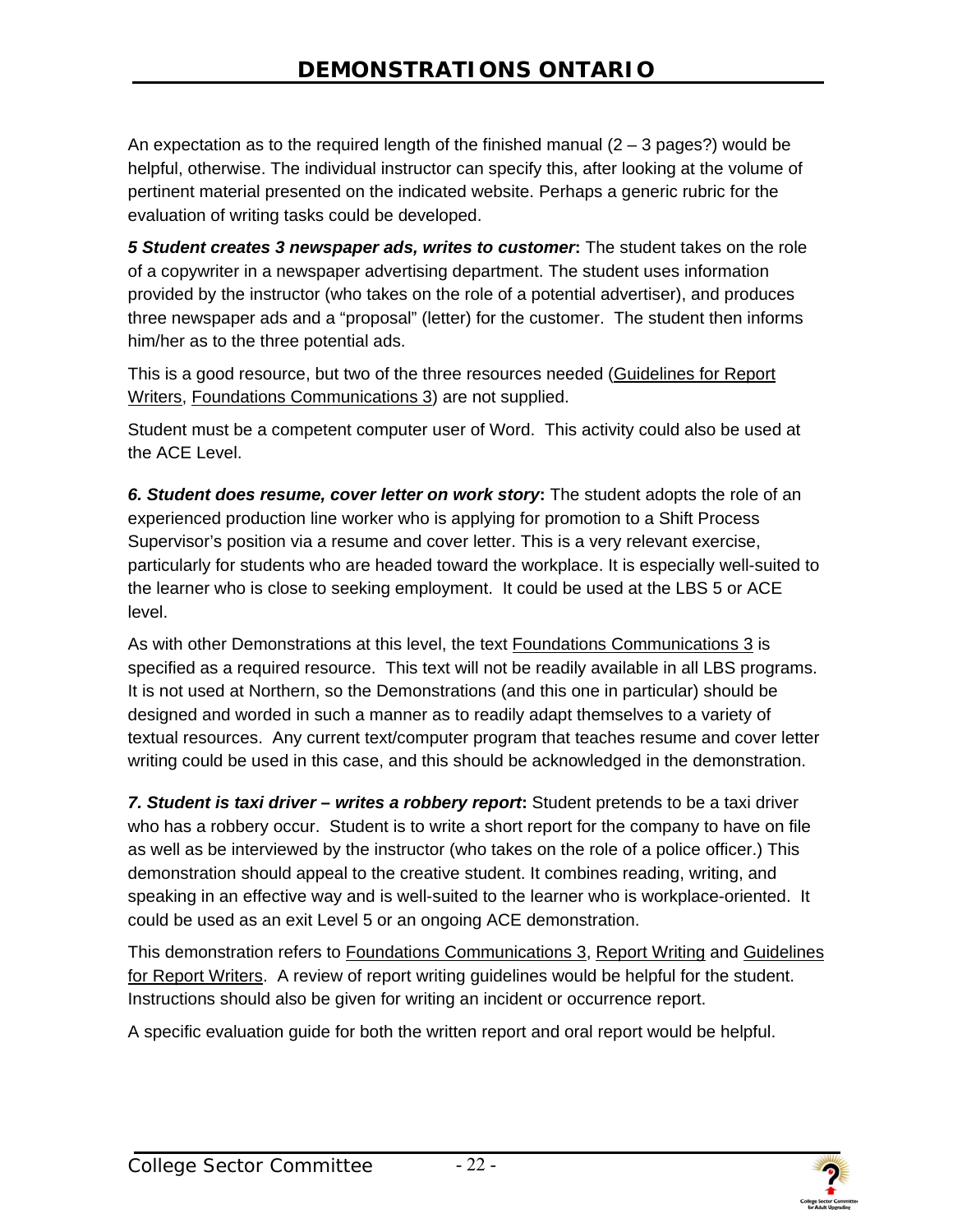*8. Student writes report as quality control inspector***:** In the role of a manufacturing plant Quality Control Inspector, the student first reads a handout entitled "A Day in the Life of a Quality Control Inspector," then studies the writing of inspection reports in a specified textbook, and finally writes an inspection report based upon the reading.

This demonstration is workforce-oriented and quite appropriate for the LBS Level 5 learner. As with most of the Demonstrations presented here, the use of a particular text is specified: Foundations Communications 3. This text – with permission to photocopy – should be distributed to the colleges wishing to utilize the demonstration.

*9. Using the internet to read instructions, write a summary***:** Student adopts the role of a machine operator, and then writes and presents a summary of a set of instructions from the internet. This is a good resource because the instructions for both student and teacher are quite clear, and it is always good to use computers and the internet as teaching tools. It is also helpful to have an "evaluation guide."

This is a good Level 5 workforce-oriented demonstration. It also provides valuable practice in public speaking.

As with so many of the Level 5 resources available on Demonstrations Ontario, this demonstration specifies the use of a preparatory text that is not provided with the demonstration. The necessary material should be reworked/reworded in such a way as to facilitate the use of alternate texts in different LBS programs. Preparatory exercises are specified, but information as to what is covered in those exercises is not provided. This should be rectified to permit ready adaptation of the demonstration to different texts.

*10. Write report and letter as customer service representative***:** In the role of a department store customer service representative, the learner is to write a "report" to his or her "manager" and/or a "letter of recommendation."

The concept behind this resource is good, but the instructions, organization and materials provided are inadequate to permit its ready use.

This resource would be good for the Level 5 workforce-oriented learner, but it is all but unusable (at least at Northern College) in its present form. The initial page of this demonstration (where the "demonstration title" appears) is the wrong one. The description that is provided is the same one as for the prior demonstration for the "Quality Control Inspector." (The tasks required are not interchangeable.) This must be rectified.

Several specific texts (not provided) seem to be needed to use this resource. As the substance of those texts is not given, this unit will not, in its current form, be readily adaptable to the use of alternate texts. Another of the specified resources ("Department Store Customer Service Representative – Reports and Letters") also does not seem to be provided, unless the title given is erroneous. This is a poorly organized resource, overall.

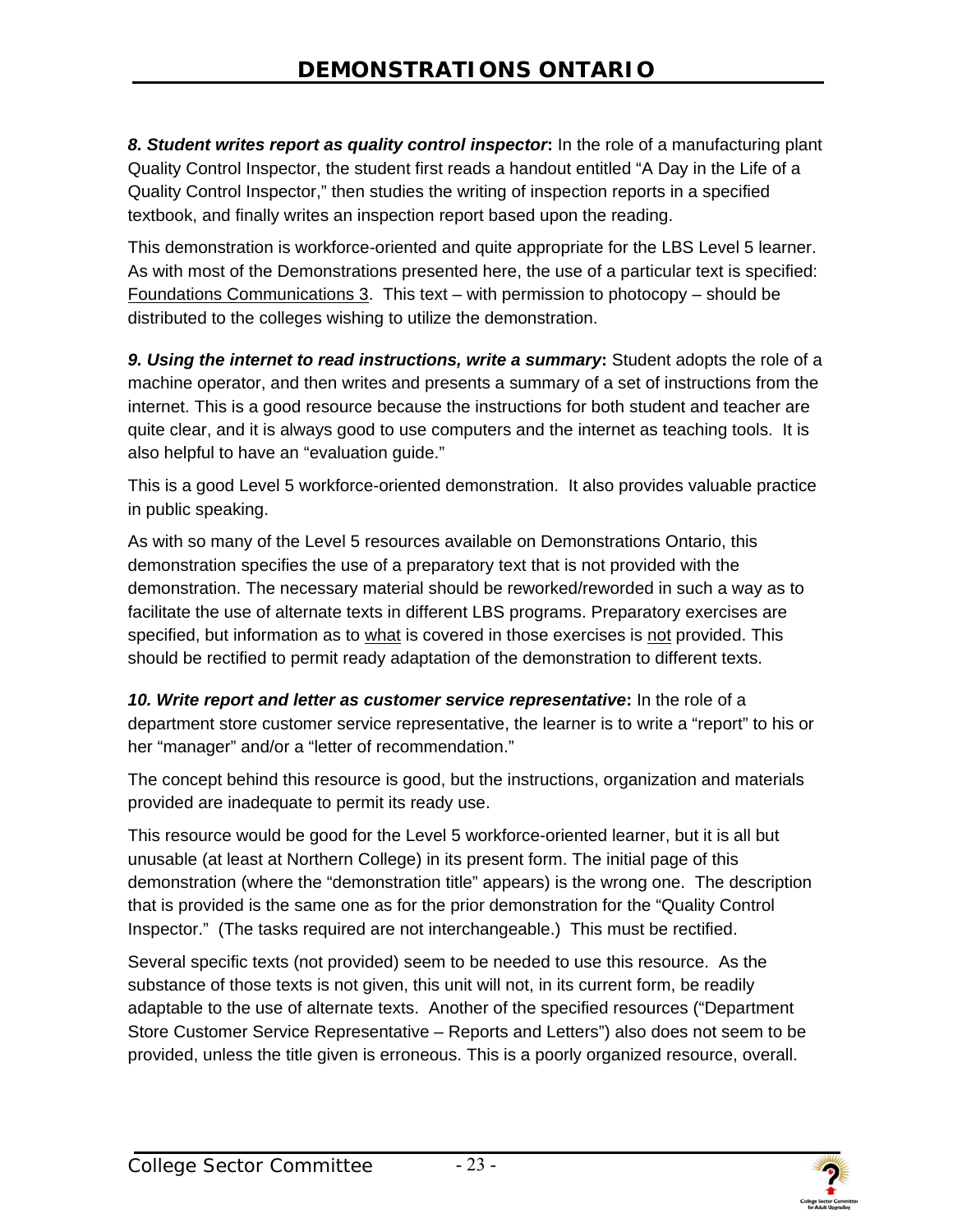<span id="page-26-0"></span>*11. Write report for insurance claim***:** The student takes on the role of an insurance broker, reads a set of rough notes (taken from a "conversation" with a client) detailing a car accident, and then summarizes the notes in the form of an incident report for claim purposes.

This resource provides valuable practice in converting rough, disorganized point-form notes into an organized, coherent whole. The skills called upon there will be useful for later essay writing at the college level.

As noted above, this resource is especially good for the college-bound student, particularly those headed toward careers that require report writing (though any future post-secondary learner will benefit).

If photocopying rights could be acquired, it would be quite valuable to include a copy of the relevant section of the recommended text, in order to facilitate easy, immediate use of this resource.

A valuable addition would be including more detailed instructions, steps, material, and/or examples for each demonstration that the student must complete.

#### **MATH**

Five feedback forms were returned by two research team members working separately; four searches were considered successful. The researcher who identified the lack of appropriate Math materials at higher levels provided no commentary, so a brief description of the successful Demonstrations is provided below.

#### **General Suggestions for Improving the Demonstrations:**

- Question values should be written
- List topics rather than chapter numbers
- State what skills are needed to complete this activity at beginning of demo
- Indicate that answers be given in sentence form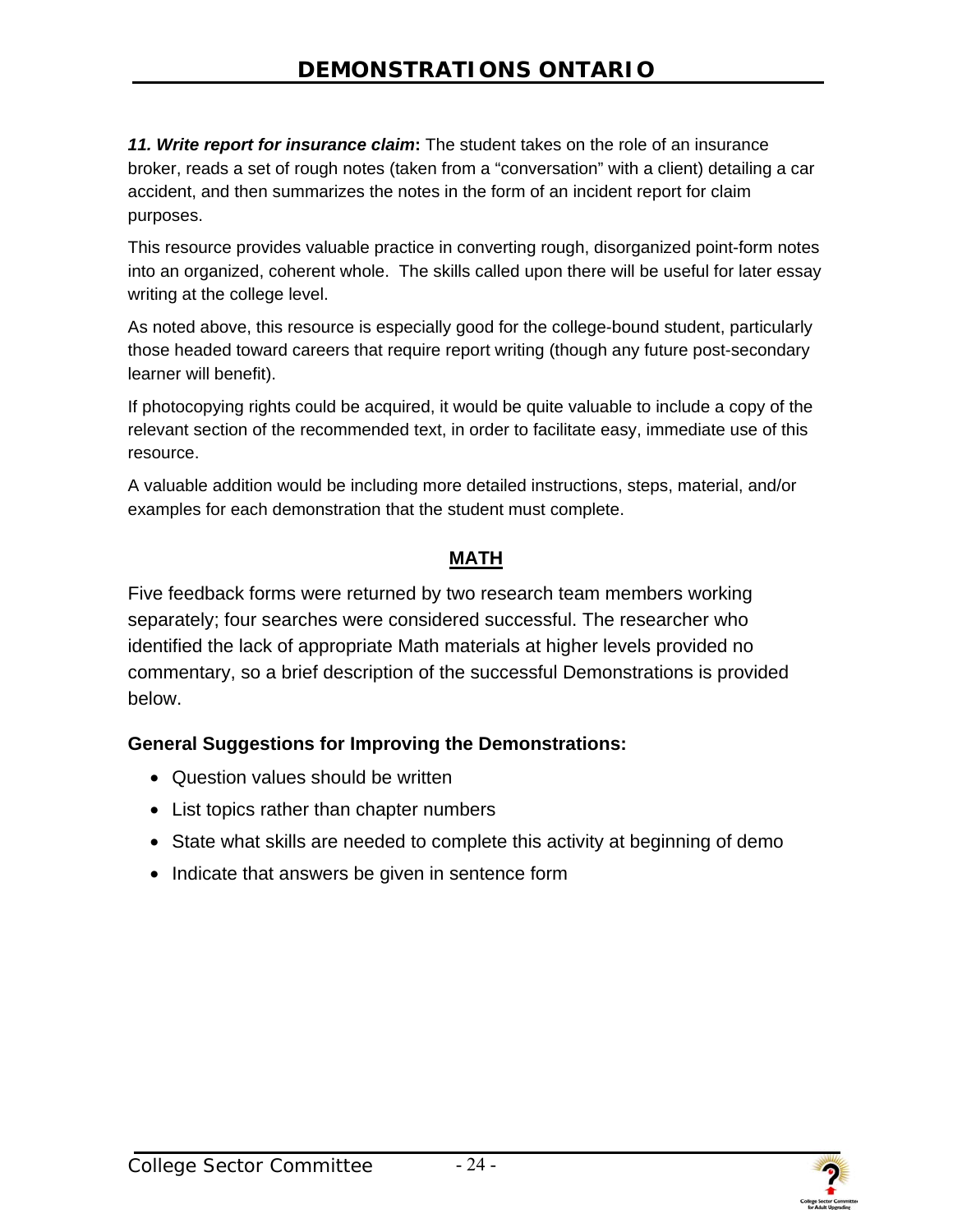#### **Math Demonstrations**

*1. Create table, graph of donations to United Way***:** For this LBS Level 5 activity, the student must call and track the donations made to the United Way. It uses Math and computers (could use EXCEL) together. It provides clear instructions that are not too detailed. This demonstration is a good real-life example that could be used as fundraising activity the student might participate in such as hockey or ringette.

Suggestions for improving this demonstration:

- Include a brief explanation of the role of the United Way in communities how are funds raised, where does money go , how is it allotted
- Provide an explanation and examples of public, private or non-profit
- Include a supplemental learning activity, e.g., have learner create circle graph as well. State which type of graph he/she likes better and why.

*2. Student uses ratios to solve a variety of business***:** In this LBS Level 4 demonstration, the student uses ratio and proportion to solve business problems such as comparing stock investments, and automobile insurance. The demonstration included good ratio and proportion questions for business students. It uses company names that student will recognize. It also provides an evaluation guide with a marking scheme that clearly tells student what he/she needs to pass/redo or review. One suggestion for improvement involves chapter 6 (Essential Mathematics). It is not clear what the topic is. The topics should be listed rather than the chapter.

**3***. Measure windows and doors, calculate cost***:** In this LBS Level 4 demonstration the student calculates the trim around the window and doors of his/her house. This demonstration engages the student who can use a room at his/her home to complete the activity. It covers many numeracy units. The instructions to students identify what topics are covered, e.g., metric and decimals.

Suggestions for improving this demonstration:

- For all numeracy demos the topics should be listed rather than list chapter numbers
- Question values should written

*4. Calculate hourly rates, weekly gross, monthly wage***:** This LBS Level 3 activity features word problems that include commission, wages and OT for apprentice electricians and clothing store clerks. It's a good resource because the questions are clear and easy for students to read and understand what is being asked. It also provides a variety of OT and commission problems.

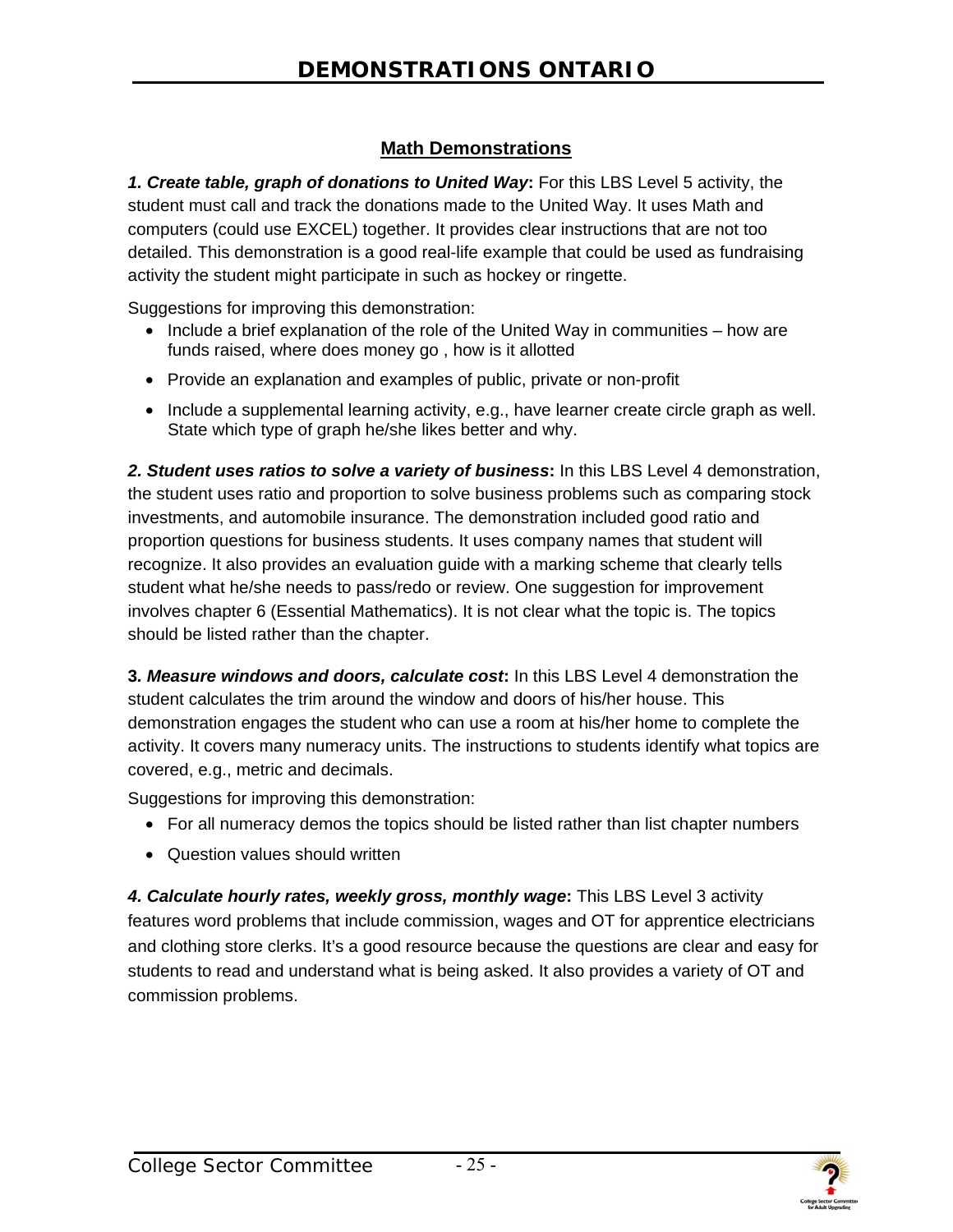<span id="page-28-0"></span>Suggestions for improving this demonstration:

- Important to review percentage before doing demo
- May need to explain commission to some students
- Important to see if student has ever worked (paid work) before

#### **SELF-MANAGEMENT/SELF-DIRECTION**

Five successful feedback forms were returned by two research team members working together. All searches were considered successful. Generally, the researchers agreed that the Demonstrations were excellent. They well organized, creative, user friendly and engaging. They took learning styles into account. The only recommendation was that educators should submit samples of best practice.

Each of the five LBS Level 5 Demonstrations is briefly summarized below.

#### **Self-Management/Self-Direction Demonstrations**

*1. Restaurant manager hiring staff, conducting an interview***:** The learner puts herself in the position of a Restaurant Manager and has to decide what qualities she wants in a restaurant employee. She then has to write a 100 – 500 word advertisement for each position available. At the conclusion, the learner has to set up a meeting with the teacher to arrange a mock interview. The learner is the interviewer and the teacher is the interviewee. The demonstration would be more useful after resumes, skills assessments and interviewing techniques have been completed.

*2. The learner researches a variety of topics, read summarize and prepare presentation to a targeted audience on selected topics (life skills)***:** Evaluation of the presentation only is made. This demonstration crosses several domains and is very useful. It is particularly useful when students are in the final stages of their program. More emphasis could be placed on the research procedures.

*3. Research mental illness (specific topics provided)***:** Presents information to a group. This demonstration crosses several domains and is very useful. It is particularly useful when students are in the final stages of their program. More emphasis could be placed on the research procedures.

*4. Research work field, do research paper and prepare an oral presentation***:** This demonstration was considered easy to do. It was suggested that the demonstration could also include a good summary topic building on previous work and tie into student's selfassessment.

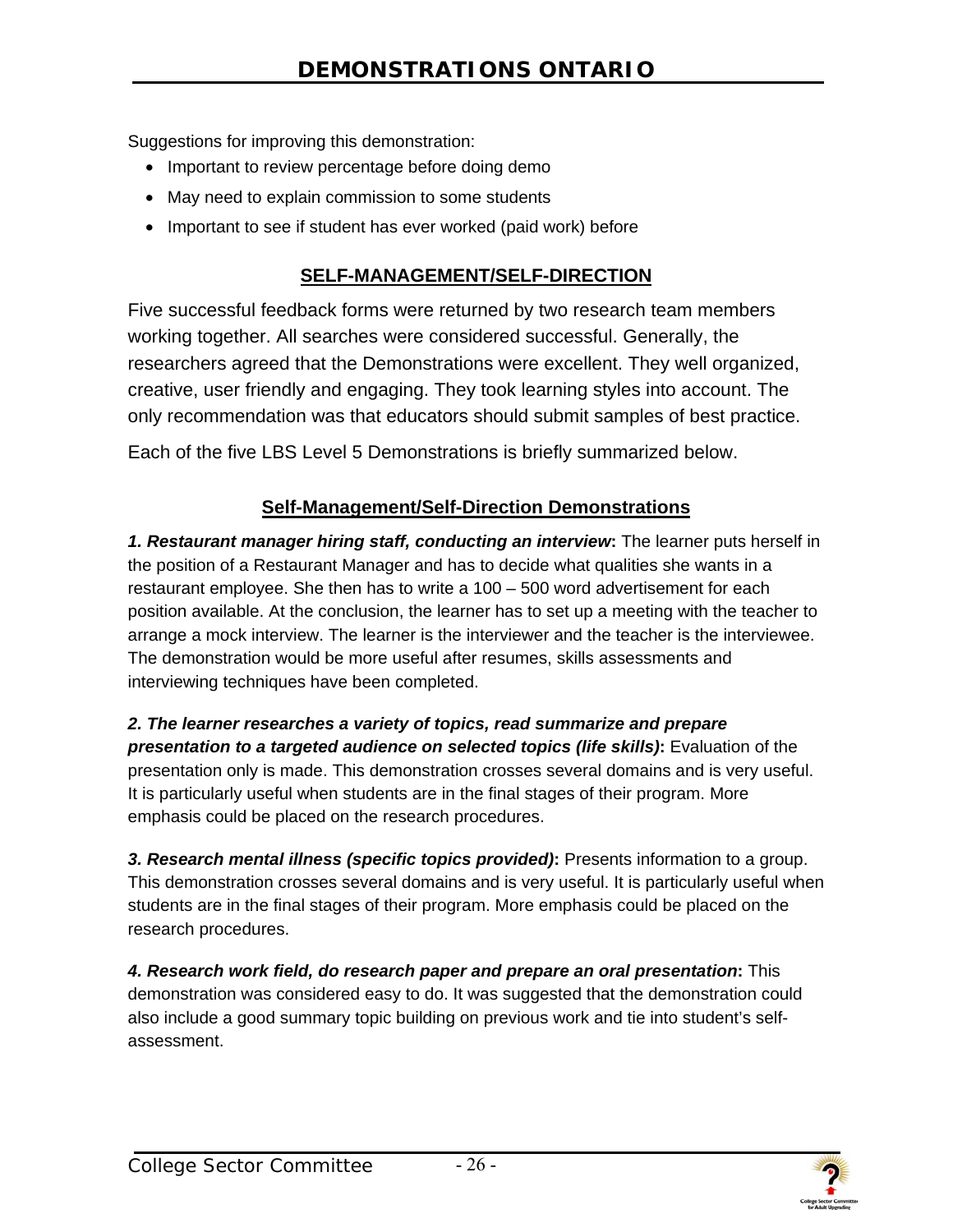<span id="page-29-0"></span>*5. Create a resume:* Students create a resume to reflect experience gained while working on a production line in hopes of competing for a job that has more responsibility. The student also creates a cover letter. This is a very realistic topic which could be used near the end of the program. One suggestion is that it provide more information on handling interviews and stress.

#### **SCIENCE (BIOLOGY and CHEMISTRY)**

Two unsuccessful feedback forms were returned. No resources were found at the ACE level for either Biology or Chemistry, although it was pointed out that there are excellent Science websites for Biology on AlphaPlus in the Library Services Section. Some of these websites have interactive activities and quizzes that could be incorporated into Demonstrations Ontario.

#### **DEMONSTRATIONS ONTARIO: SUMMARY COMMENTS**

The Biology researcher was very supportive of the Demonstrations Ontario compared to AlphaRoute, and liked this site because it was easy to navigate. Most researchers found Demonstrations at an appropriate level. They described the Demonstrations as relevant, and noted their appeal to "creative" or "workforceoriented" students. They further described them as well organized, user-friendly and engaging. They commented on different contexts and uses for the Demonstrations. Instructions to carry out the Demonstrations were described as "clear" and "not too detailed."

Key recommendations centred on the need for additional teacher support, including the provision of learning materials (e.g., texts, handouts) and evaluation tools for the Demonstrations. Samples of best practice should be provided. Finally, it was felt that the website would be more effective if students received the kind of detailed information they needed to complete a particular task.

A final recommendation made was that on-line Demonstrations and a Science site become part of AlphaRoute.

For Chemistry, the researcher felt there might be some value in developing stand alone topics to assist the student with learning difficult topics, for example, chemical calculations. A resource for "Chemistry in the Environment" might make textbook selection easier. Furthermore, students do not have the patience or time to work through an "all in one site" type of program. Adults like to have the resource more focused directly to the topic they're interested in.

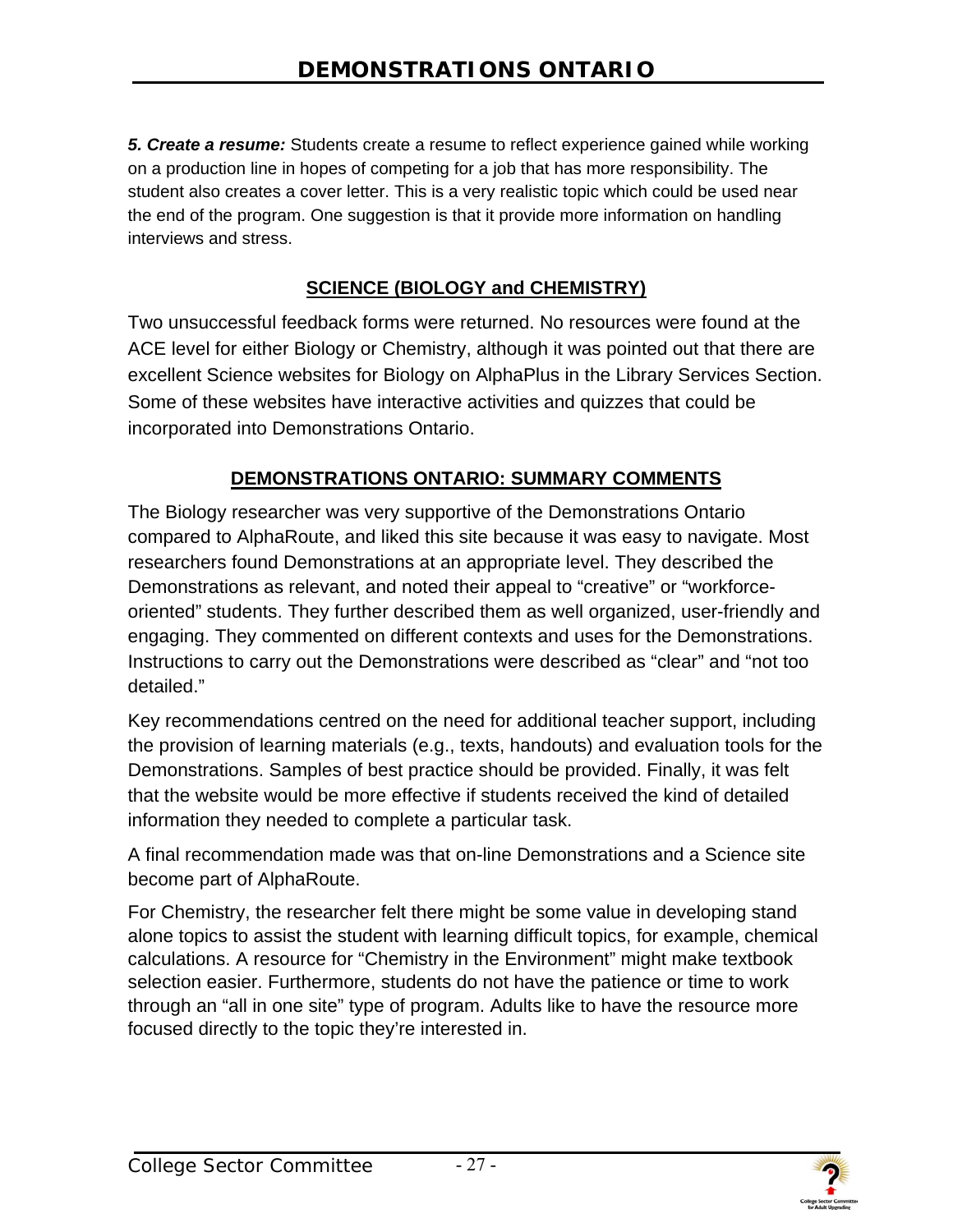## *SECTION # 3: LIBRARY SERVICES*

#### **COMMUNICATIONS**

One successful feedback form was returned by one research team member. The following areas were researched:

- 1. Library Services
- 2. Mini-Collection
- 3. Index to Web Resources

This researcher had not borrowed materials from AlphaPlus for some time and began her research by using the instructions in the "On-line Access for success: Library Catalogue-AlphaCat" booklet from the series received from AlphaPlus. She received additional instructions by e-mail from staff at AlphaPlus. Others may find these instructions helpful. They are therefore included as appendices.

See **Appendix C** for general instructions and additional support from AlphaPlus.

**Comments on Library Services:** Use the library. If you can't find what you want, let the librarians know. They are keen on building ACE resources. They are also very helpful.

#### *1A. Library Services: AlphaCat Website (Library on-line catalogue)*

#### **What worked:**

- Opening page lists updates to library services
- Several search options; function of each is clearly explained.
- Instructions for borrowing
- Book information: standard library information includes contents, etc., but there is an excellent summary, with notes, cross references, etc., in recognition that the borrowers are all located at a distance from the library and cannot just hop next door to check out the stacks.
- Resources can be borrowed for up to four months
- Can request up to 50 items
- Postal charges to and from library are paid by the library
- Great on-line support from librarians and webmaster either by phone or e-mail
- Access to Patron Information: lists materials borrowed or requested; you can change your requests, renew (if no one else has requested the materials), etc.

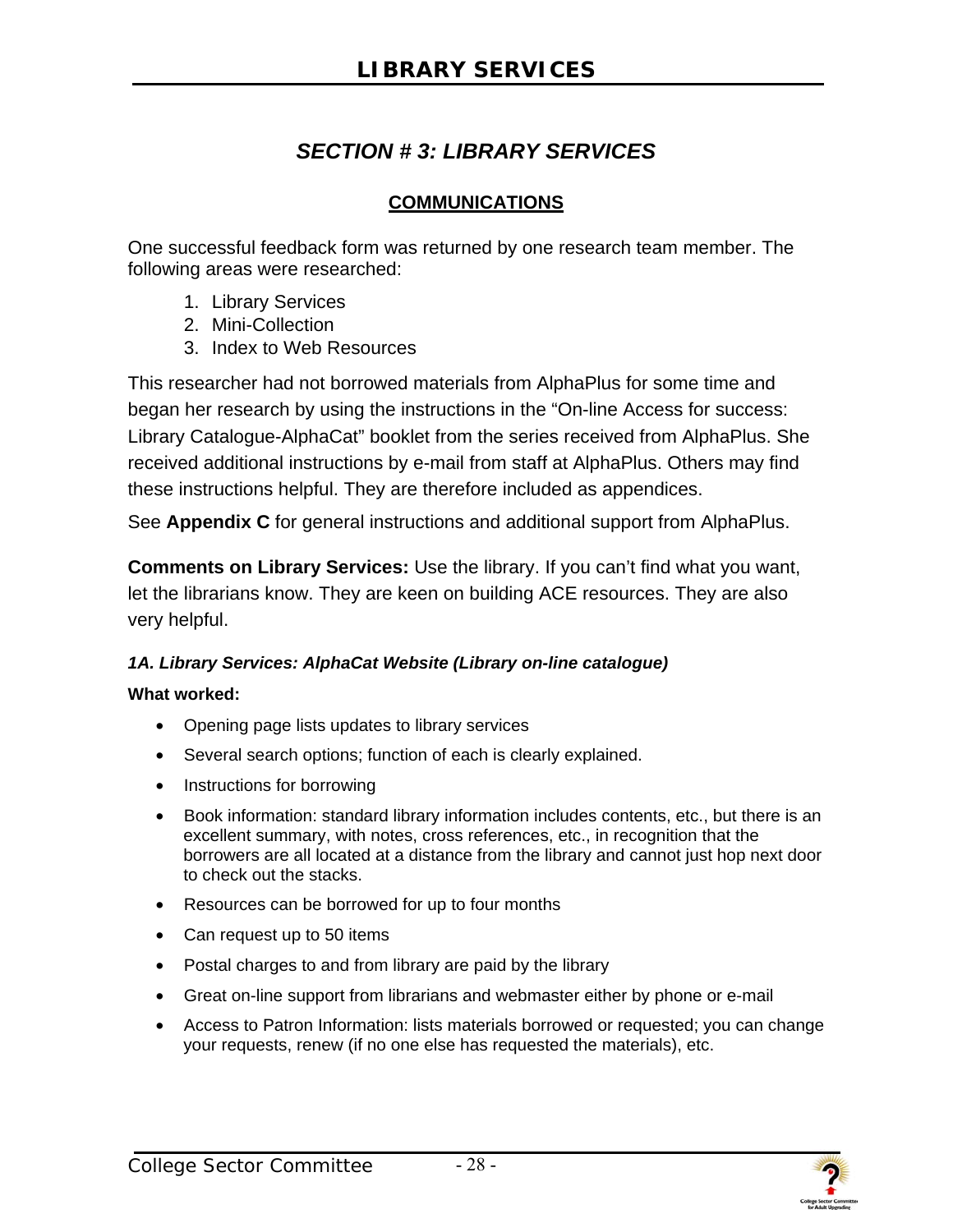#### **What was missing, didn't work or could work better:**

- Navigating for ordering materials more adept computer researchers may not have the same difficulties the researcher had
- Moving from bookbag to request screen can't be done (See Appendix B)
- Requests must be placed one at a time: multiple requests are not possible at one go. You need to use the back key to return to the list to place another request.
- There are tips to follow to make it easier. Software for the catalogue is expected to be in place later this year.

*1B. Library Materials to support project style activities for ACE***:** Communications and Math are well-supported, but Sciences are not. For example, the topics of renewable energy, sustainable resources, alternative fuel sources, etc., did not have any library support. These were some topics we have been considering for writing and research activities for our ACE Communications students.

The librarians recognize this gap and are developing their resources. Suggestions from the colleges would be most welcome as they move to boost this area.

*2. Mini-Collection***:** This is a collection of resources assembled with the help of the librarian to suit your particular needs. The librarian will give you a tour of the library, discuss your resource needs, and help you create a mini-collection based on those needs.

**Comments:** The library doesn't carry multiple copies of student texts, but their materials are generally reproducible. Postal charges to and from the library are paid by AlphaPlus.

*3. AlphaPlus Index to Web Resources***:** This is a list of about 800 websites for administrators, practitioners, and learners. Some of the websites have activities, practice materials, etc., readily available for learners. This list is growing and the library is looking forward to adding websites to support the ACE Curriculum.

**Comments:** A topic such as "On-line Learning and Distance Education" showed 14 pages of websites on the topic. One page provides information on about three websites.

The Index is set up alphabetically and is easy to navigate.

*4. Just for Interest: Workplace Literacy Materials for Levels 4 and 5***:** As part of an assignment for the Eastern Region curriculum development project, I investigated resources for an Upgrading workforce literacy course.

**Comments:** There is a large amount of material available ranging in level and content. Very helpful.



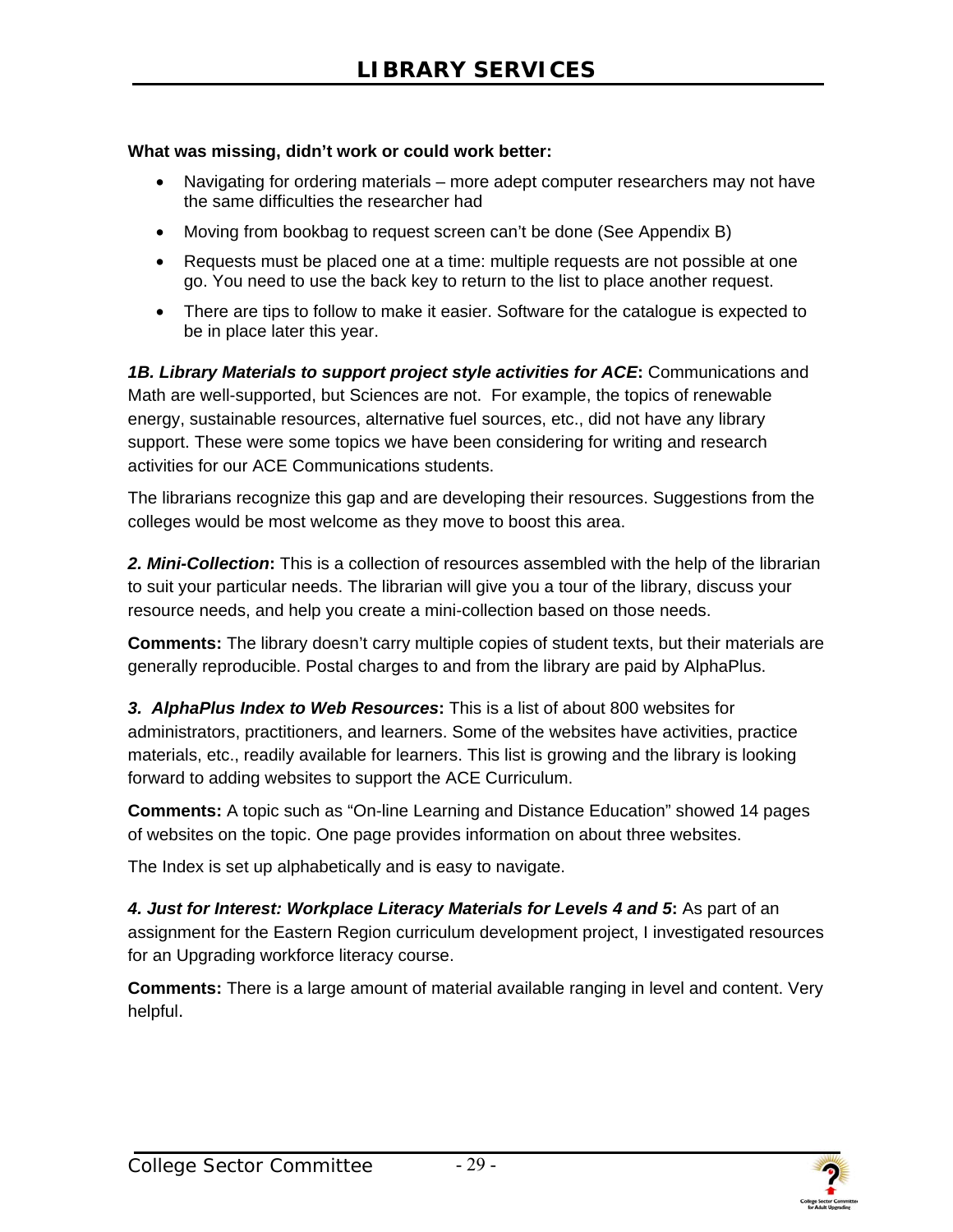#### **SELF-MANAGEMENT/SELF-DIRECTION**

<span id="page-32-0"></span>One unsuccessful feedback form was returned by one research team member.

**Comments on Library Services:** There are so many resources listed, that it is not helpful. If I need new print resources, I would check book stores first or local libraries, or colleagues. They are not readily accessible, do not add significantly to the materials already available, and require too much time to research.

**Recommendations:** Try to establish what level the material is useful for (target audience) and if it is background material, text book or user manual.

#### **SCIENCE (BIOLOGY and CHEMISTRY)**

Seven feedback forms were returned by two research team members each working separately. Six successful searches were in the area of Biology and one, somewhat successful, in the area of Chemistry.

**Biology** A brief description of each successful Biology resource, all at the ACE level, is provided below:

**Comments on Library Services:** The Alpha Library Research Index has many web resources that are excellent sites for use in ACE level Biology. The problem lies in the number of tedious steps required to finally access them. The Library suggests there are eleven Science related websites, however only four of these are relevant to Senior Level Biology. Two of the websites http://www.ericse.org/ and http://www.enc.org/are excellent virtual lab sites. Students would require detailed instructions and confidence in navigating the internet. Shockwave Download is also required to play some labs.

The following websites can be accessed by going to the AlphaPlus website, clicking on Library Services  $\Rightarrow$  Index to Web resources  $\Rightarrow$  Sciences.

#### *1. Website http://www.ericse.org/*

This website has links to many interesting Biology sites and virtual labs. For example, by clicking on the following links the learner can follow lab procedures to actually dissect a frog.

Go to AlphaPlus website  $\Rightarrow$  Library Services  $\Rightarrow$  Index to Web resources  $\Rightarrow$  Sciences  $\Rightarrow$ website: http://www.ercise.org  $\Rightarrow$  http://www.stemworks.org  $\Rightarrow$  links (left hand corner of screen)  $\Rightarrow$  Science Teaching and Learning  $\Rightarrow$  Interactive Frog Dissection  $\Rightarrow$  New & Improved Net.frog and then begin dissection.

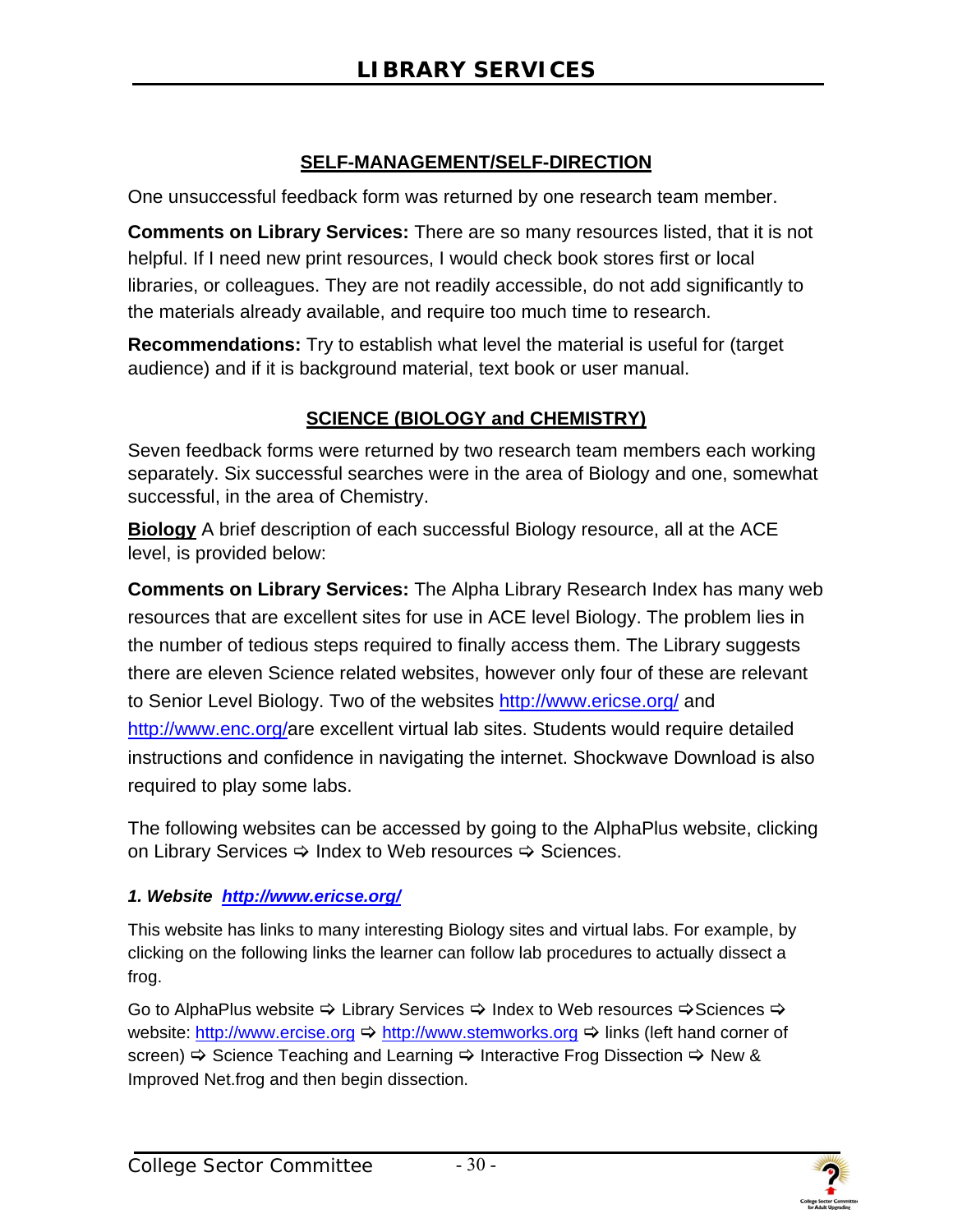**What worked:** This Interactive lab is excellent for visual learners and relatively easy to follow once learners finally access the site. It has real-life graphics and detailed descriptions for each step in the procedure. It is hands-on and mimics an actual on-site Biology Lab Dissection without the real frog! The site consists of 5 main sections: Set-Up, Incisions, Organs, Clean Up, and Quiz.

The lab is excellent for use as an ACE Biology Lab activity or for a hands-on demonstration. Ideal for Health or Animal related post secondary goals. This virtual lab could be used components of ACE such as Human Anatomy and Physiology. Students could assess their knowledge with the user-friendly quiz available upon completion of the dissection.

**What was missing, didn't work or could work better:** There are many steps involved in accessing this resource through AlphaPlus. The site can be slow in responding and learner must be quite accurate with mouse maneuvers when working through the lab steps. The Net.frog classroom integration site had no data listed when accessed. The site requires Quicktime plug in and image map capability. Learners require ability to search, and navigate the Internet as well as basic computer mouse skills.

Suggest adding the specific link Net.frog to the AlphaRoute library/web resources site so that learners do not have to go through endless steps to access it.

#### *2. Website http://www.enc.org/*

This website has links to many interesting Biology sites and virtual labs. For example, by clicking on the following links the learner can follow steps to actually construct a heart circulation model, diagnose and treat heart problems, explore operating room procedures, and perform open heart surgery

Go to AlphaPlus website  $\Rightarrow$  Library Services  $\Rightarrow$  Index to Web resources  $\Rightarrow$  Sciences  $\Rightarrow$ website: http//www.enc.org/  $\Rightarrow$  weblinks  $\Rightarrow$  Science topics  $\Rightarrow$  life Science  $\Rightarrow$  health  $\Rightarrow$  open heart.

**What worked:** The activities are hands-on, creative and relatively easy to follow. Explanations are in depth and students enjoy the activities. The graphics are good and there are real-life scenarios.

There are excellent supplements covering many components of ACE Biology and links to other sites such as NOVA and National Geographic. Ideal for all Biology streams. The virtual labs could be used for lab components of ACE.

**What was missing, didn't work or could work better:** The resource is excellent; many steps are involved in accessing it from AlphaPlus, however.

#### *3. Website http://literacynet.org/Science/*

This website has links to Electronic field trips, On-line Museums, NOVA and NASA.

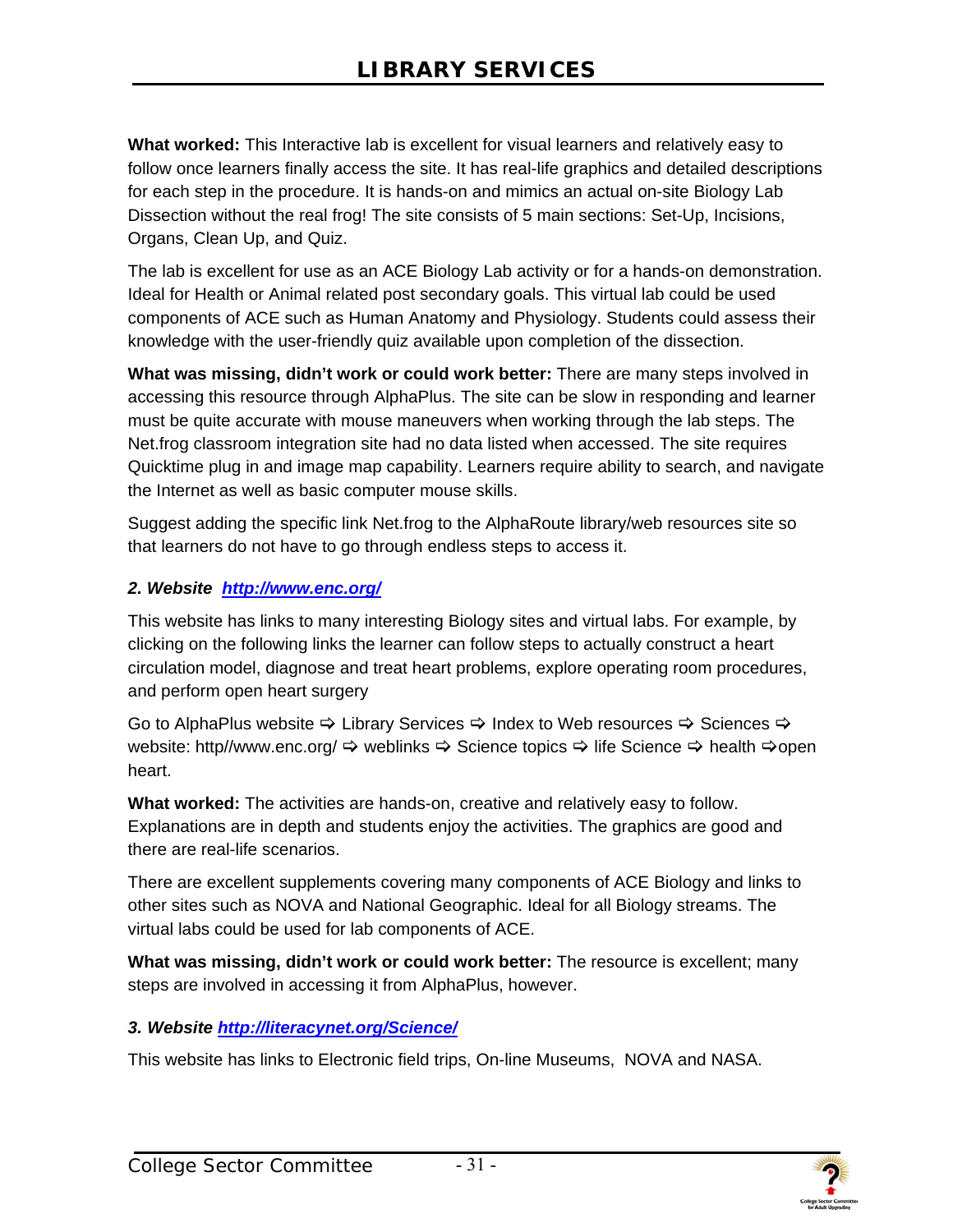Go to AlphaPlus website  $\Rightarrow$  Library Services  $\Rightarrow$  Index to Web resources  $\Rightarrow$  Sciences  $\Rightarrow$ website: http://literacynet.org/Science/ There are endless links. For example, clicking on www.nationalgeographic.com nature and conservation index, learners and instructors can access hundreds of sites.

**What worked:** This resource could be used as a supplemental learning activity particularly for Biology units concerning population growth. The On-line Museums are creative and user-friendly. Learners can actually tour various world renowned museums and investigate a variety of Science related topics. The national geographic links have up to date information on topics such as, Environmental Sciences.

**What was missing, didn't work or could work better:** Initial website could be more creative with better graphics. Not visually appealing. The resource is excellent however many steps are involved in accessing it from AlphaPlus.

#### *4. Website http://literacynet.org/polar/pop/html/home.html*

This website follows a team of scientists as they study the effects of persistent organic pollutants (POPs) in the Antarctic. The current temperature and time at the Palmer Station in the Antarctic are displayed. The project is described in detail.

Go to AlphaPlus website  $\Rightarrow$  Library Services  $\Rightarrow$  Index to Web resources  $\Rightarrow$  Sciences  $\Rightarrow$ website: http://literacynet.org/polar/pop/html/home.html

**What worked:** Interesting, engaging, up-to-date, and well organized. There are many suggested learning activities and user-friendly. It has an activity link for teachers and students with on-line quizzes. This resource could be incorporated into Biology units on Biogeochemical cycles or population growth. It could also be used for Chemistry. The site has links to Centers for Disease Control and Prevention which has additional links to several other interesting Biology sites.

**What was missing, didn't work or could work better:** The resource is excellent although there are many steps involved in accessing it from AlphaPlus.

#### *5. Website http://worksheets.teach-nology.com/*

This website has links to many Biology sites. By clicking on the following links the learner can follow steps to complete interactive activities in the study of plant and animal cells.

Go to AlphaPlus website  $\Rightarrow$  Library Services  $\Rightarrow$  Index to Web resources  $\Rightarrow$  Sciences  $\Rightarrow$ website: http://worksheets.teach-nology.com/ $\Rightarrow$  subject matter (under the heading teaching reviews)  $\Rightarrow$  Science  $\Rightarrow$  Biology  $\Rightarrow$  cells alive http://www.cellsalive.com

There are also links to other sites such as a unit on Microscopy, Infectious Diseases, and Viruses.

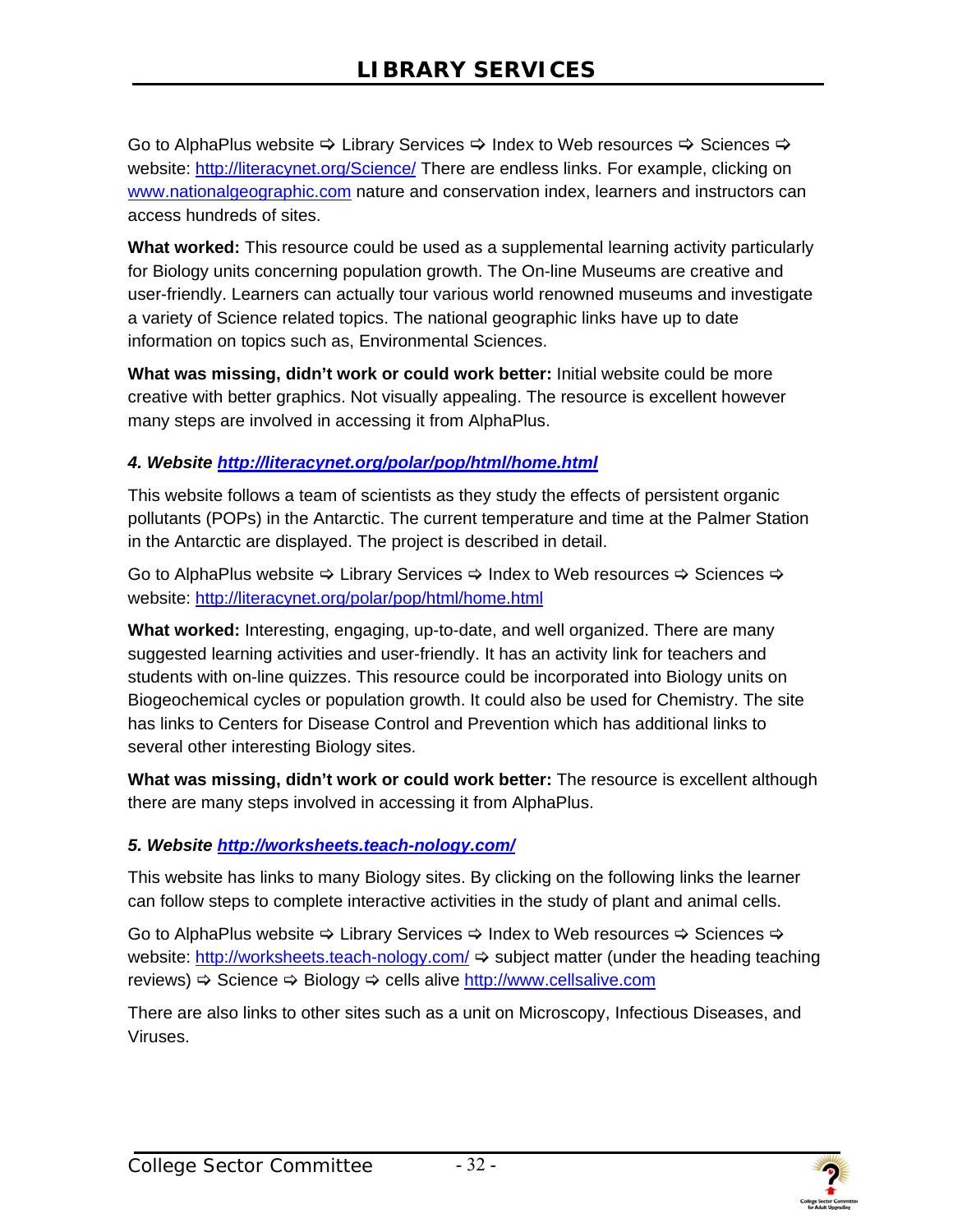**What worked:** The site creative and will appeal to visual learners. It has a large number of topics and activities suitable for all aspects of Science. Site also has on-line quizzes.

**What was missing, didn't work or could work better:** The researcher experienced many pop-up ads while using this site. The site is not entirely user-friendly. A lot of information appears on the webpage and the instructor must search various areas to finally access suitable materials. The site is not entirely "free." At the top of the webpage is a list of various subscriber levels (is gold, platinum, etc.) Instructor must scroll below all of this to finally find the suitable links which are free. Could be confusing and frustrating for some learners. Eliminate pop ups and any services which are not free.

There are also too many steps involved in accessing it directly through AlphaPlus.

#### *6. Website http://www.enc.org/*

This website has links to many Biology sites and virtual labs. By clicking on the following links the learner can follow steps in an actual simulated Bio lab to determine if a patient has a specific disease.

Go to AlphaPlus website  $\Rightarrow$  Library Services  $\Rightarrow$  Index to Web resources  $\Rightarrow$  Sciences  $\Rightarrow$ website: *http://www.enc.org/*  $\Leftrightarrow$  Science Topics  $\Leftrightarrow$  Life Science, click on Biotechnology  $\Leftrightarrow$ BioInteractive virtual labs  $\Rightarrow$  http://www.hhmi.org/biointeractive/vlabs/

**What worked:** Students like the interactive labs and indicate they are relatively easy to follow once they access the site. The site has good graphics and real-life scenarios. There are excellent supplements covering many components of ACE Biology that are ideal for Health or Animal related postsecondary goals. The virtual labs could be used for lab components of ACE, in particular, areas such as Cellular Processes, Human Respiratory, Circulatory and Blood Systems, Human Digestive Systems, and Genetics.

#### **What was missing, didn't work or could work better:**

There are too many links required to access from AlphaPlus.

Please note: Additional sites on dissection forwarded by AlphaPlus include: http://www.chem.ox.ac.uk/vrchemistry/openpage.html http://curry.edschool.virginia.edu/go/frog/ http://www.froguts.com/flash\_content/index.html#loaderdone (this site provides flash-based interactive demos)

**Chemistry** The researcher was unable to find any virtual lab resources for Chemistry, but identified a good Chemistry website:

AlphaCat – Web Resources – Sciences – http://www.enc.org – weblinks –science topics – chemistry (Physical Sciences)

See http://www.chemheritage.org/EducationalServices/webquest/home.htm for a sample selection.

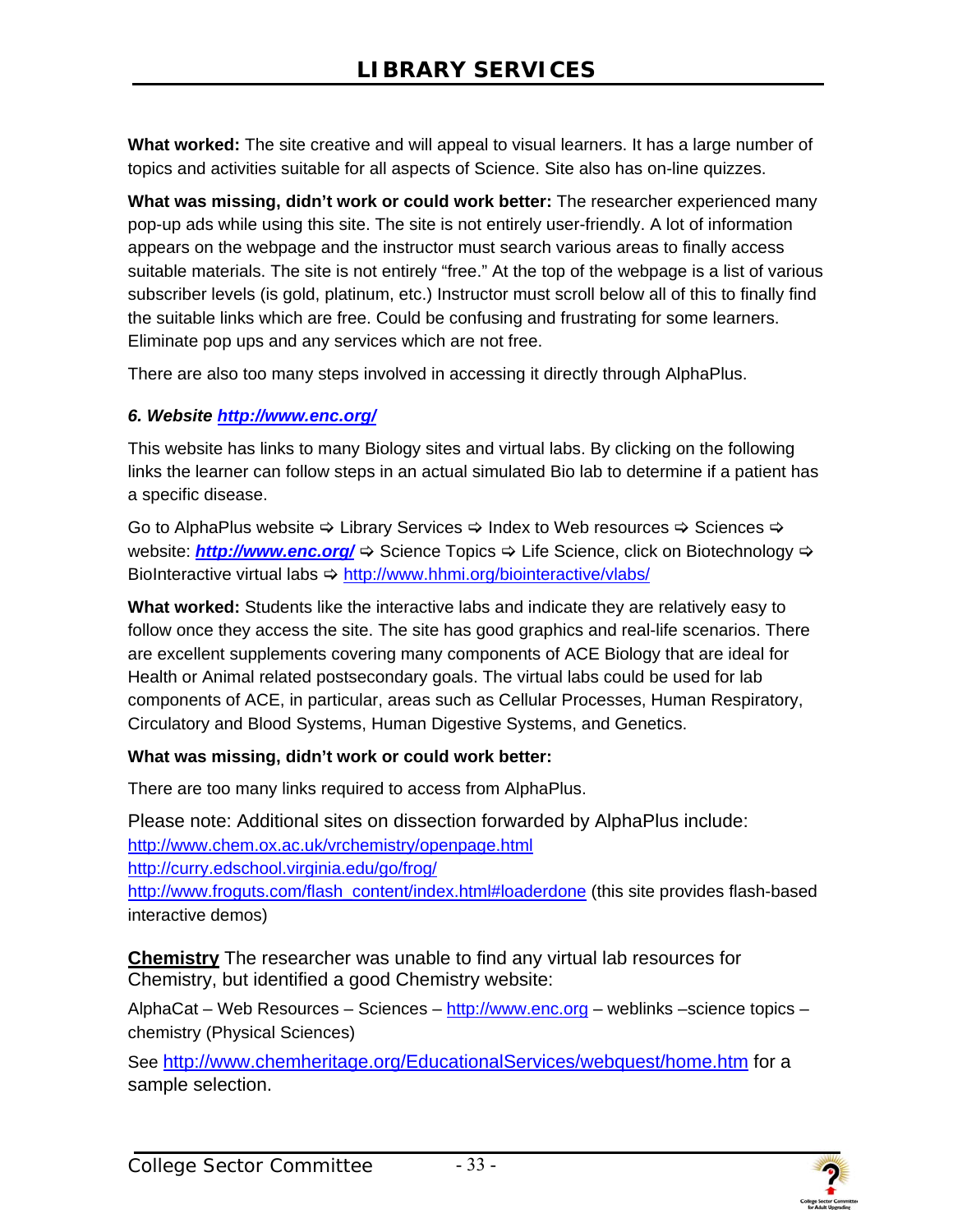<span id="page-36-0"></span>**What worked:** This resource is an interactive collection of 65 sources for online activities – all free and at an appropriate level for adult students. The activities are engaging, user friendly and creative. It is a good resource as a supplemental learning activity and it also meets the laboratory component for the ACE curriculum.

#### **What was missing, didn't work or could work better:**

 Adults are results oriented. They use the computer for one specific task at a time, for example, searching for common uses of magnesium hydroxide. They do not need a general location for a smattering of information.

The researcher did not feel that this service overall has potential for use with college science upgrading students. These students represent a small fraction of the upgrading population. Considering cost, interest and numbers investing in this service would not be a good use of financial/people resources at this time.

#### **LIBRARY SERVICES: SUMMARY COMMENTS**

Besides borrowing AlphaPlus resources from the on-line catalogue or by phone, members can have a mini-collection of resources compiled with the help of a librarian. While there was general satisfaction with Library Services, one researcher identified an accessibility issue. S/he felt there were too many resources listed and would be more inclined to check out other options, such as a book store, for locating resources.

Another researcher identified difficulties associated with the borrowing materials using the AlphaCat website. At present, there is software being developed which will make it easier to borrow several books from the catalogue at the same time. It seems that Communications and Math (but not Science) were well supported by the library.

Library Services also includes the AlphaPlus Index to Web Resources, a list of about 800 websites, many of which are appropriate for ACE students. A third researcher found several good web resources in the area of Biology using the AlphaPlus Index to Web Resources. The resources were excellent for ACE Biology students. The problem is the number of steps required to access the resources. It took almost ten steps, for example, to get to one resource alone. Students would require accurate and detailed instructions (and confidence) to navigate the Net.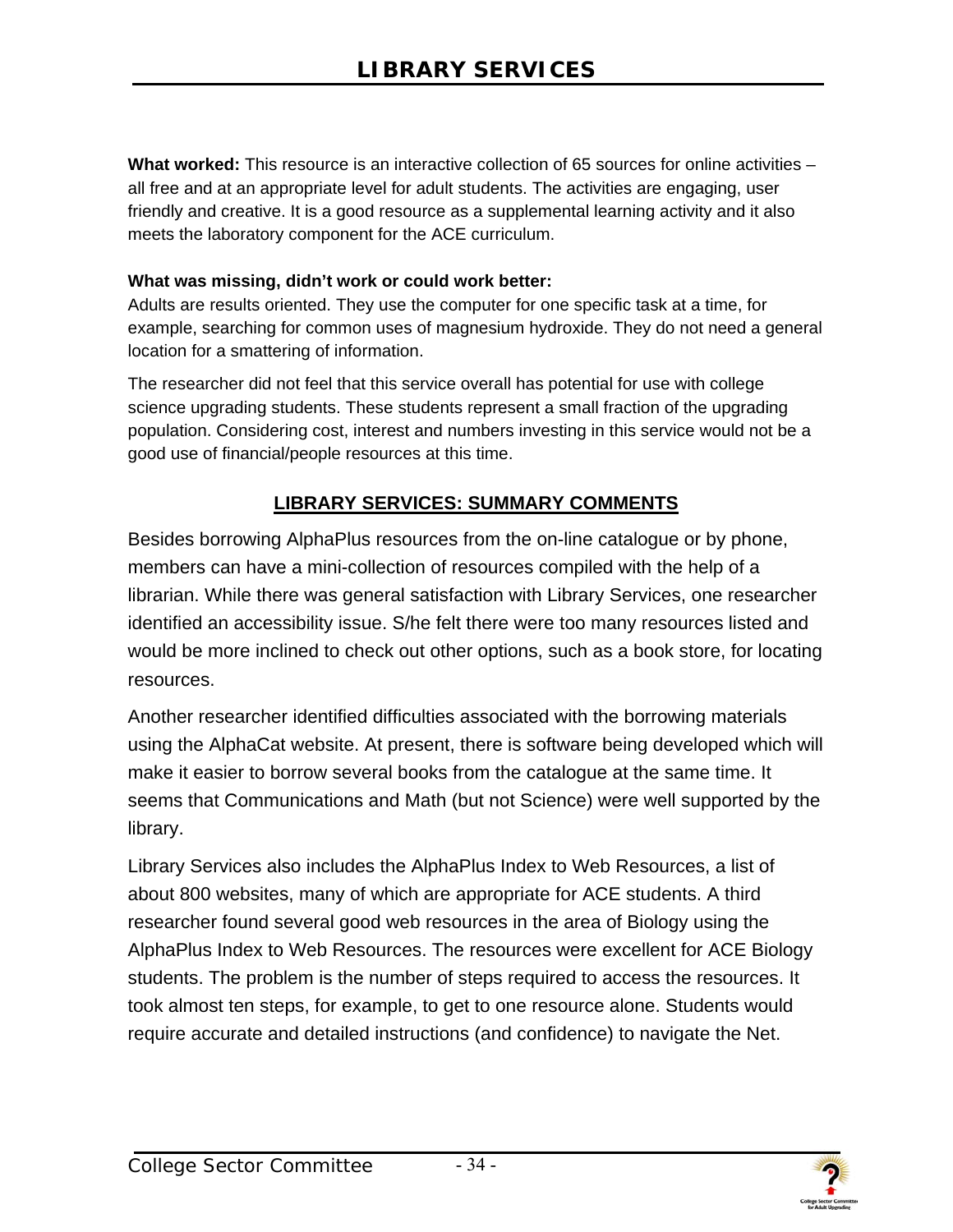One recommendation was made in the way of a pitch to other college educators. That recommendation is: Use the library. If you can't find what you want, let the librarians know. They are keen on building ACE resources. They are also very helpful.

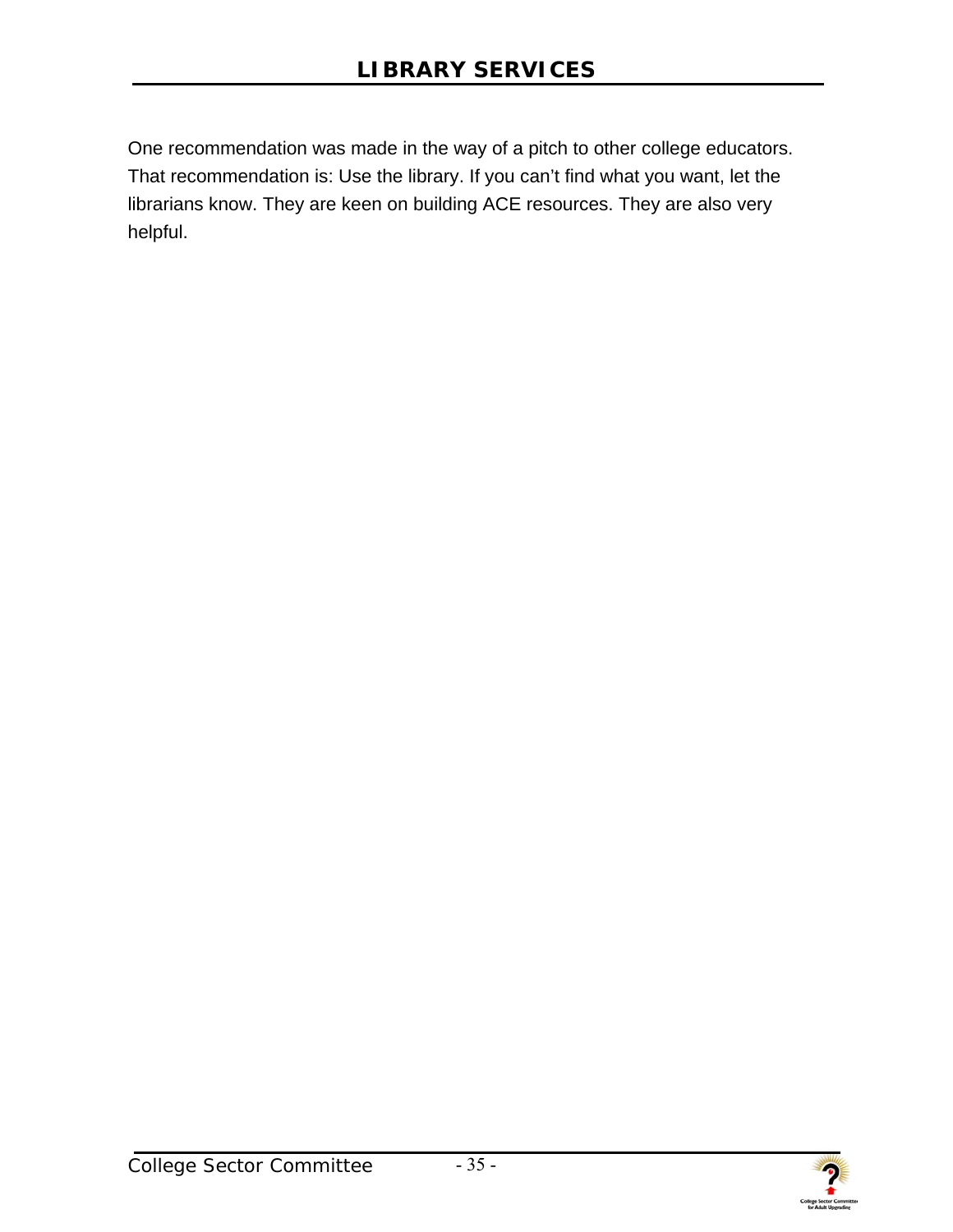#### <span id="page-38-0"></span>**ALPHAPLUS RESPONSE**

A preliminary report of the research initiative was sent to AlphaPlus where it was shared with Centre staff who had collaborated with the CSC. In general, AlphaPlus welcomed the recommendations and where possible would try to implement them. Staff commented on the three separate AlphaPlus services and offered support. These are presented in point form. See **Appendix D** for the complete response from AlphaPlus.

#### **AlphaRoute:**

- In the context of blended learning, AlphaRoute is not intended be everything to everyone.
- AlphaRoute is a collection of learning resources that can be used in any number of ways to meet the needs of the learners and faculty.
- AlphaRoute includes tools such as discussion boards, cyber search, note pads, word lists, dictionaries, and games that can be used by faculty to support areas such as Science, Math, Communications, and Self-Management/Self-Direction.
- As a learning environment, AlphaRoute can be used to find other resources that may include software, websites, and print-based materials.
- Most of the areas reviewed were the older activities developed by the field in the first five years of development which focused on lower level activities.
- The AlphaRoute team will look at ways to include resources or links to resources in the areas of basic computer skills and Science on AlphaRoute.

#### **Demonstrations Ontario:**

- The Demonstrations Ontario website is a repository for Demonstrations developed in the Ontario LBS field and as such has no control over the content.
- AlphaPlus will ensure that recommendations made by the researchers are forwarded to MTCU for consideration.

#### **Information Resources (Library Services):**

- There is a need to undertake user education to help faculty in the College sector (and other sectors) to optimize the use of the library catalogue and information/resource services.
- AlphaPlus has started to create user-education materials as part of the Pathways Project and will keep the CSC informed of progress in this area.



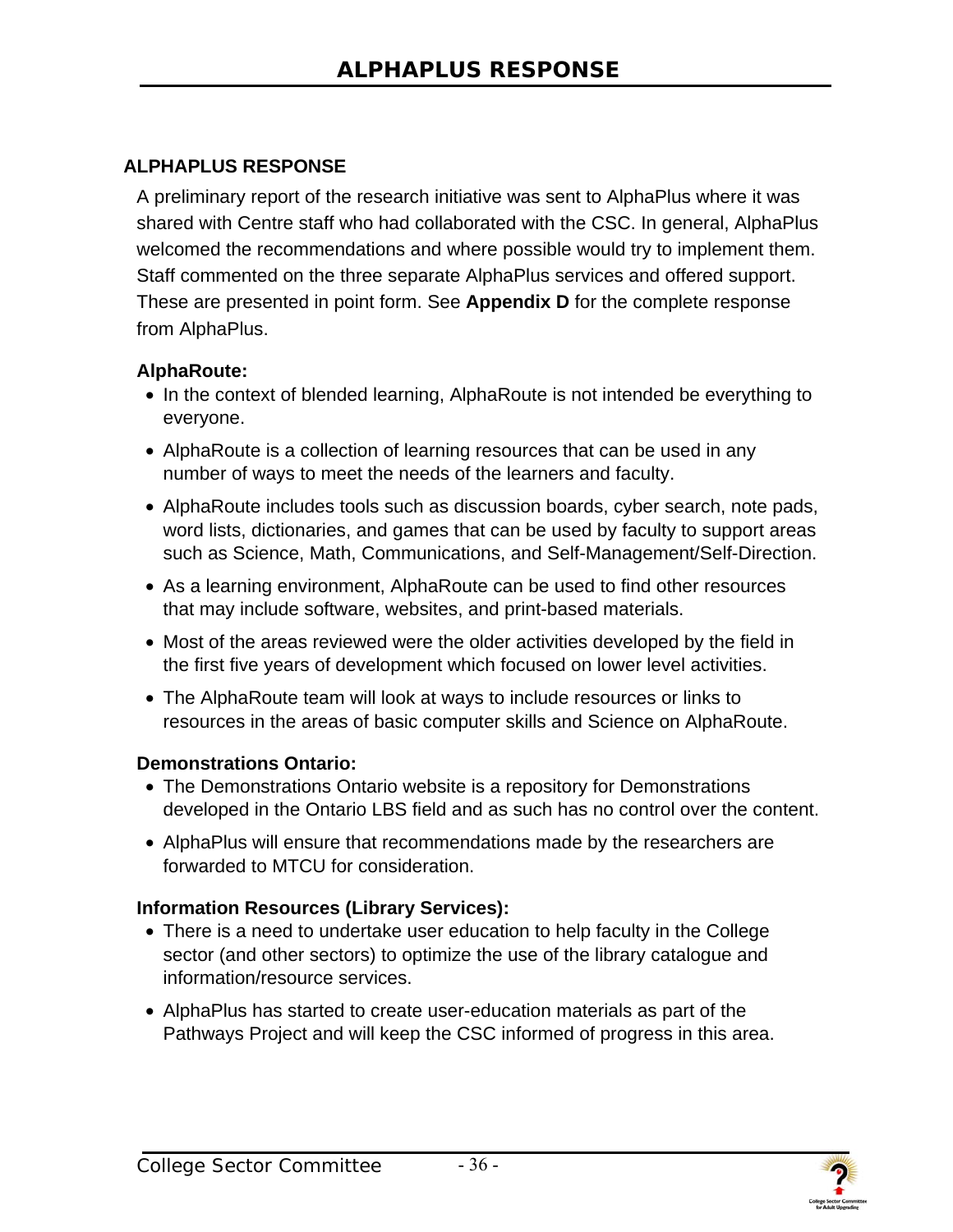#### **CONCLUSION**

The CSC research initiative was successful in meeting its objectives. It was considered particularly successful in increasing colleges' awareness of the kinds of resources and supports AlphaPlus provides. Volunteers from seven college academic upgrading programs extensively searched three AlphaPlus services: AlphaRoute, Demonstrations Ontario, and Library Services. They discovered many useful, appropriate-level resources and discussed how these resources could be improved for use in programming. They also identified many gaps in resources.

The researchers examined the services for accessibility, navigability, potential for use with college upgrading students, and support for teachers. They were generally pleased with the features of Demonstrations Ontario and Library Services, but found them wanting in AlphaRoute.

Of the three AlphaPlus services researched, Demonstrations Ontario was clearly considered the most valuable in terms of providing useful student resources. Although there were some unsuccessful searches in the area of Math and Science, researchers generally liked the Demonstrations Ontario website because it was easy to navigate and because the Demonstrations they found were levelappropriate, well-organized, relevant, and engaging.

Researchers made three key recommendations for Demonstrations Ontario, all of which centred on the need for additional teacher support:

- 1. Include the provision of learning materials (e.g., texts, handouts).
- 2. Ensure that evaluation tools are included with the Demonstrations.
- 3. Provide samples of best practice for the Demonstrations.

Few AlphaRoute resources, on the other hand, were found at the higher levels (LBS Levels 4, 5 and ACE) in the area of Communications, Math, Self-Management/Self-Direction, and Science. Researchers did find some LBS Level 3 writing and Math activities they felt they could use as remedial and supplemental materials. Computers fared somewhat better. Several useful resources were found, although AlphaRoute was found lacking in areas like data processing, spreadsheets, database management, and presentation software.



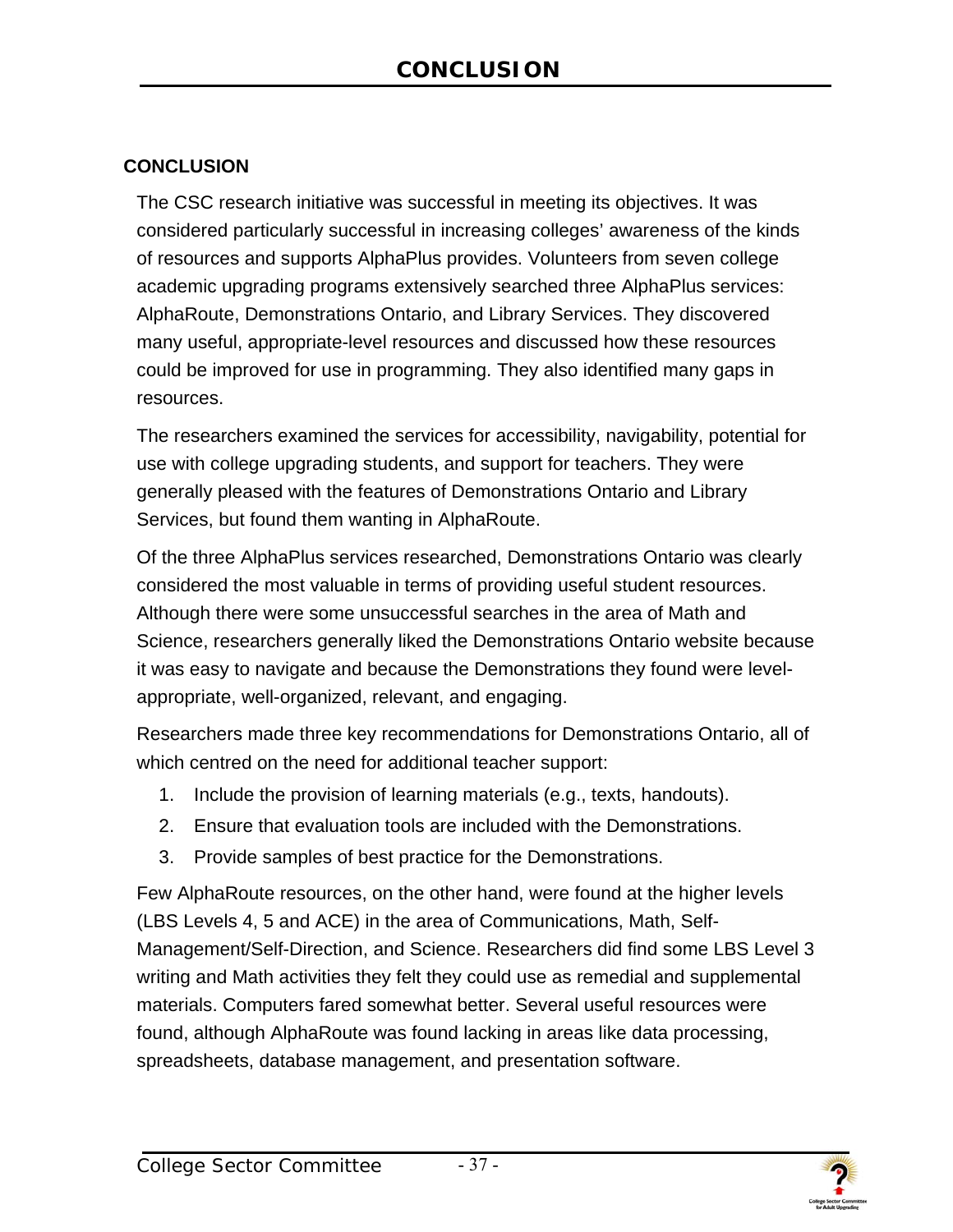Researchers made three key recommendations to improve the AlphaRoute environment:

- 1. Increase the "pool of curriculum" by developing and adding in-depth, levelappropriate activities for academic upgrading students. The potential for use is there, but not the critical mass of materials and activities to attract and sustain faculty and student interest.
- 2. Make AlphaRoute more user-friendly and navigable. The researchers, themselves, had difficulty moving around in the environment. Several problems with portfolios were cited, as were problems with assigning and tracking student activities.
- 3. Give AlphaRoute a more professional, sophisticated look appropriate to students in higher level academic upgrading programs. This is especially needed for the home page.

Despite the lack of level-appropriate resources, researchers saw value in AlphaRoute for their students and felt that college educators would be inclined to use it, if researchers' concerns were satisfactorily addressed. It was also suggested that on-line Demonstrations and a science site become part of AlphaRoute.

AlphaPlus Library Services provides a number of services, two of which were reviewed more extensively by the researchers. They are addressed separately.

Resource Collection: Generally, the Library provides level-appropriate resources for Communications and Math. Science is not covered. Two accessibility issues were identified. One was that there were so many resources listed that it was not helpful. The other issue involved borrowing resources using the AlphaCat website. At present this is not a completely smooth process. Development of new software will eventually make it easier to perform tasks like borrowing several books from the catalogue at one time.

AlphaPlus Index to Web Resources: The Index contains a list of about 800 websites, many of which are appropriate for ACE students. One researcher found several excellent web resources in the area of Biology using the Index. One accessibility issue was identified – the number of steps required to access the resources. It took almost ten steps, for example, to get to one website alone.

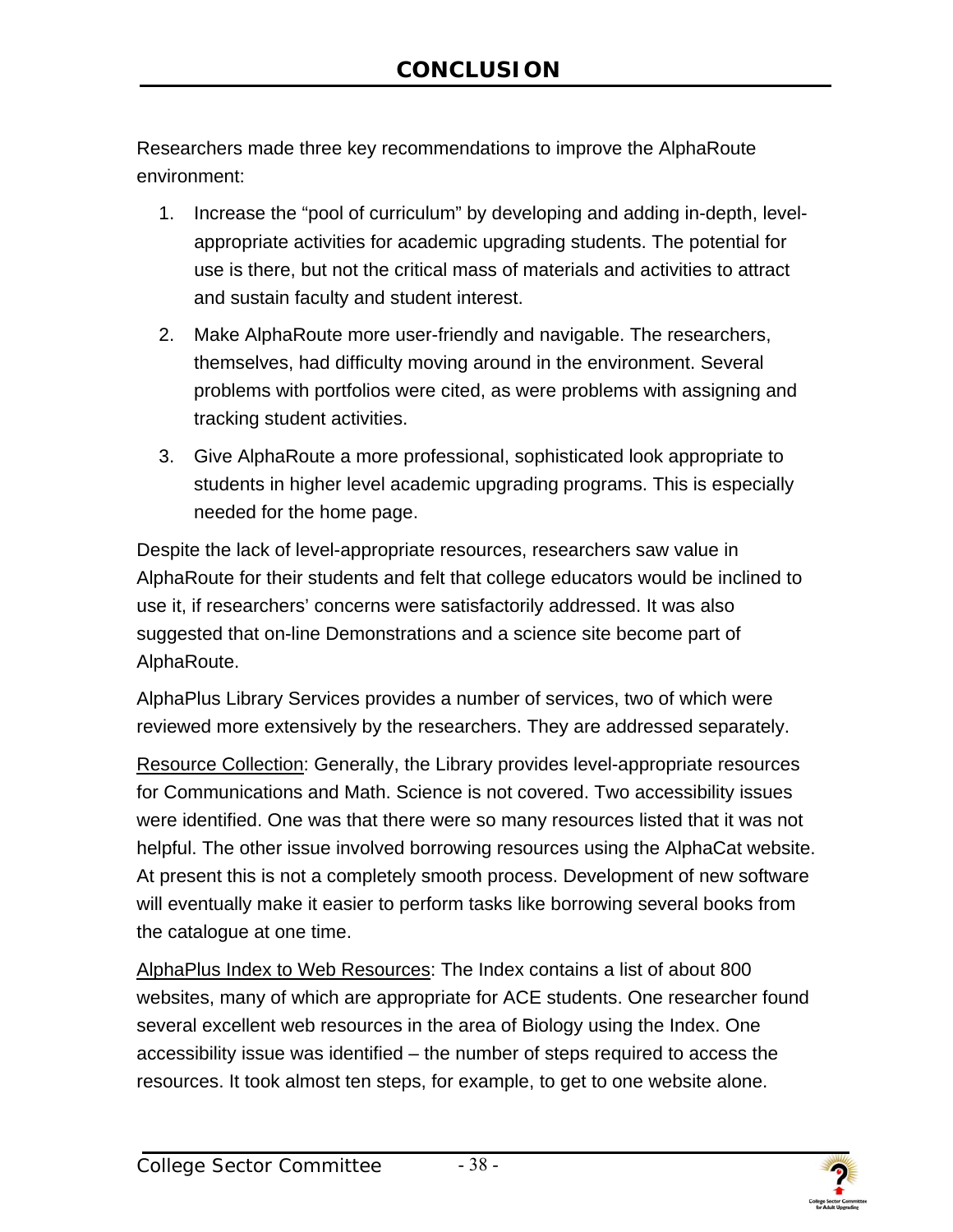One researcher made a strong recommendation to other college educators to use the library and contact the librarians who are very helpful and keen on building ACE resources.

In fact, the role of the AlphaPlus staff was instrumental to the success of the entire initiative. The staff provided clear direction up front and strong support throughout. They also undertook an initiative of their own; staff reviewed the ACE learning outcomes and cross-referenced them with their own services.

In response to the various recommendations and observations made by the researchers, AlphaPlus has offered to:

- look at ways to include resources or links to resources in the areas of basic computer skills and Science on AlphaRoute
- forward recommendations about Demonstrations Ontario to MTCU which sets the guidelines for the Demonstrations
- work with college teaching faculty looking for ideas on using types of activities related to more recent work such as the Skills at Work series, and
- explore options to further develop its Science resources.

AlphaPlus has also started to create user-education materials for optimizing the use of the library catalogue and information/resource services. Above all, AlphaPlus emphasizes the importance of working collaboratively with colleges to maximize the use of resource acquisitions.

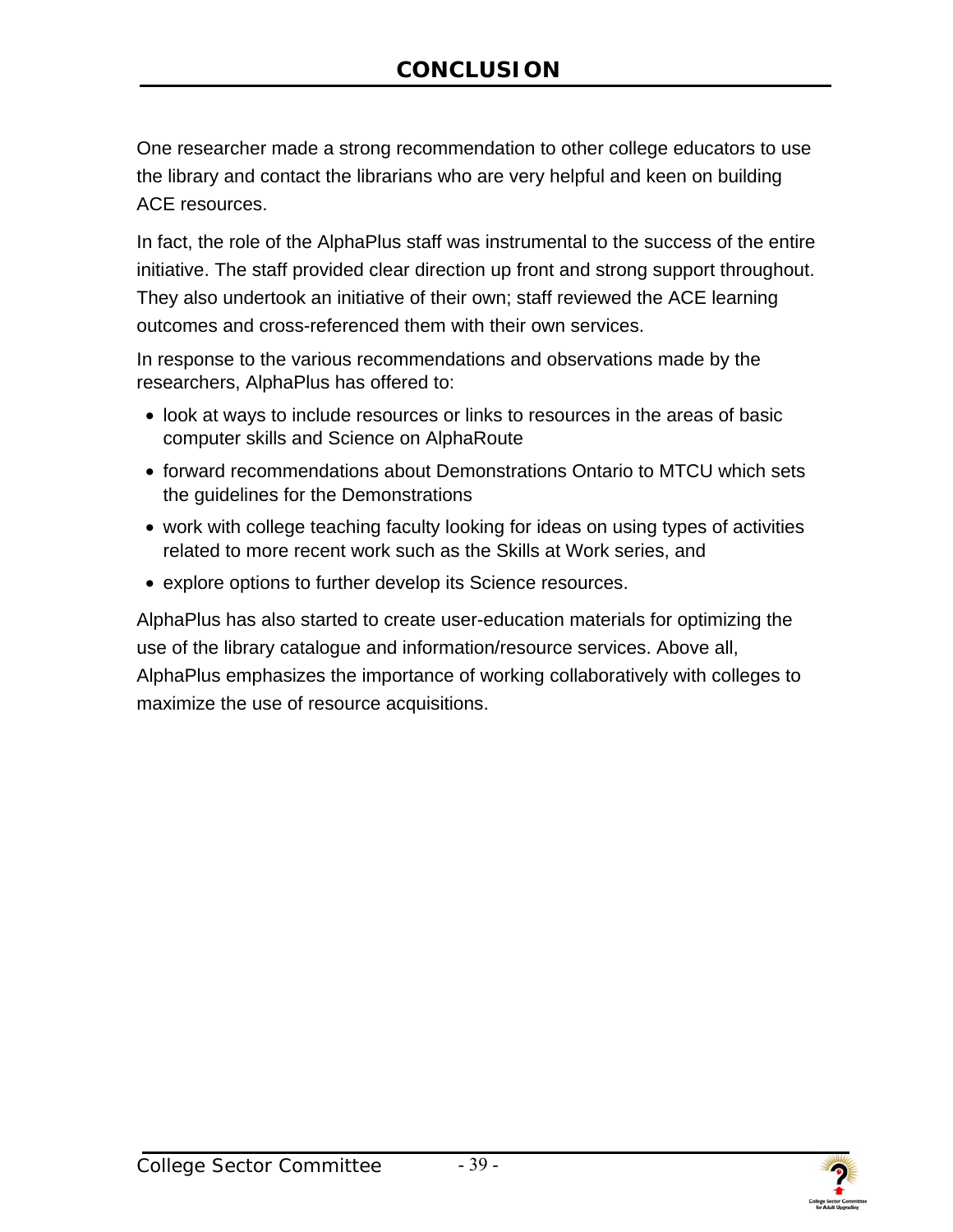# <span id="page-42-0"></span>**APPENDIX A: Feedback Forms**

#### **FEEDBACK ON SUCCESSFUL SEARCH FOR COLLEGE APPROPRIATE MATERIALS**

Please complete one sheet for each resource which you found. In the case of a library resource you may want to group a number of resources under one heading.

| <b>RESEARCHER:</b>        |                               |  |
|---------------------------|-------------------------------|--|
| <b>E-MAIL ADDRESS:</b>    |                               |  |
| <b>SUBJECT:</b>           |                               |  |
| <b>TITLE OF RESOURCE:</b> |                               |  |
| <b>LBS LEVEL(S):</b>      | ACE:                          |  |
| Resource is available on  | $\Box$ AlphaRoute             |  |
|                           | $\Box$ Demonstrations Ontario |  |
|                           | $\Box$ Alpha Library Services |  |

#### **BRIEF DESCRIPTION OF RESOURCE:**

I like this resource because (e.g., well organized, creative approach, user-friendly, addresses particular learning style, engages students, easy to use, etc.):

I would make the following recommendations regarding the use of this resource (e.g. with particular type of student, as a supplemental learning activity, to introduce a concept, as a remedial resource, etc.):

What recommendations would you make for improving this resource or developing new materials to improve the usefulness of this resource, (e.g., more exercises, better explanations, easier access or navigability)?

#### **RECOMMENDATIONS**

What recommendations would you make to the CSC and AlphaPlus for the development and/or acquisition of additional materials or resources in the area you researched?

#### **COMMENTS ON THE SERVICE YOU RESEARCHED**

What is your opinion of the service (AlphaRoute, Demonstrations Ontario, Library Services) which you researched? What comments do you have about accessibility, navigability, potential for use with college upgrading students, and support for teachers, etc., of this resource?



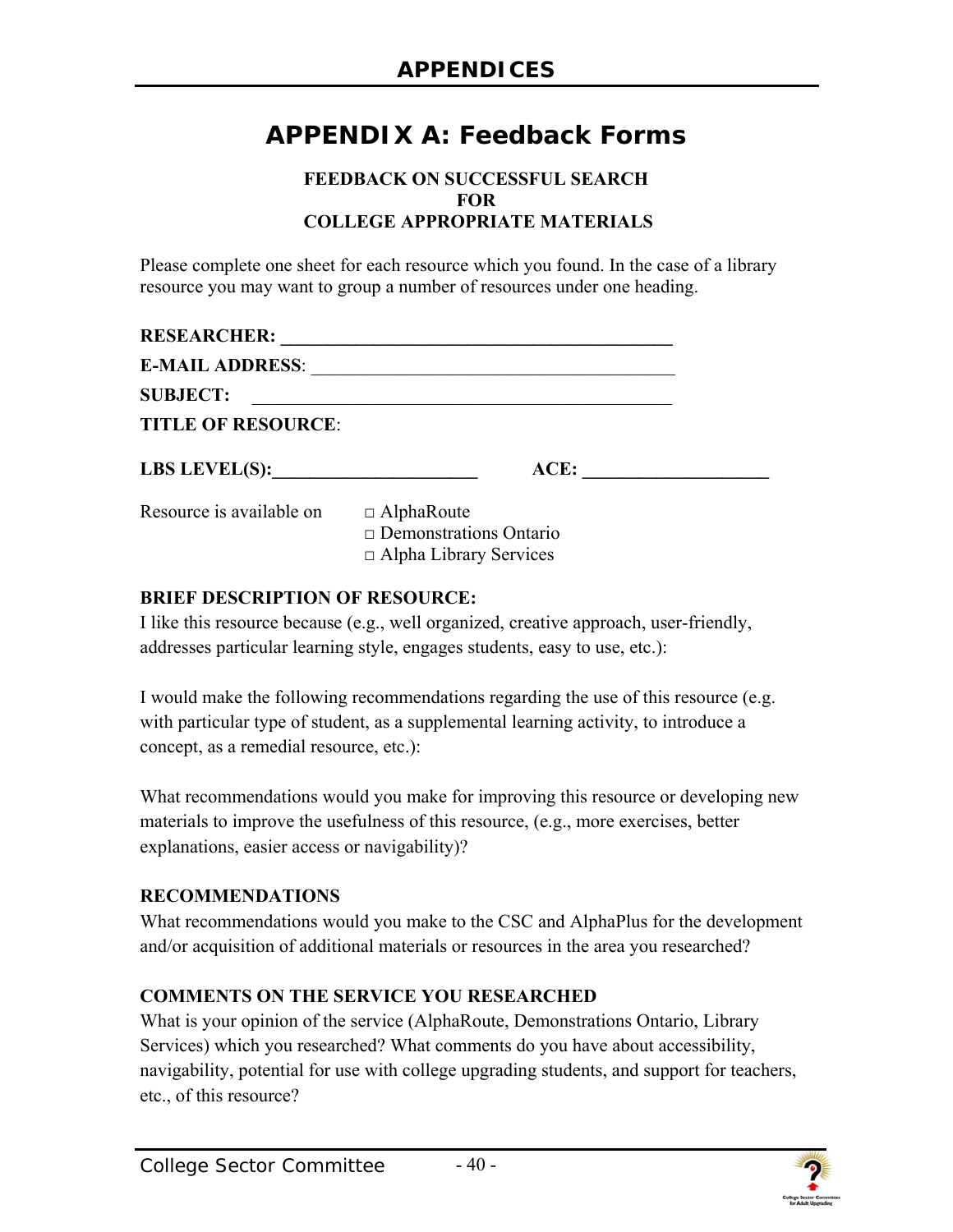#### **SUMMARY OF UNSUCCESSFUL SEARCH FOR COLLEGE APPROPRIATE MATERIALS**

| <b>RESEARCHER:</b>        |
|---------------------------|
| <b>E-MAIL ADDRESS:</b>    |
| <b>SUBJECT:</b>           |
| <b>TITLE OF RESOURCE:</b> |

**LBS LEVEL(S):** ACE:

I was unable to find any resources which I believed would be of assistance to college faculty and/or students.

I examined the following: (check all that apply)

 $\Box$  AlphaRoute

 $\Box$  Demonstrations Ontario

□ Alpha Library Services

COMMENTS: Indicate which of the following statements apply and contributed to your evaluation:

- $\Box$  There were no resources
- $\Box$  Resources which I found were at a level too basic for college programming. (Indicate what LBS Level the resources you found would be appropriate for.)
- $\Box$  The resource was not appropriate for adults.

COMMENTS: Indicate if there is potential for them to be adapted for use with adults.

- $\Box$  The resource was not suitable for a college learning setting. (Why not?)
- $\Box$  Other considerations which resulted in your decision. (E.g., too much time required to do, too much teacher assistance required, does not add significantly to materials already available, not readily accessible, etc.)

#### **RECOMMENDATIONS**

What recommendations would you make to the CSC and AlphaPlus for the development and/or acquisition of materials or resources in the area you researched?

#### **COMMENTS ON THE SERVICE YOU RESEARCHED**

What is our opinion of the service (AlphaRoute, Demonstrations Ontario, Library), which you researched. Although you were unable to find appropriate resources, what comments do you have about accessibility, navigability, potential for use with college upgrading students, and support for teachers, etc., of this resource?



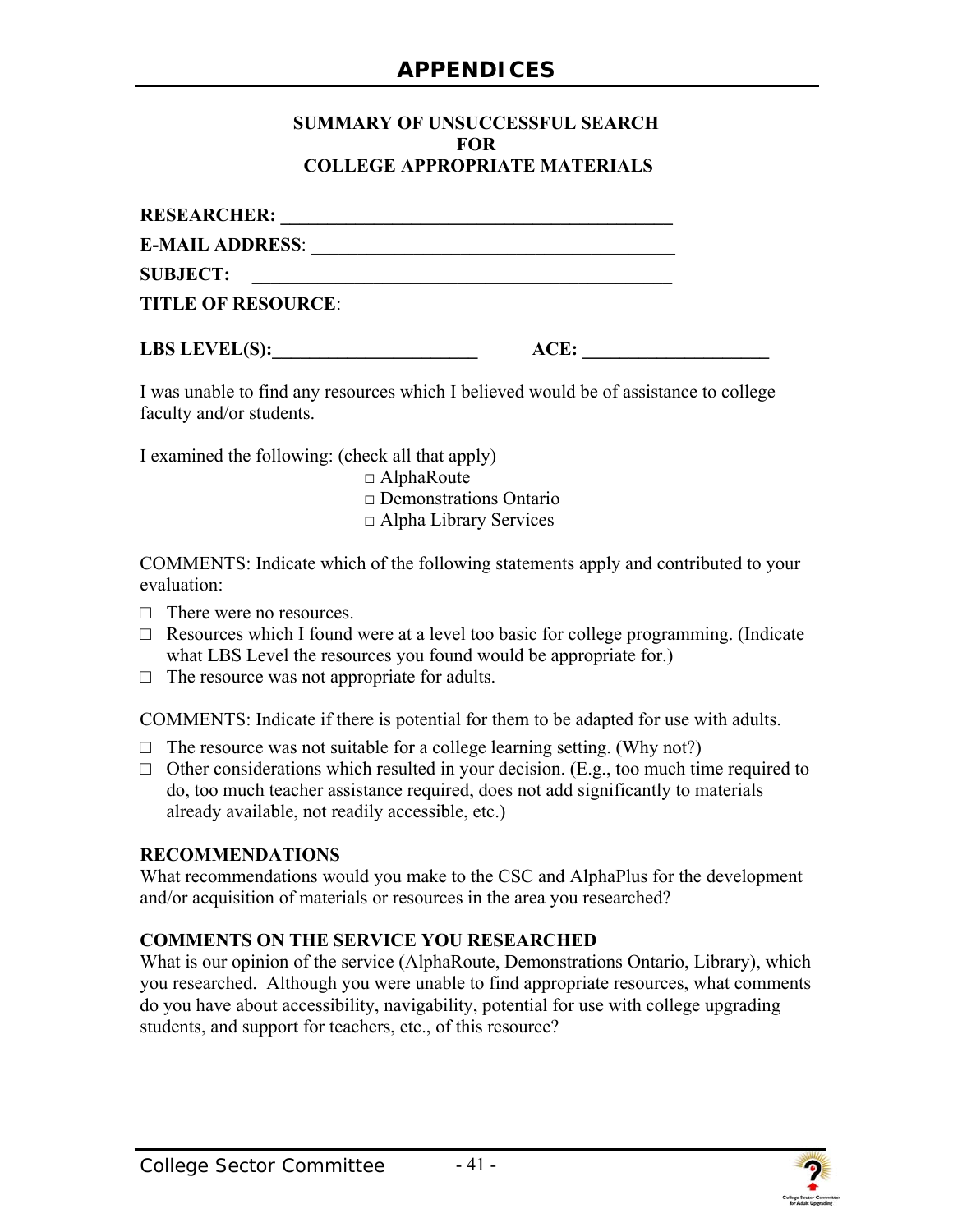# <span id="page-44-0"></span>**APPENDIX B: AlphaPlus Support, Example # 1**





#### Learn how to use technology at work in Skills at Work

A tool kit displays machines with keypads used in work environments. Presentations on how each machine is used, practice activities, followed by demonstration activities and quizzes are here.

- elearning area: Learn about how employers use computers to train new hires at work.
- Gauges: Learn where gauges are used and how to read different types.

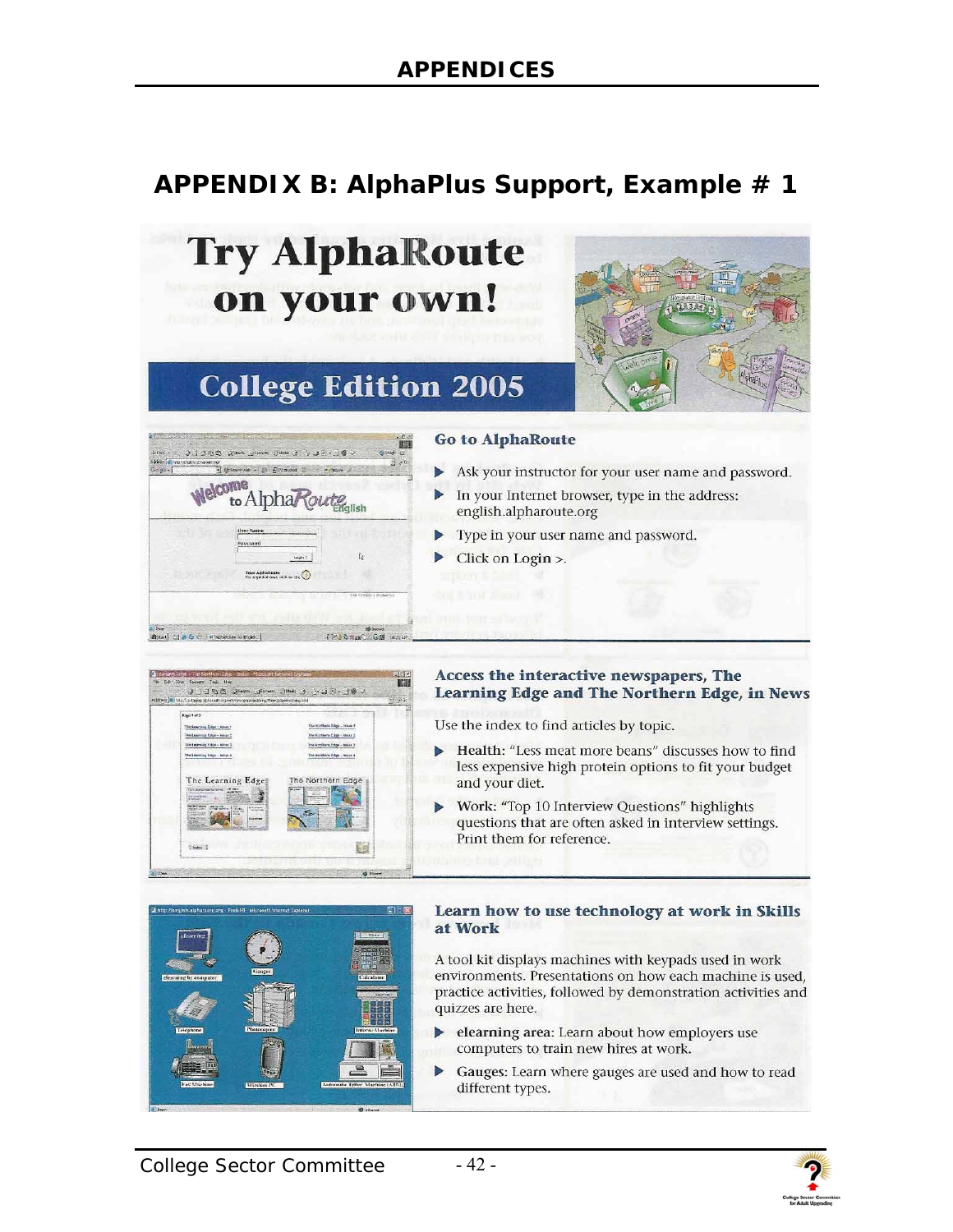

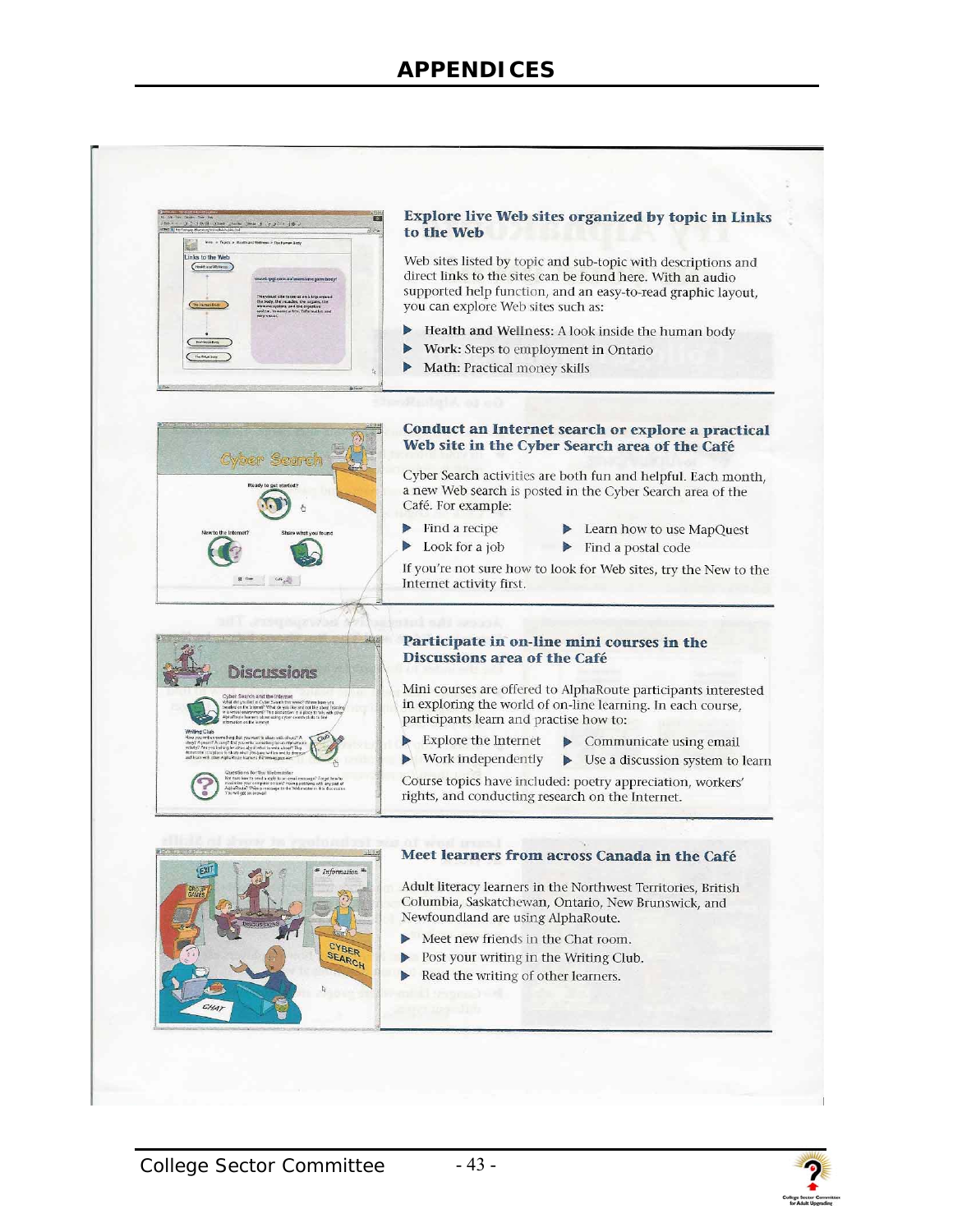# <span id="page-46-0"></span>**APPENDIX C: AlphaPlus Support, Example # 2**

## **Letter to AlphaPlus Borrowers**

#### **Dear AlphaPlus Borrower,**

Good news! AlphaPlus has improved your borrowing privileges:

We now pay outgoing and return postage for all resources borrowed by you. You can now receive a mini-collection for personal and/or organizational use. You can now borrow resources for four months, and renew them for another four months. At the end of the second four-month period, we ask that you return resources so they are available for other borrowers to use. You can now use your Borrower ID (located on the front of your AlphaPlus library card under the bar code) to:

- Make requests for up to 50 resources at a time from the on-line catalogue.
- Renew resources borrowed by you in the on-line catalogue at the end of the initial four-month borrowing period.

If other borrowers have requested these resources, we will notify you to return them.

These changes will take effect when you borrow new resources or renew resources already checked out. The due date and postage supplied for any resources borrowed before this mailing will remain unchanged.

We will continue our policy of not charging you overdue or late fines. If borrowed resources become lost or damaged, we will work with you to find an affordable solution.

To start borrowing resources or to check your borrower account, go to http://alphaplus.ca. Move your mouse pointer over Library services on the lefthand navigation menu, click on Library catalogue, and click on Click here to enter AlphaCat. You will then be able to search for and request resources, or renew resources by clicking on Patron Info. To access Patron Info, you will need to enter your Borrower ID number, which is located on the front of your AlphaPlus library card under the bar code.

If you have lost your library card, or do not have a personal library card and would like to get one, we will gladly issue you one! Please go to http://alphaplus.ca/alphacardapp.html and fill in the on-line application form.

If you have any questions or comments, please contact us at 1-800-788-1120, extension 116.

Thank you for borrowing resources from AlphaPlus!

Sincerely,

AlphaPlus Information Resources Team

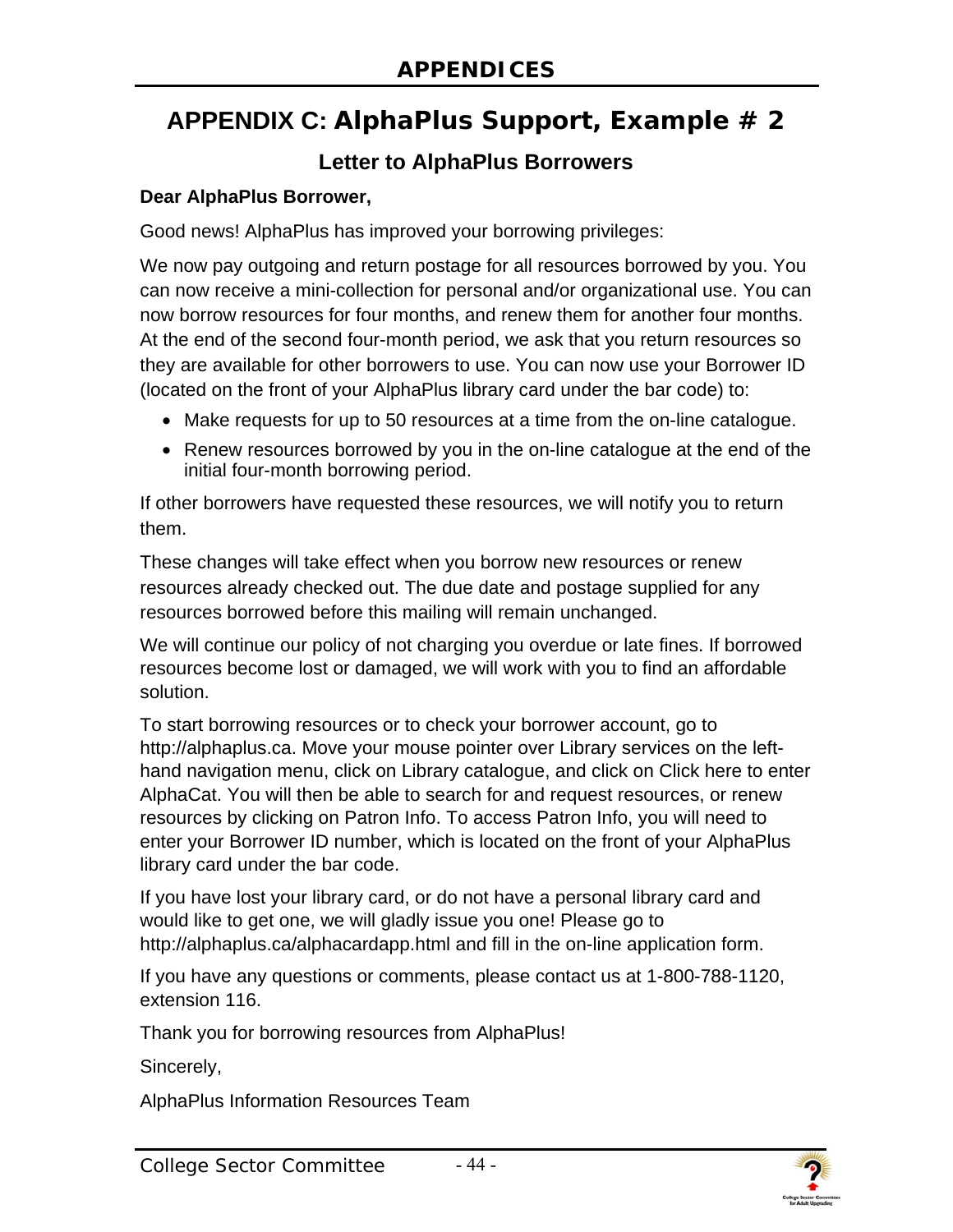## **On-Line Access to AlphaPlus Library**

The path to use to enter the AlphaPlus on-line library Catalogue is:

alphaplus.ca  $\Rightarrow$  library services  $\Rightarrow$  library catalogue. The Quick Search page will automatically be displayed.

To search for the terms in the Canadian Literacy Thesaurus Subject Browse column, click on Browse Search at the top of the screen in the on-line catalogue, and on the dropdown menu on the Browse Search page, choose Subject Browse and enter the terms in the list, one by one.

To search for the phrases in the General Keyword Search Strategies column, use the Quick Search, and, on the dropdown menu, choose General Keyword. If the evaluators are using the Browse Search to search for Thesaurus Terms, and they want to do a keyword search, all they need to do is click on Quick Search at the top of the screen, and the Quick Search page will come up.

## **Book Bag and the Request Function**

We're hoping to install a newer version of the catalogue by the end of the year and, hopefully, it will simplify things. For example, the bookbag list that you send yourself will let you automatically link back into the on-line catalogue record which isn't the case now. It will not let you place bulk requests (alas).

There is no way of going from the book bag back to the Request screen to make multiple requests at one go. The way the on-line catalogue is set up, you can only place one request at a time, but the system does allow you to have up to 50 requests on file at any given time. If you copy your borrower ID the first time you key it in – without spaces, by the way – you can paste it for subsequent titles on the Request screen. If you're interested in more than one title on your search list, you can use the Back key to take you back to the list to place another request. We get a printout each day of the requests that have been made on-line - which means, ultimately, that you actually get the materials faster. Your Request will stay in the system for a year, and when an item you have asked for is returned to us by another borrower, your name will come up when the resource is checked in.

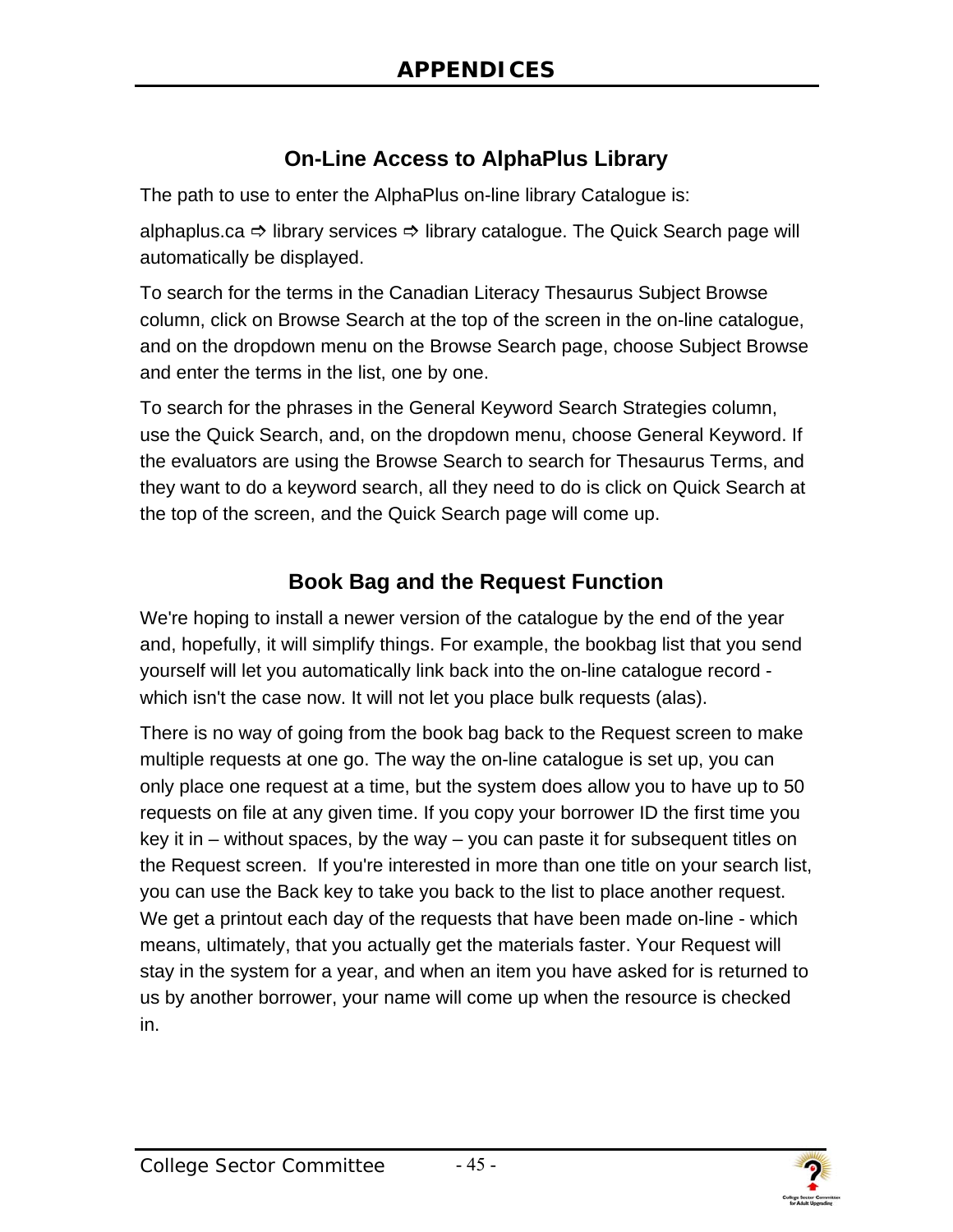Another advantage of using the Request function is that you can use your Borrower ID to go into the Patron Info section of the catalogue and check out what Requests you currently have. If you no longer want the resource, you can delete the request. When you're in the Patron Info section, you can also see what you have out, and actually renew it for yourself, as long as the due date hasn't past, and as long as someone else hasn't requested it.

Both the Request function and the Book Bag list will let us know here what you're interested in having sent out to you. You may want to try out the Request function to see which of the two you prefer. We're happy to work from either at this end.

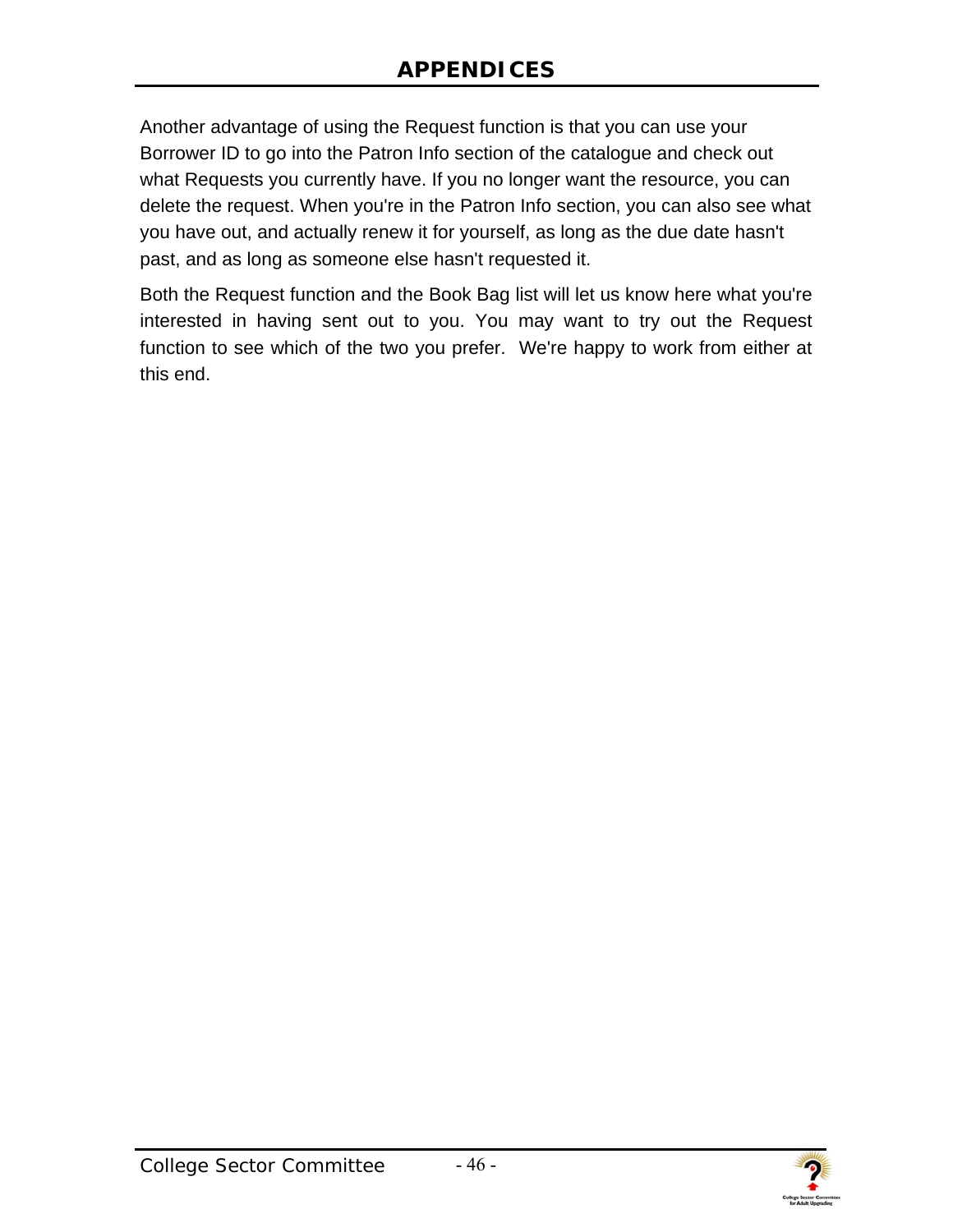# **APPENDIX D: Response from AlphaPlus**

#### **Re: Researching AlphaPlus Resources…A Preliminary Report**

<span id="page-49-0"></span>Thank you for the opportunity to work collaboratively with the College Sector faculty in researching AlphaPlus Centre resources as they relate to the levels and subject areas in the ACE curriculum. It was a good experience for the staff at AlphaPlus Centre and the college faculty. The exercise heightened awareness of the College Sector needs and AlphaPlus Centre services. We appreciate having a draft copy of the preliminary report and an opportunity to respond to the findings.

I was pleased to see, that, for the most part the findings were positive. I am not surprised to see that there were some gaps identified with our resources. Traditionally, much of the College Sector has not looked to AlphaPlus Centre for support. Hopefully we can work together in the future to ensure that our services and resources address the needs of the colleges.

We welcome your recommendations and will look to incorporating these where possible.

The research concentrated on three AlphaPlus Centre services:

- AlphaRoute
- Demonstrations Ontario
- Library services

AlphaPlus Centre staff that worked collaboratively with the College Sector staff have the following comments to share on the findings in the report.

#### **AlphaRoute**

As mentioned in the Introduction of the report, the LBS field is moving toward a more blended approach to learning and practitioners are beginning to discover how to blend the best features of face to face learning with the flexibility of eearning. From our perspective, blended learning is not a random mix and match of resources, it is a deliberate inclusion of both e-learning and face to face elements, and a mix of formats, media and experiences so that the most appropriate and effective approach can be used for each part of the learning experience and to help a learner achieve their learning goals.

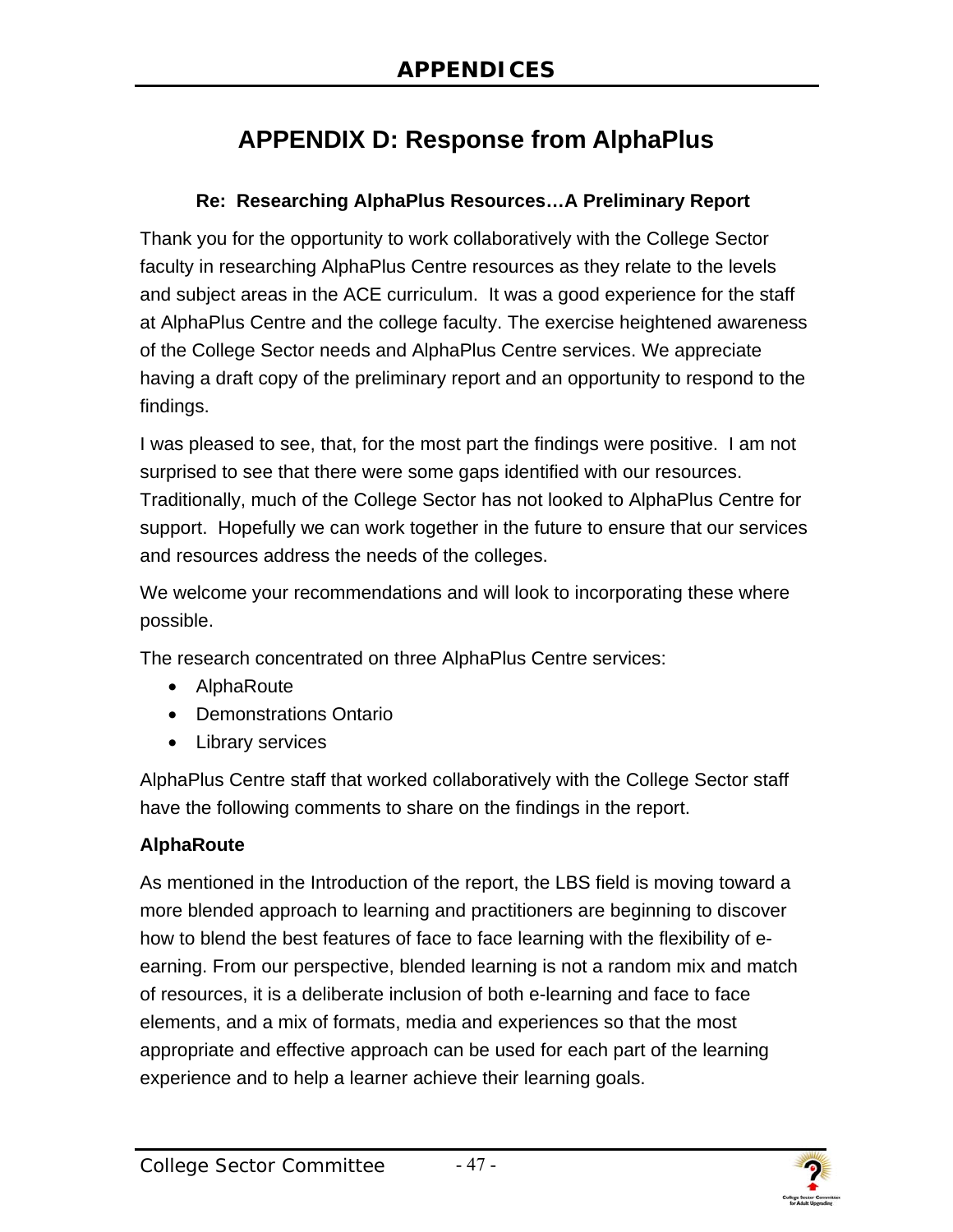The AlphaPlus Centre's approach to blended learning is outlined in the Guide to Blended Learning booklet that is part of the Skills at Work Series. Just as an aside, several of the faculty in a workshop that I was in on the Friday morning had not seen this series.

In this context, AlphaRoute is not intended be everything to everyone. It is a collection of learning resources that can be used in any number of ways to meet the needs of the learners and faculty. AlphaRoute not only includes learning activities, but it includes tools that can be used to enhance the learning experience, these tools include discussion boards, cyber search, note pads, word lists, dictionaries and games. These tools could be used by faculty to support topics and areas such as Science, Math, communication, and self-direction.

As a learning environment, AlphaRoute is not designed to be a full curriculum, but it is an area to find other resources that may include software, websites and print based materials. For example, there are many people/companies that provide great resources to support learners in keyboarding, and basic computer skills. Mavis Beacon is one example of a keyboarding software program that could not and should not be duplicated on AlphaRoute. As a learning support, it is recognized that these links in most cases need to be made and are not always known by faculty.

The AlphaRoute team will look at ways to include resources or links to resources in the areas of basic computer skills and Science on AlphaRoute.

It should be noted that AlphaRoute has been in development for almost 8 years. Unfortunately, it seems that most of the areas looked at were the older activities developed by the field in the first 5 years of development. These did focus on lower level activities. More recent content has been the Skills at Work series, the Newspapers and the online support tools such as found in the Café. Many of these activities are not leveled in the same way that the activities in the resources area are and in this way they can be used by different levels with different levels of support and in a way that is appropriate to the learner.

AlphaPlus would be happy to work with any faculty looking for ideas on using these types of activities with college learners.

In 2004 the Ontario Trillium Foundation funded a two year project to review the entire AlphaRoute environment and conduct user interviews (online and face to face) to determine what AlphaRoute should look like and do for learners and



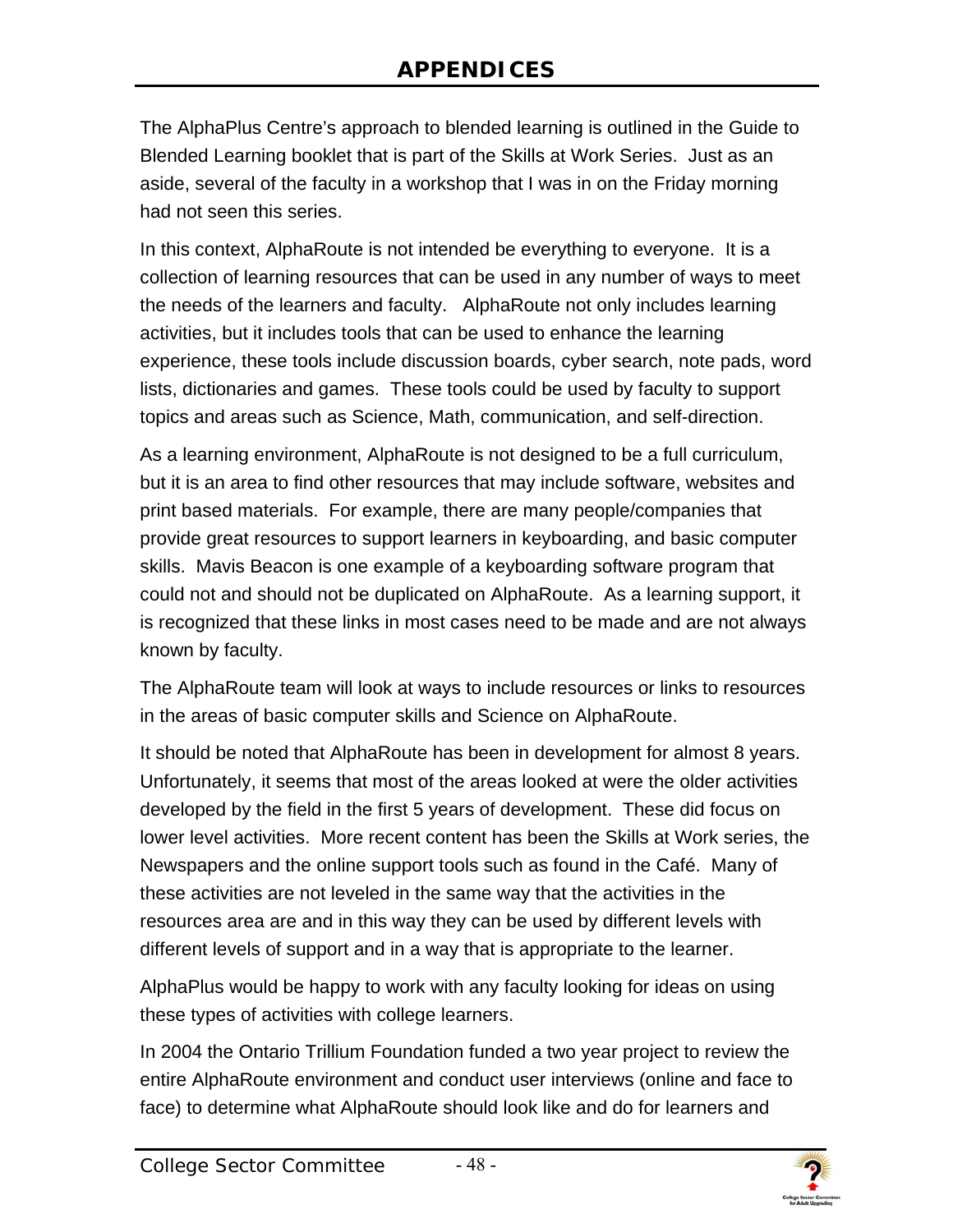faculty in the next 3-5 years. Currently interviews are happening across the province and areas that have been identified as high priority are very similar to the areas identified in the CSC report.

The CSC report is timely in that we are able to use these recommendations immediately, and upon continued funding over the next few years, implement as many of them as possible.

#### **Demonstrations Ontario**

The Demonstrations Ontario website is a repository for Demonstrations developed in the Ontario LBS field. AlphaPlus Centre developed and hosts the website but does not have any control over the content. MTCU set the guidelines for the development of Demonstrations. The website accepts any Demonstrations, as is, that follow these guidelines. We will ensure that your recommendations are forwarded to MTCU for consideration.

#### **Information Resources (Library Services)**

To date, the primary focus of our collection has been in the areas of general Literacy and Numeracy within the context of the LBS delivery system. Our collection development strategy incorporates the acquisition of resources across the range of LBS Learning Levels 1- 5 including materials that are appropriate for learners engaged in academic upgrading. We have not specifically addressed academic college curricula in developing our collections but rather have focused on the goal paths, employment, independence and academic upgrading as identified in the LBS system.

The primary gap identified with our library collection was in the area of Science.

To meet the needs to support particular Science curricula we would need to be able to acquire materials in specific subject areas, e.g., Biology, Chemistry, Physics, on an ongoing basis, and would need to be in a position to refresh these collections regularly to meet future refinements to the ACE curriculum. Print, AV and software resources available from our library shelves form a small part of the catalogued resources. We would also need to further enhance the Index to Web resources to include more web-based resources such as learning activities and PDF documents to support literacy research and practice in the Science areas.